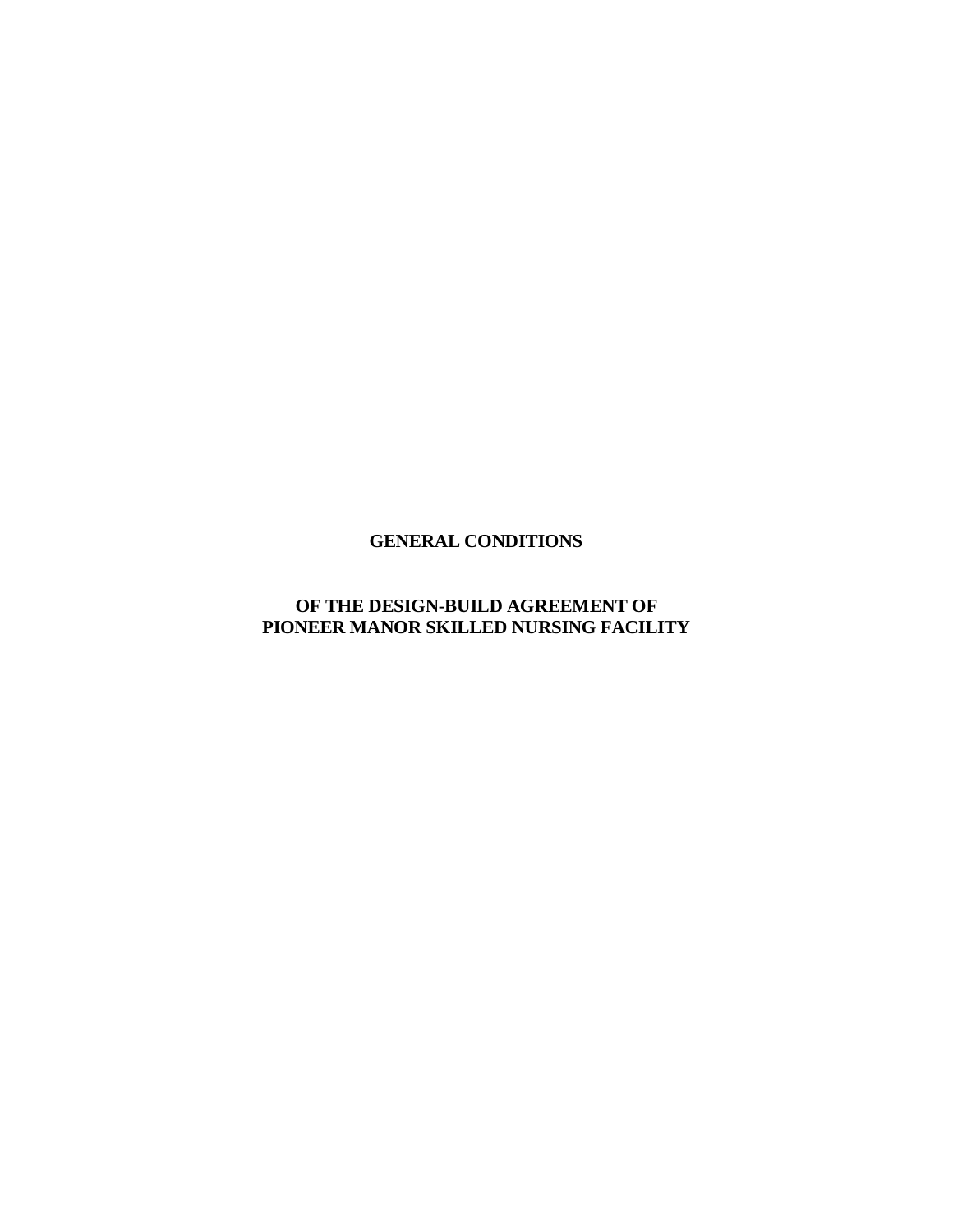# GENERAL CONDITIONS OF THE DESIGN-BUILD AGREEMENT

# **TABLE OF CONTENTS**

|                  | Page                                                                         |
|------------------|------------------------------------------------------------------------------|
| <b>ARTICLE 1</b> |                                                                              |
| 1.1              |                                                                              |
| 1.1.1            |                                                                              |
| 1.1.2            | Approved Substitute, Equa1, Approved Equal, Contractor Approved, Acceptable, |
|                  |                                                                              |
| 1.1.3            |                                                                              |
| 1.1.4            |                                                                              |
| 1.1.5            |                                                                              |
| 1.1.6            |                                                                              |
| 1.1.7            |                                                                              |
| 1.1.8            |                                                                              |
| 1.1.9            |                                                                              |
| 1.1.10           |                                                                              |
| 1.1.11           |                                                                              |
| 1.1.12           |                                                                              |
| 1.1.13           |                                                                              |
| 1.1.14           |                                                                              |
| 1.1.15           |                                                                              |
| 1.1.16           |                                                                              |
| 1.1.17           |                                                                              |
| 1.1.18           |                                                                              |
| 1.1.19           | Work.                                                                        |
| 1.2              |                                                                              |
| 1.3              |                                                                              |
| <b>ARTICLE 2</b> |                                                                              |
| 2.1              |                                                                              |
| 2.2              |                                                                              |
| <b>ARTICLE 3</b> |                                                                              |
| 3.1              |                                                                              |
| 3.2              |                                                                              |
| 3.3              |                                                                              |
| 3.4              |                                                                              |
| <b>ARTICLE 4</b> |                                                                              |
| 4.1              |                                                                              |
| 4.2              |                                                                              |
| 4.3              |                                                                              |
| 4.4              |                                                                              |
| 4.5              |                                                                              |
| 4.6              |                                                                              |
| 4.7              |                                                                              |
| 4.8              |                                                                              |
|                  |                                                                              |
| 4.9              |                                                                              |
| 4.10             |                                                                              |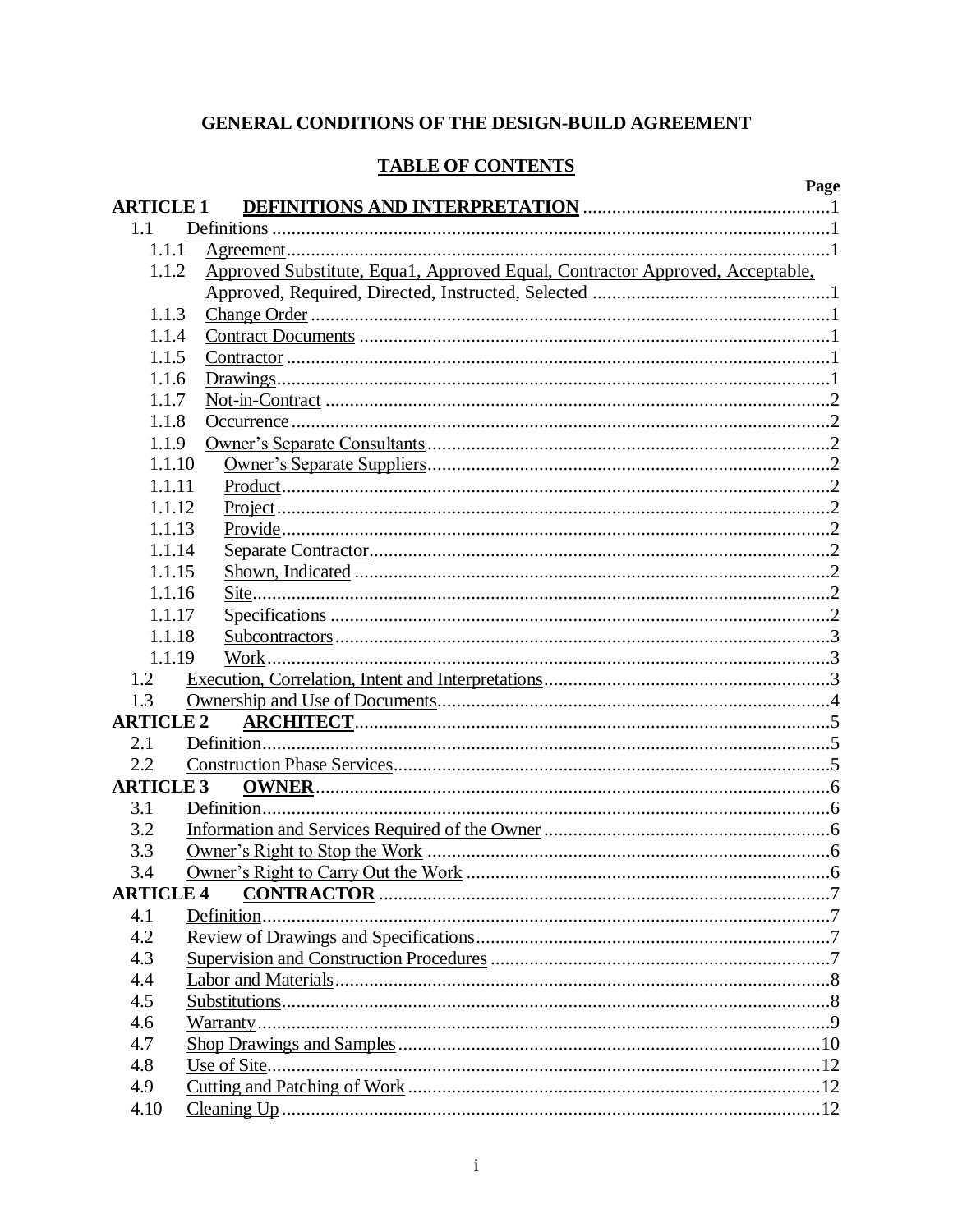| 4.11              |                                   |     |
|-------------------|-----------------------------------|-----|
| 4.12              |                                   |     |
| 4.13              |                                   |     |
| 4.14              |                                   |     |
| 4.15              |                                   |     |
| <b>ARTICLE 5</b>  |                                   |     |
| 5.1               |                                   |     |
| 5.2               |                                   |     |
| 5.3               |                                   |     |
| <b>ARTICLE 6</b>  |                                   |     |
| 6.1               |                                   |     |
| 6.2               |                                   |     |
| 6.3               |                                   |     |
| 6.4               |                                   |     |
| <b>ARTICLE 7</b>  |                                   |     |
| 7.1               |                                   |     |
| 7.2               |                                   |     |
| 7.3               |                                   |     |
| 7.4               |                                   |     |
| 7.5               |                                   |     |
| 7.6               |                                   |     |
| 7.7               |                                   |     |
| 7.8               |                                   |     |
| 7.9               |                                   |     |
| 7.10              |                                   |     |
| 7.11              |                                   |     |
| <b>ARTICLE 8</b>  |                                   |     |
| 8.1               |                                   |     |
| 8.2               |                                   |     |
| 8.3               |                                   |     |
| 8.4               |                                   |     |
| 8.5               |                                   |     |
|                   | ARTICLE 9 PAYMENT AND COMPLETION. | .26 |
| 9.1               |                                   |     |
| 9.2               |                                   |     |
| 9.3               |                                   |     |
| 9.4               |                                   |     |
| 9.5               |                                   |     |
| 9.6               |                                   |     |
| 9.7               |                                   |     |
| <b>ARTICLE 10</b> |                                   |     |
| 10.1              |                                   |     |
| 10.2              |                                   |     |
| 10.3              |                                   |     |
| 10.4              |                                   |     |
| <b>ARTICLE 11</b> |                                   |     |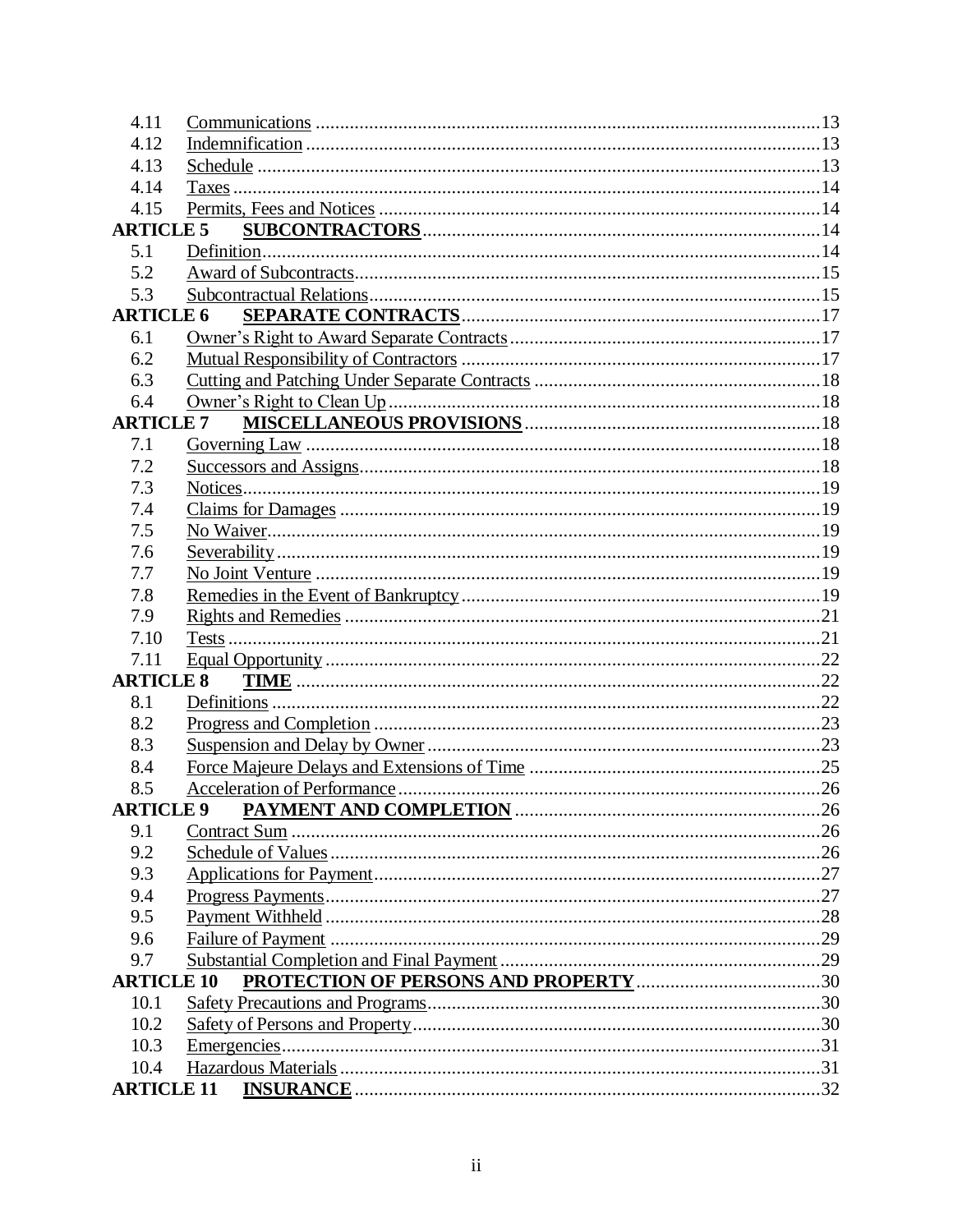| 11.1                                                                                      |  |  |  |
|-------------------------------------------------------------------------------------------|--|--|--|
| 11.2                                                                                      |  |  |  |
| 11.3                                                                                      |  |  |  |
| <b>ARTICLE 12</b>                                                                         |  |  |  |
| 12.1                                                                                      |  |  |  |
| 12.1.1                                                                                    |  |  |  |
| 12.1.2                                                                                    |  |  |  |
| 12.1.3                                                                                    |  |  |  |
| Calculation of Adjustment to Construction Cost and Guaranteed Maximum Price .35<br>12.1.4 |  |  |  |
| 12.1.4.1                                                                                  |  |  |  |
| 12.1.4.2                                                                                  |  |  |  |
| 12.1.4.3                                                                                  |  |  |  |
| Calculation of Other Adjustments to the Contract Sum and Guaranteed Maximum<br>12.1.5     |  |  |  |
| Price.                                                                                    |  |  |  |
| 12.1.5.1                                                                                  |  |  |  |
| 12.1.5.2                                                                                  |  |  |  |
| 12.1.5.3                                                                                  |  |  |  |
| 12.1.6                                                                                    |  |  |  |
| 12.1.7                                                                                    |  |  |  |
| 12.2                                                                                      |  |  |  |
| <b>ARTICLE 13</b>                                                                         |  |  |  |
| 13.1                                                                                      |  |  |  |
| 13.2                                                                                      |  |  |  |
| <b>ARTICLE 14</b>                                                                         |  |  |  |
| 14.1                                                                                      |  |  |  |
| 14.2                                                                                      |  |  |  |
| <b>ARTICLE 15</b>                                                                         |  |  |  |
| 15.1                                                                                      |  |  |  |
| 15.1                                                                                      |  |  |  |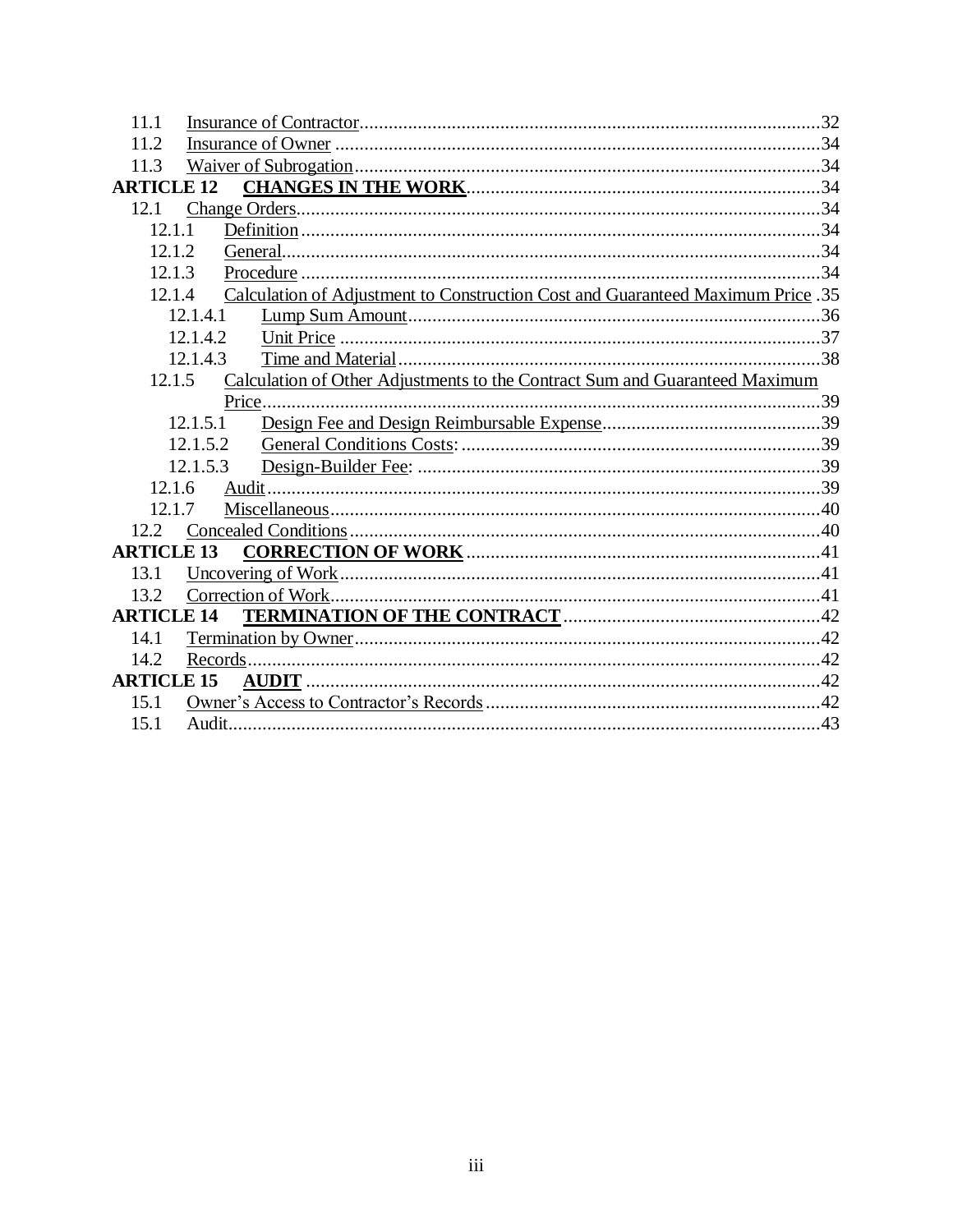# **GENERAL CONDITIONS OF THE DESIGN-BUILD AGREEMENT**

# **ARTICLE 1**

## **DEFINITIONS AND INTERPRETATION**

#### 1.1 Definitions:

- 1.1.1 Agreement: The term "Agreement" shall mean and refer collectively to: (i) that certain agreement, captioned "Design-Build Agreement" by and between Owner and Design-Builder (hereinafter referred to as the "Design-Build Agreement"), and (ii) this document, captioned "General Conditions of the Design-Build Agreement" (hereinafter referred to as the "General Conditions").
- 1.1.2 Approved Substitute, Equal, Approved Equal, Contractor Approved, Acceptable, Approved, Required, Directed, Instructed, Selected: The terms "Approved Substitute," "Equal," "Approved Equal," "Contractor Acceptable," "Acceptable," "Approved," "Required," "Directed" "Instructed," "Selected" shall mean and refer to actions, opinions or interpretations by the Contractor.
- 1.1.3 Change Order: The term "Change Order" shall mean and refer to a written order signed by the Owner and the Contractor, issued after the execution of this Agreement authorizing a change in this Agreement, the Drawings and Specifications or other Contract Documents.
- 1.1.4 Contract Documents: The Agreement Documents comprising of the Design-Build Agreement between the Owner and the Contractor are listed in the Design-Build Agreement. With respect to each Subcontract, the term "Contract Documents" shall mean and refer to (i) the Subcontract; (ii) the documents incorporated in the Subcontract, as listed in the Subcontract; (iii) these General Conditions; and (iv) the provisions of the Design-Build Agreement applicable to the Subcontracted Work. A Modification is (1) a written amendment to this Agreement executed in accordance with the provisions hereof, (2) a Change Order, or (3) a written interpretation issued by the Architect when properly authorized pursuant to Section 2.2.7 hereof.
- 1.1.5 Contractor: The term "Contractor" shall mean and refer to the Design-Builder under the Design-Build Agreement.
- 1.1.6 Drawings: The term "Drawings" shall mean and refer to the portion of the construction Drawings and Specifications prepared by the Contractor and approved by the Owner in accordance with the Design-Build Agreement that give a graphic representation of the scope, location and arrangement of construction, materials and equipment. The term "Drawings" excludes, in all events, the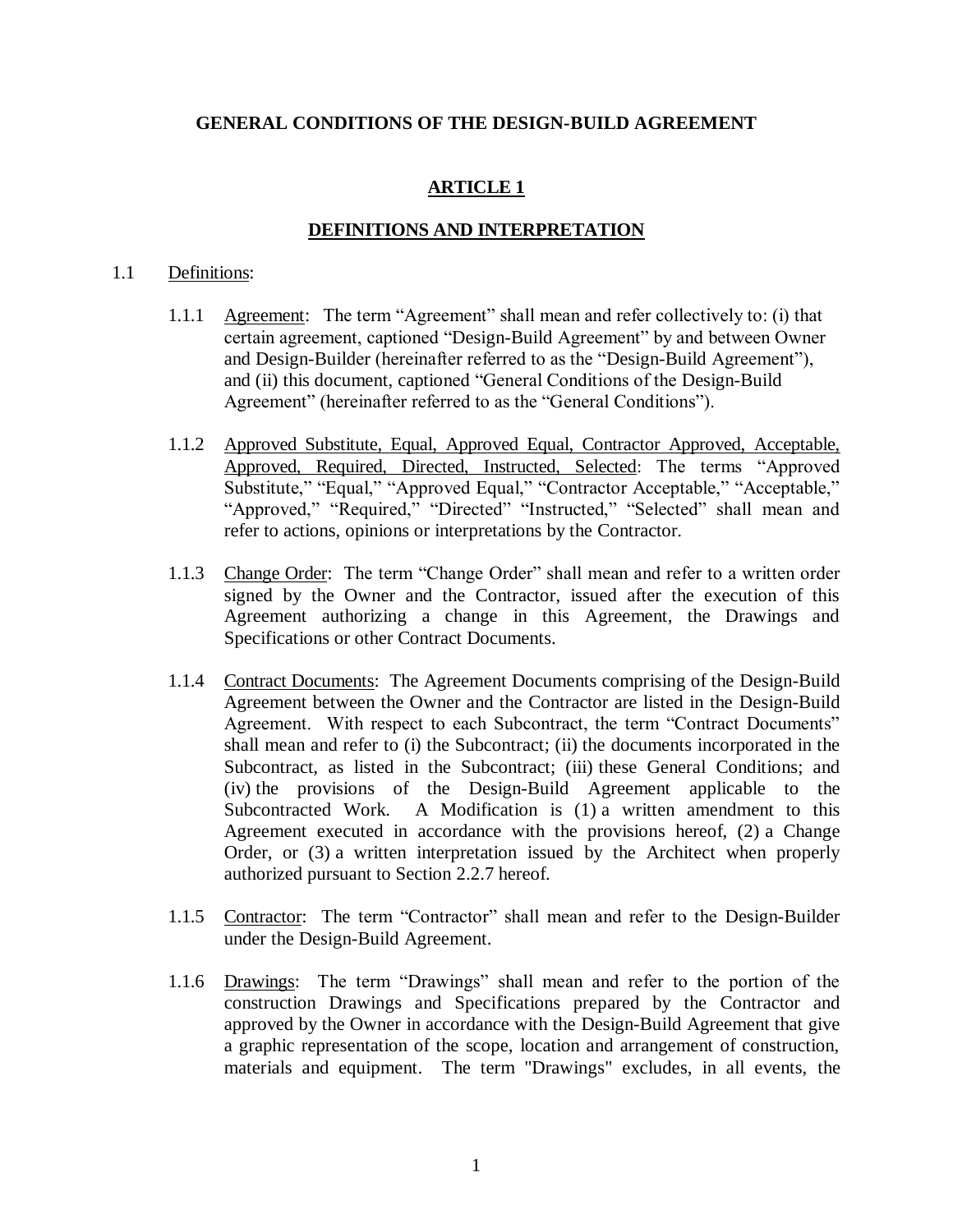Owner's Project Criteria (Exhibit B to the Design-Build Agreement) and Design Development Documents (Exhibit C to the Design-Build Agreement).

- 1.1.7 Not-in-Contract: The terms "Not-in-Contract" and "N.I.C." shall mean and refer to work not covered by this Agreement.
- 1.1.8 Occurrence: The term "Occurrence" when used with respect to insurance, shall mean and refer to an event which occurs during the policy period, or a continuous or related exposure to condition(s) which result, during the policy period, in bodily injury, sickness or disease, or damage to, or destruction of property.
- 1.1.9 Owner's Separate Consultants: The term "Owner's Separate Consultants" has the meaning set forth in the Design-Build Agreement.
- 1.1.10 Owner's Separate Suppliers: The term "Owner's Separate Suppliers" has the meaning set forth in the Design-Build Agreement.
- 1.1.11 Product: The term "Product" shall mean and refer to any materials, systems and equipment incorporated or to be incorporated in the construction required by the Contract Documents.
- 1.1.12 Project: The term "Project" shall mean and refer to the various structures and improvements to be constructed on the Site in accordance with, and reasonably inferable from, the Drawings and Specifications, and all Work, whether on or off the Site necessary to carry it forward.
- 1.1.13 Provide: The term "Provide," where used in the Contract Documents in reference to Products, shall mean "furnish and install," and shall include, without limitation, all labor, materials, equipment, transportation services and other items required to complete the referenced tasks.
- 1.1.14 Separate Contractor: The term "Separate Contractor" shall mean a contractor engaged by the Owner to perform construction work in connection with the Project under a separate agreement with the Owner. The Contractor shall not be responsible for acts or omissions of the Separate Contractor(s).
- 1.1.15 Shown, Indicated: The terms "Shown" and "Indicated" shall mean "appearing on the Drawings."
- 1.1.16 Site: The term "Site" shall mean and refer to that certain real property identified in the Design-Build Agreement and more particularly described in the Site Plan for the Project, on which the Project is to be constructed.
- 1.1.17 Specifications: The term "Specifications" shall mean and refer to the written description of the requirements for the performance of the Work, which may be on the Drawings or in a separate document prepared by the Architect or Engineer.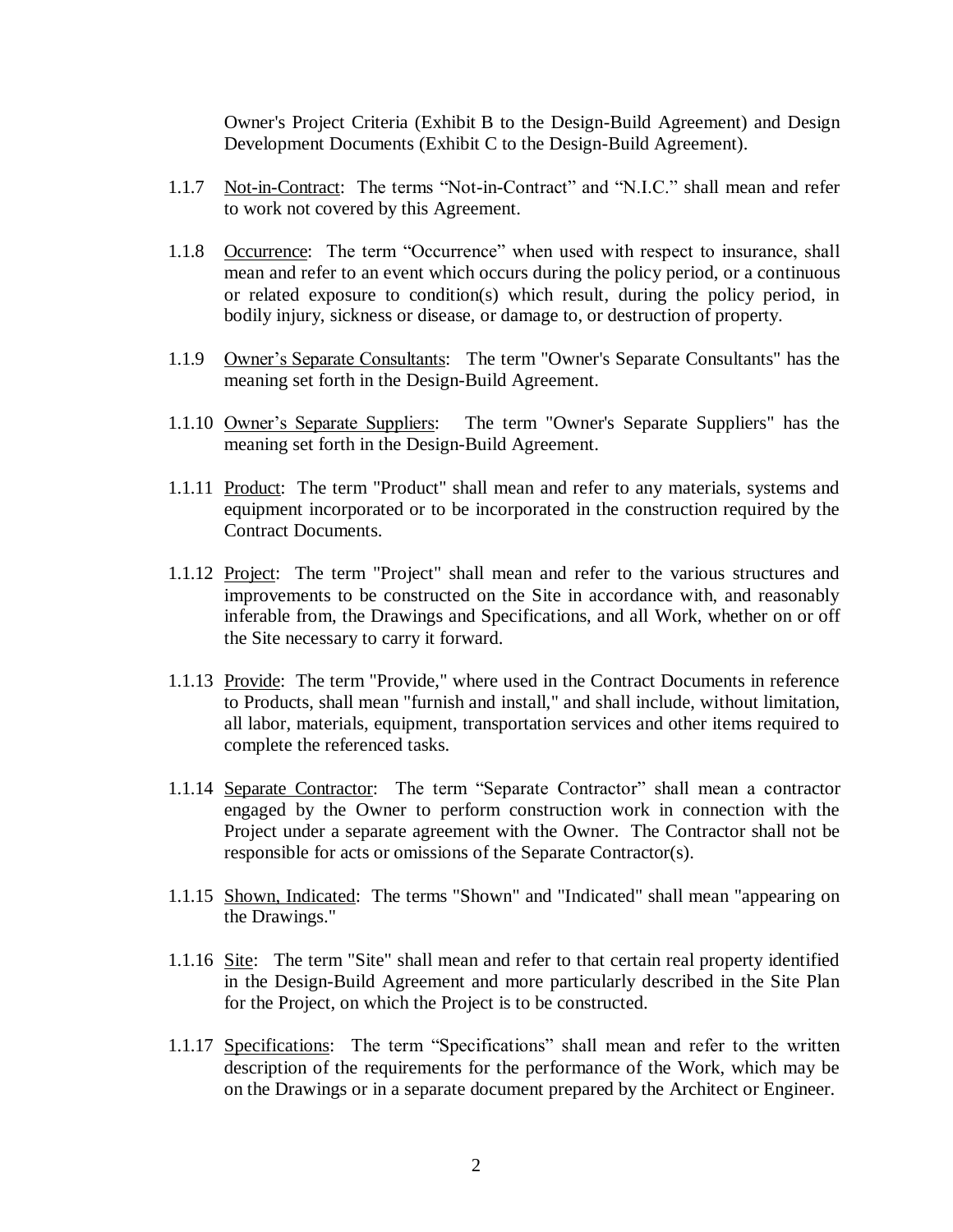- 1.1.18 Subcontractors: The term "Subcontractors" has the meaning set forth in Section 5.1.1 hereof.
- 1.1.19 Work: The term "Work" shall mean and refer to all labor necessary to produce the design and construction required by the Contract Documents and all materials and equipment incorporated or to be incorporated in the Project, whether on or off the Site and heretofore or hereafter furnished in connection with the Project.

#### 1.2 Execution, Correlation, Intent and Interpretations:

- 1.2.1 The Agreement shall be signed in not less than triplicate by the Owner and the Contractor.
- 1.2.2 By executing this Agreement, the Contractor represents that it is financially solvent; that it is qualified to do business in the State of Wyoming, that it has or will obtain all required licenses and permits necessary in connection with performance by Contractor hereunder; that it has the expertise and authority to perform its obligations under this Agreement; that it has inspected the Site and familiarized itself with the local conditions (including, both all physical conditions and all local codes, laws and applicable regulations) under which the Work is to be performed; that it is familiar with all federal, state, municipal and county laws, ordinances and regulations which may, in any way, affect the Work or those employed therein, including, but not limited to, those particularly applicable to the Project; and that the Contract Sum, not to exceed the Guaranteed Maximum Price, is the agreed-upon amount for all the Work as defined herein.
- 1.2.3 The intention of this Agreement is to include all labor, materials, equipment and other items necessary for the proper execution and completion of the Work. It is intended that all work required for the construction and administration of the Project shall be supplied including all such Work that is in the Contract Documents or is reasonably inferable from the Drawings and Specifications and the Contract Documents as being necessary to produce the intended results. Lists of "Work Included," "Scope" or "Description of Work" are not intended to enumerate each and every item of Work or appurtenances required. Words which have well-known technical or trade meanings are used herein in accordance with such recognized meanings.
- 1.2.4 The Agreement and the other Contract Documents are intended to constitute a single agreement and every effort shall be made to construe such documents as being consistent and not contradictory. In the event of any conflict between the provisions of the Design-Build Agreement and the General Conditions, Drawings and Specifications, and any other documents whatsoever, the provisions of the Design-Build Agreement shall control and govern. In the event of any conflict between the provisions of the General Conditions and the Drawings and Specifications, the provisions of the General Conditions shall control and govern.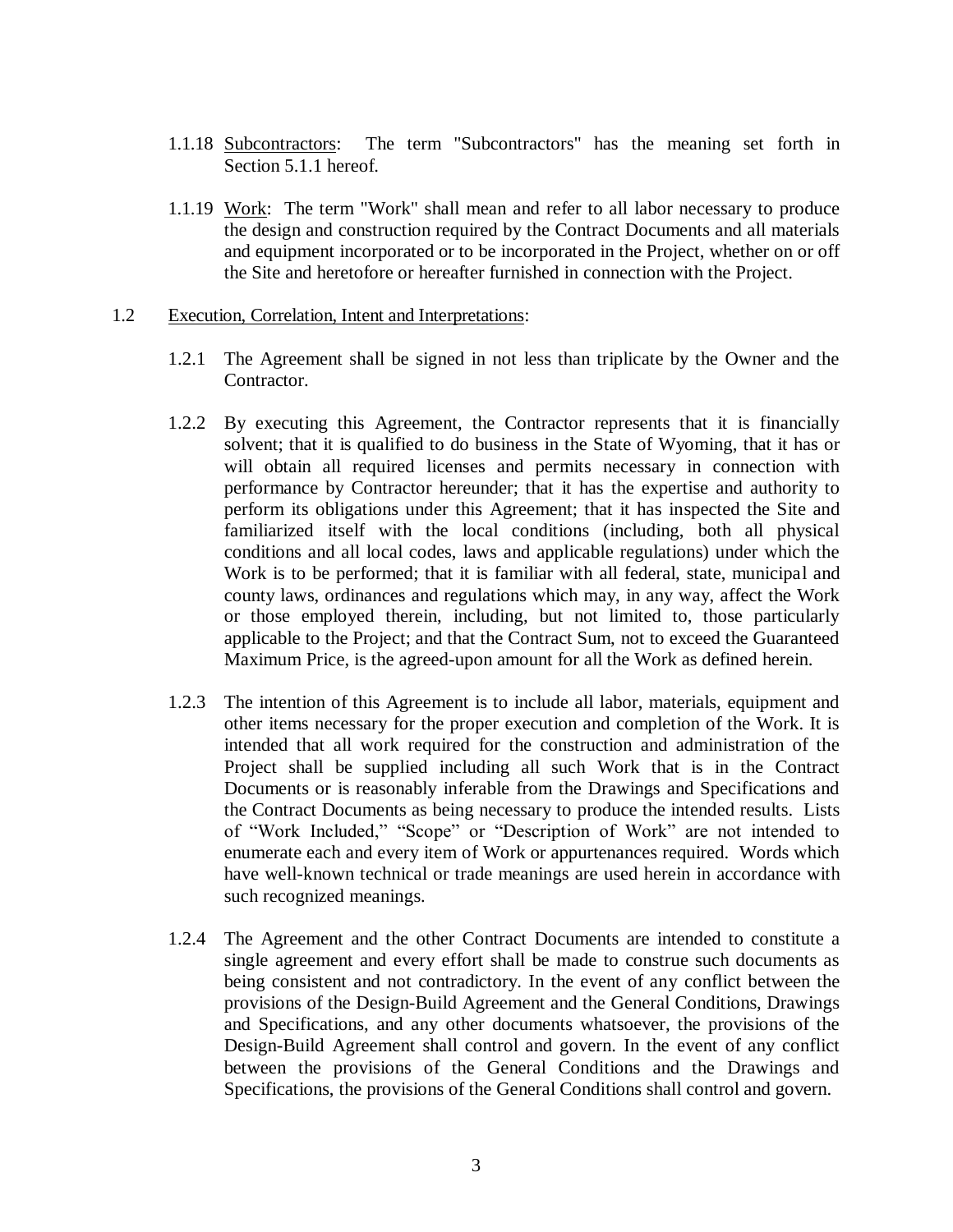#### 1.3 Ownership and Use of Documents:

- l.3.1 The rights of the Owner and the Architect to the Drawings and Specifications are defined in the Design-Build Agreement.
- 1.3.2 Subcontractors will be furnished by Contractor with a reasonable number of copies of Drawings and Specifications.
- 1.3.3 The organization of the Specifications into divisions, sections and articles and the arrangement of Drawings shall not control Contractor in dividing the Work among Subcontractors or in establishing the extent of Work to be performed by any Subcontractors.
- 1.3.4 The Drawings shall not be scaled for rough-in measurements, nor serve as Shop Drawings.
- 1.3.5 Drawings and Specifications are complementary and what is called for by one shall be as binding as if called for both. Should the Drawings, Specifications and/or other instructions be contradictory in any particular or should there be any doubt as to the meaning of either, the Contractor shall review the matter with the Architect and consult with the Owner as to the appropriate course of action.
- 1.3.6 The Drawings and Specifications shall have equal authority and priority. In the event of any conflict between the Drawings and Specifications, bids shall be based on the most expensive combination of quality and guaranty of Work indicated and the appropriate Work shall be determined by the Contractor in consultation with the Owner. With respect to the Drawings and Specifications:
	- 1.3.6.1 Figures take precedence over scale measurements.
	- 1.3.6.2 Large-scale details take precedent over smaller scale details.
	- 1.3.6.3 Architectural Drawings take precedence in regard to dimensions when in conflict with Mechanical and Structural Drawings, except for the size of structural members.
	- 1.3.6.4 Specifically titled Drawings and sections of the Specifications take precedence over indication of the item in a collateral way.
	- 1.3.6.5 Existing conditions take precedence over Drawings and Specifications, provided, however, that adjustments to the Contract Sum due to concealed conditions shall be governed by the provisions of Section 3.7 of the Design-Build Agreement.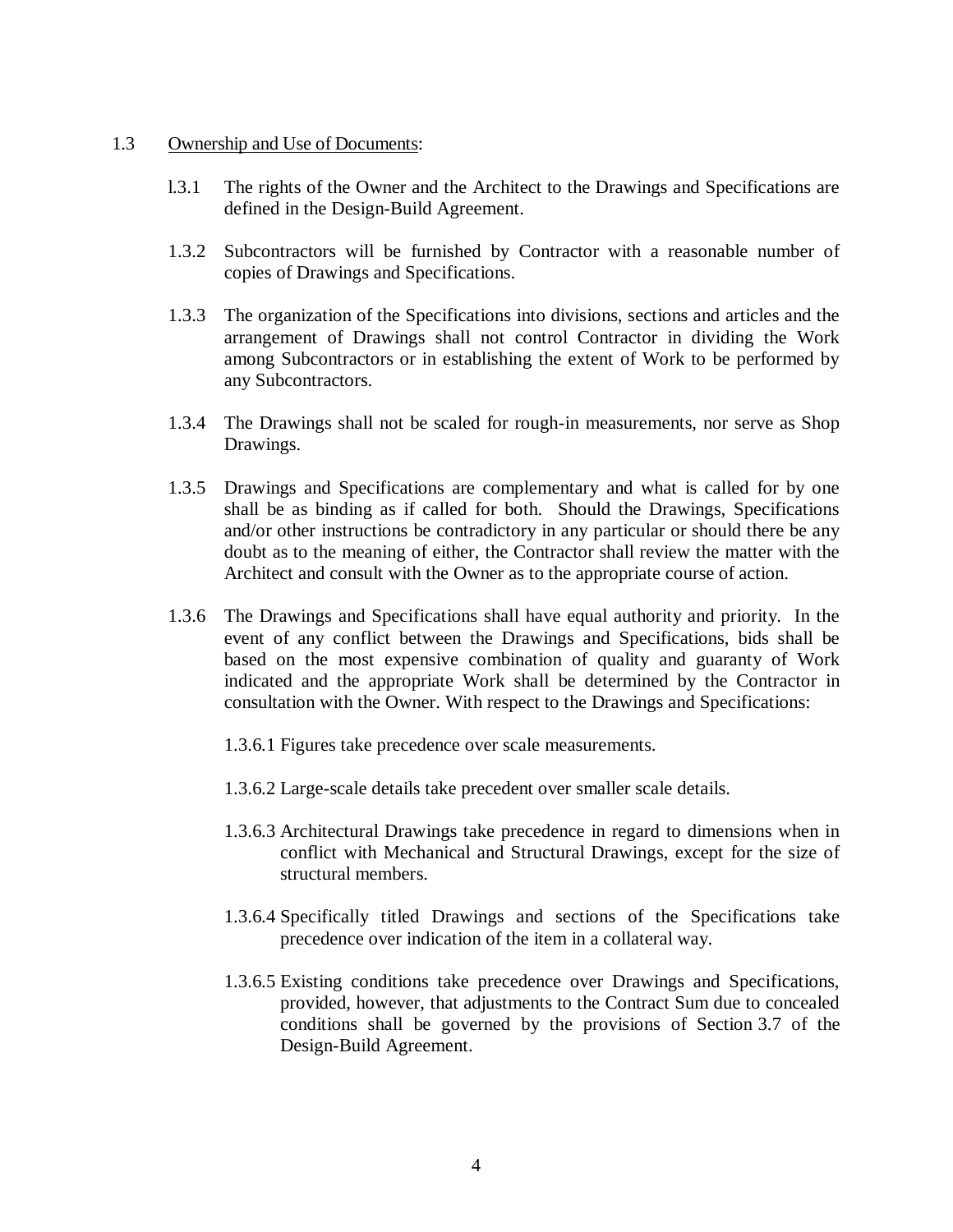- 1.3.6.6 When multiple requirements are given for any item, all requirements that are not contradictory shall be met.
- 1.3.6.7 Terms such as "as shown," "as indicated" and "as noted" mean there are additional requirements given elsewhere in the Contract Documents.

# **ARTICLE 2**

# **ARCHITECT**

## 2.1 Definition:

- 2.1.1 The Architect is the person lawfully licensed to practice architecture, or an entity lawfully practicing architecture identified as such in the Design-Build Agreement. The term Architect means the Architect or its authorized representative.
- 2.1.2 In accordance with the Design-Build Agreement, the Contractor is responsible to the Owner for the design and construction of the Project. Accordingly, all services of the Architect shall be performed for the Contractor and at the direction of the Contractor. The Owner is the intended third-party beneficiary of all services of the Architect for the Contractor in connection with the Project.

# 2.2 Construction Phase Services:

- 2.2.1 The Architect will provide the Construction Phase Services described hereinafter:
- 2.2.2 The Architect shall cooperate with the Contractor in regard to any bulletins, changes or other instructions to Subcontractors, which require the Architect's expertise
- 2.2.3 During the Construction Phase the Architect shall make visits to the Site at intervals appropriate to the stage of construction to familiarize itself generally with the progress and quality of the Work and to determine in general if the Work is proceeding in accordance with the Contract Documents.
- 2.2.4 The Architect shall review and take appropriate action upon, the Contractor's submittals such as shop drawings, product data and samples for conformance with the design concept of the Project and for compliance with the information given in the Contract Documents. Such action shall be taken with reasonable promptness so as to cause no delay, and shall be deemed to be reasonably prompt if taken within fourteen (14) days of receipt by the Architect of properly submitted submittals, unless circumstances require a shorter or longer period of time for review.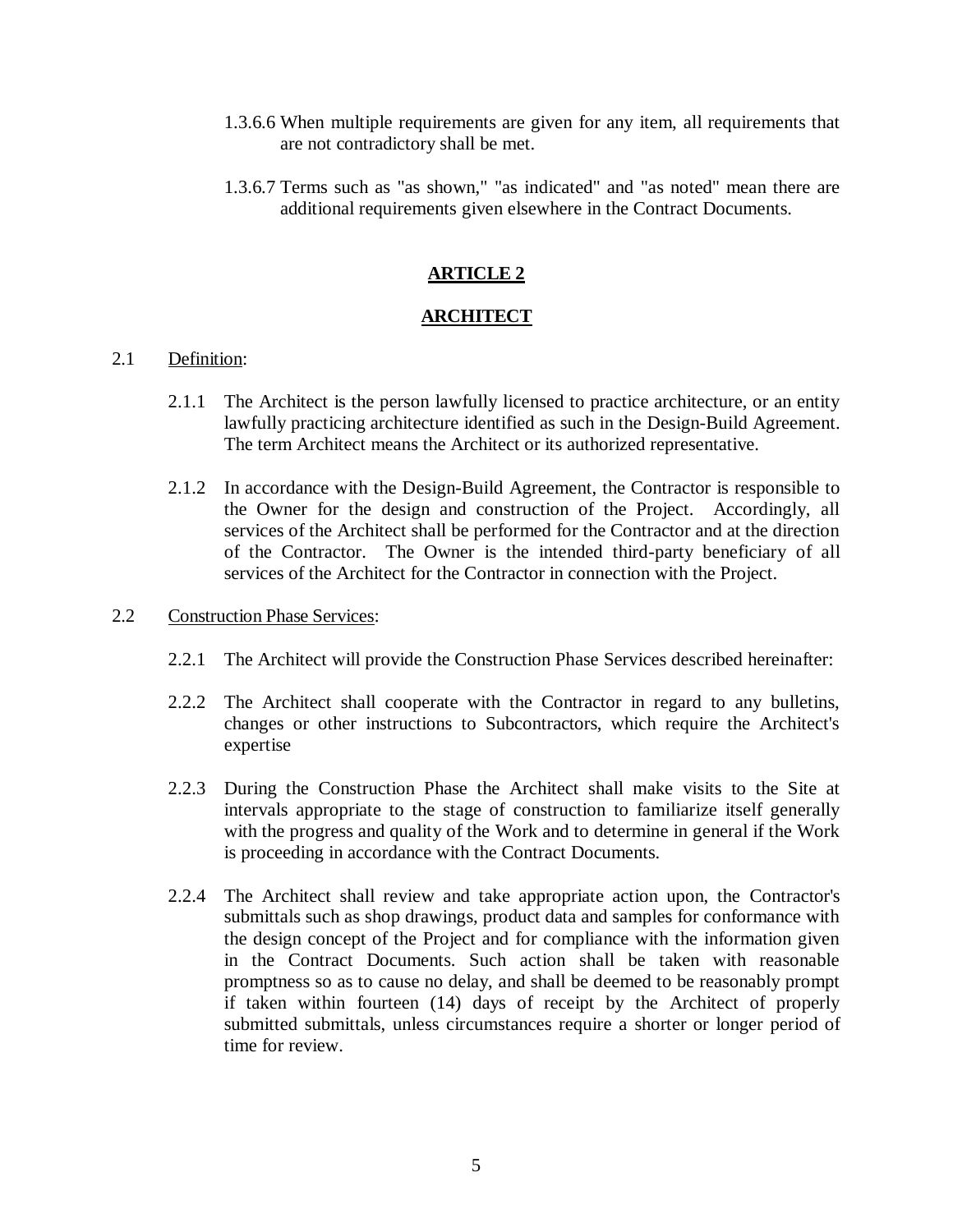2.2.5 The Contractor shall prepare change orders for the Owner's and Architect's review and the Owner's approval and execution in accordance with the Contract Documents. The Architect shall prepare drawings, specifications and support data and provide other services in connection with change orders. The Architect shall provide such services with reasonable promptness so as to cause no delay.

# **ARTICLE 3**

# **OWNER**

- 3.1 Definition: The Owner is described in the Design-Build Agreement.
- 3.2 Information and Services Required of the Owner:
	- 3.2.1 The Owner shall secure and pay for any necessary easements for permanent structures.
	- 3.2.2 Information or services under the Owner's control shall be furnished by the Owner within the time required under the CPM Schedule, and if no time period is provided under the CPM Schedule, with reasonable promptness after written request to avoid delay in the orderly progress of the Work.

## 3.3 Owner's Right to Stop the Work:

3.3.1 If the Contractor fails to correct Work which is not in accordance with the Contract Documents, or fails to carry out the Work in accordance with the Contract Documents, the Owner may order the Contractor to stop the Work, or any portion thereof, until the cause for such order has been eliminated; however, this right of the Owner to stop the Work shall not give rise to any duty on the part of the Owner to exercise the right for the benefit of the Contractor or any other person or entity.

# 3.4 Owner's Right to Carry Out the Work:

3.4.1 If the Contractor defaults or neglects to carry out the Work in accordance with the Contract Documents and fails within a seven (7) day period after receipt of written notice from the Owner to commence and continue correction of such default or neglect with diligence and promptness, then the Owner may, after seven (7) days' additional written notice to Contractor and without prejudice to any other remedy the Owner may have, correct such deficiencies or otherwise rectify such situations to the satisfaction of the Owner. In such case, Owner shall deduct from the payments then or thereafter due the Contractor the cost of correcting such deficiencies or otherwise rectifying such situations to the satisfaction of the Owner, including compensation or the Architect's additional services made necessary by such default, neglect or failure. If the payments then or thereafter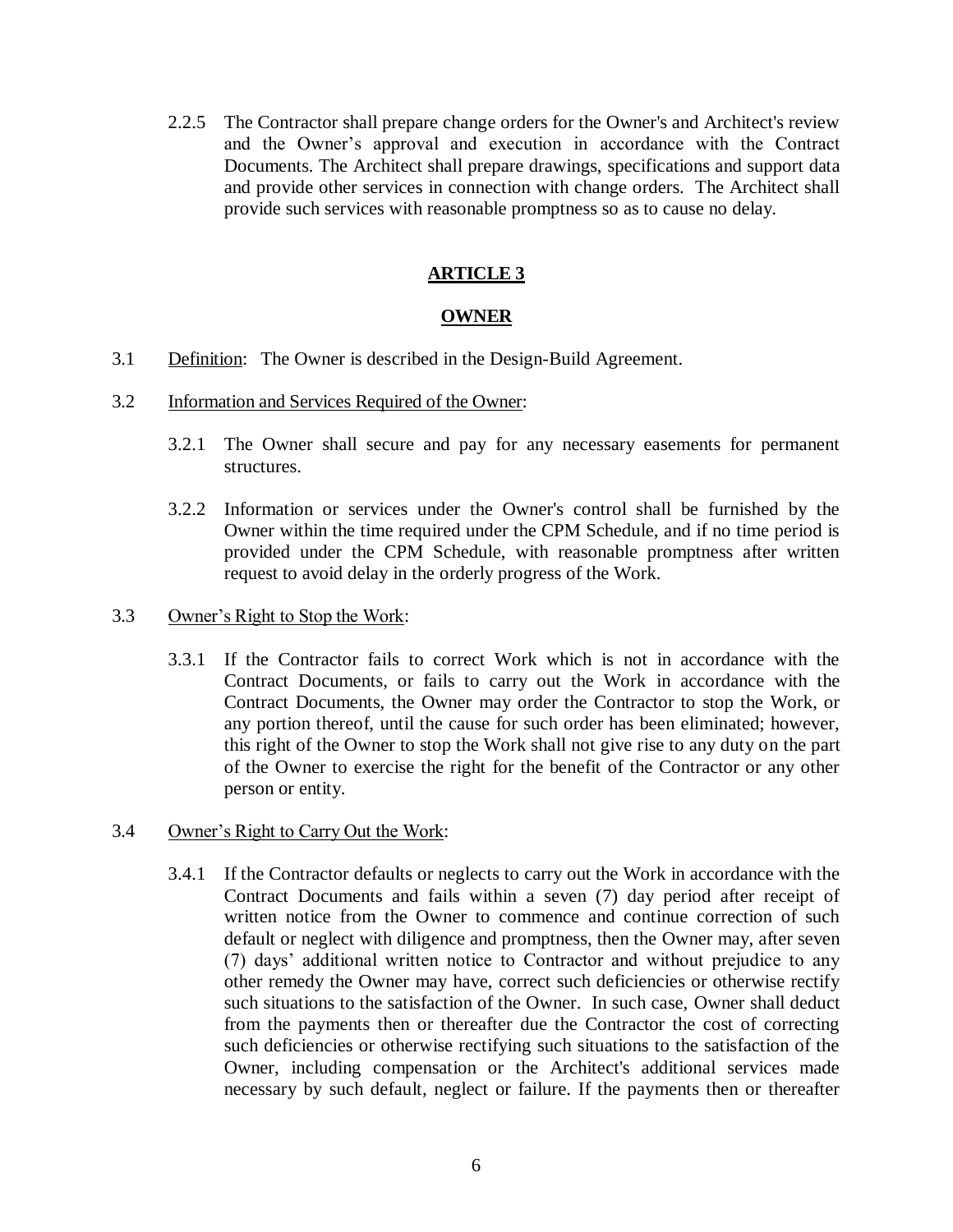due the Contractor are not sufficient to cover such amount, the Contractor shall pay the difference to the Owner.

# **ARTICLE 4**

# **CONTRACTOR**

- 4.1 Definition: The Contractor is the Design-Builder described in the Design-Build Agreement.
- 4.2 Review of Drawings and Specifications: The Contractor shall review the Drawings and Specifications as they are prepared by the Architect, as more particularly described in the Design-Build Agreement. Prior to initiating any of the Work, each Subcontractor shall carefully study and compare the Drawings and Specifications incorporated in the Contract Documents for its Subcontract and shall at once report to the Contractor any error, inconsistency or omission occurring therein that comes to the attention of the Subcontractor or would have come to its attention with the exercise of due care. If the Subcontractor performs, or allows any Subcontractor to perform, any of the Work knowing, or when with the exercise of due care it would have known, it to be subject to an error, inconsistency or omission in the Drawings and Specifications, or contrary to applicable laws, ordinances, rates, regulations, codes or orders of any public authority, and fails to give the Contractor notice thereof prior to performance thereof, the Subcontractor shall bear all costs arising there from. The Subcontractor shall not be responsible for any requirements of a discretionary nature required by any public agency.

## 4.3 Supervision and Construction Procedures:

- 4.3.1 The Contractor shall provide competent supervision, coordination and related services for construction of, and shall cause to be constructed, the Project. The Contractor shall be solely responsible for all construction means, methods, techniques, sequences and procedures and for coordinating all portions of the Work under the Design-Build Agreement who are directly or indirectly under contract with the Design-Builder.
- 4.3.2 The Contractor shall be responsible to the Owner for the acts and omissions of the Design-Builder's employees, the Architect and other design professionals, subcontractors and their agents and employees, and other persons performing any portion of the Design-Builder's obligations under the Agreement.
- 4.3.3 The Contractor shall not be relieved from its obligations to perform the Work in accordance with the Contract Documents by the activities or duties of the Owner in its administration of the Contract, or by inspections, tests or approvals required or performed by persons other than the Contractor. No inspection performed by the Owner or the Architect hereunder shall be a waiver of any of the Contractor's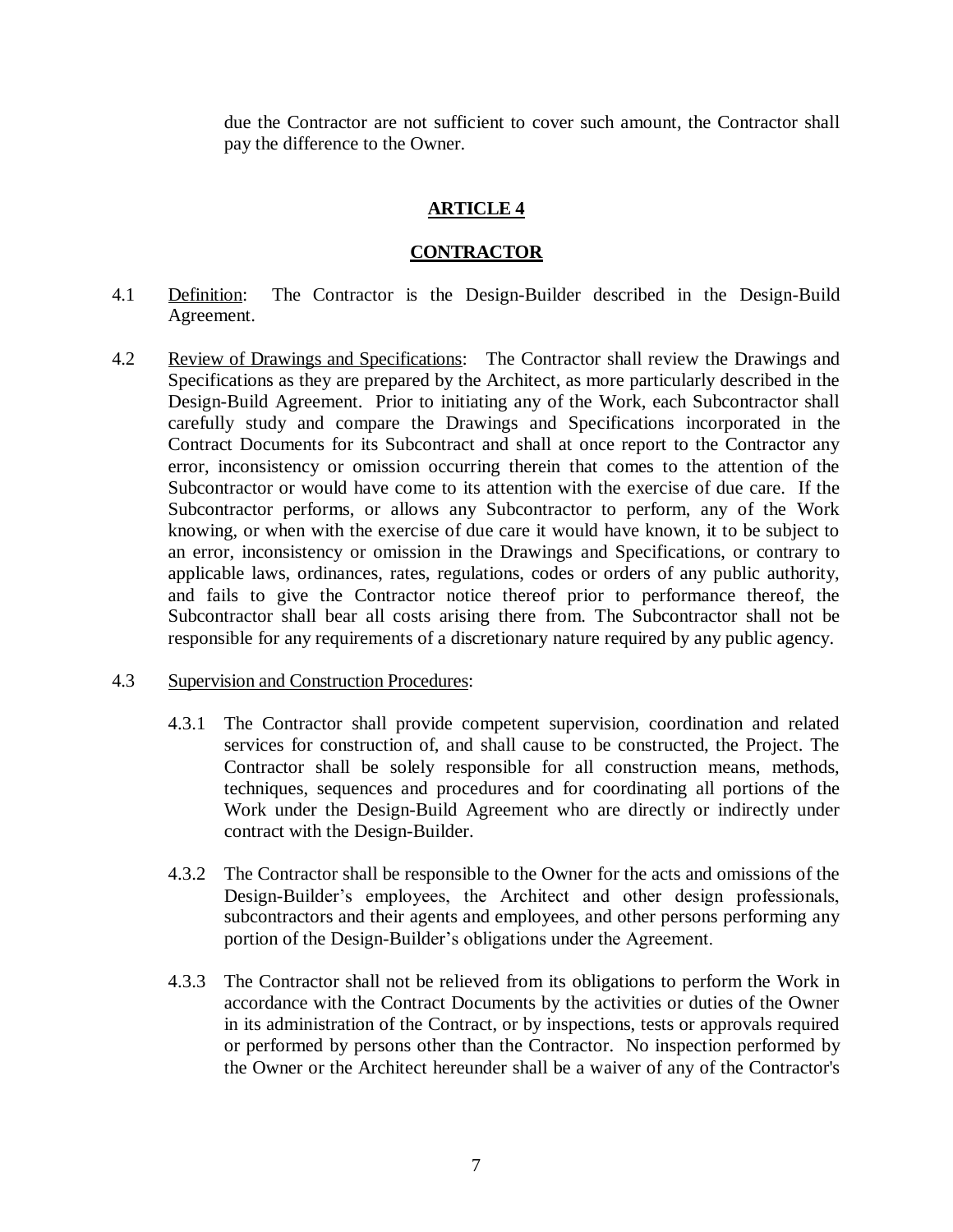obligations hereunder or be construed as an approval or acceptance of the Work or any part thereof.

4.3.4 The Contractor shall contract with an independent testing agency to perform the quality control testing Owner deems necessary for the proper construction of the Project.

## 4.4 Labor and Materials:

- 4.4.1 Unless otherwise specifically noted in the Contract Documents, the Contractor shall provide and pay for all labor, materials, equipment, tools, construction equipment and machinery, water, heat, utilities, transportation and other facilities and services necessary for the proper execution and completion of the Work, whether temporary or permanent and whether or not to be incorporated in the Work. If new utility service connections are required, Design-Builder shall pay the metered utility charges for all services during construction. As areas of the buildings are Substantially Completed and occupied by the Owner, the utility usage bills shall be pro-rated between Design-Builder and the Owner based upon the ratio of unoccupied and occupied areas and the dates of occupancy by the Owner.
- 4.4.2 The Owner may, in writing; require the Contractor to remove from the Project any employee the Owner deems incompetent or careless and may require the Contractor to replace any such employee with suitable personnel. The Contractor shall at all times enforce strict discipline and good order among its employees and shall not employ on the Work any unfit person or anyone not skilled in the task assigned to him. All services under this Agreement shall be performed in a competent and professional manner. Contractor shall employ, and require its Subcontractors and Sub-Subcontractors employ, only compatible labor with the goal that the Work may proceed without interference by labor disputes caused by the Contractor or the Subcontractors and without undue embarrassment there from to Owner.
- 4.4.3 Contractor covenants that all Work shall be done in a good and workmanlike manner and that all materials furnished and used in connection therewith shall be new, except as otherwise expressly provided for in the Drawings and Specifications. If required by the Drawings and Specifications or if otherwise requested by the Owner, the Contractor shall furnish satisfactory evidence as to the kind, quality and performance values of materials and equipment as necessary to demonstrate the quality of such materials and equipment and compliance with the Contract Documents.

#### 4.5 Substitutions:

4.5.1 After award of a Subcontract, if the Contractor shall determine that the substitution of a specified article, material or item of equipment with another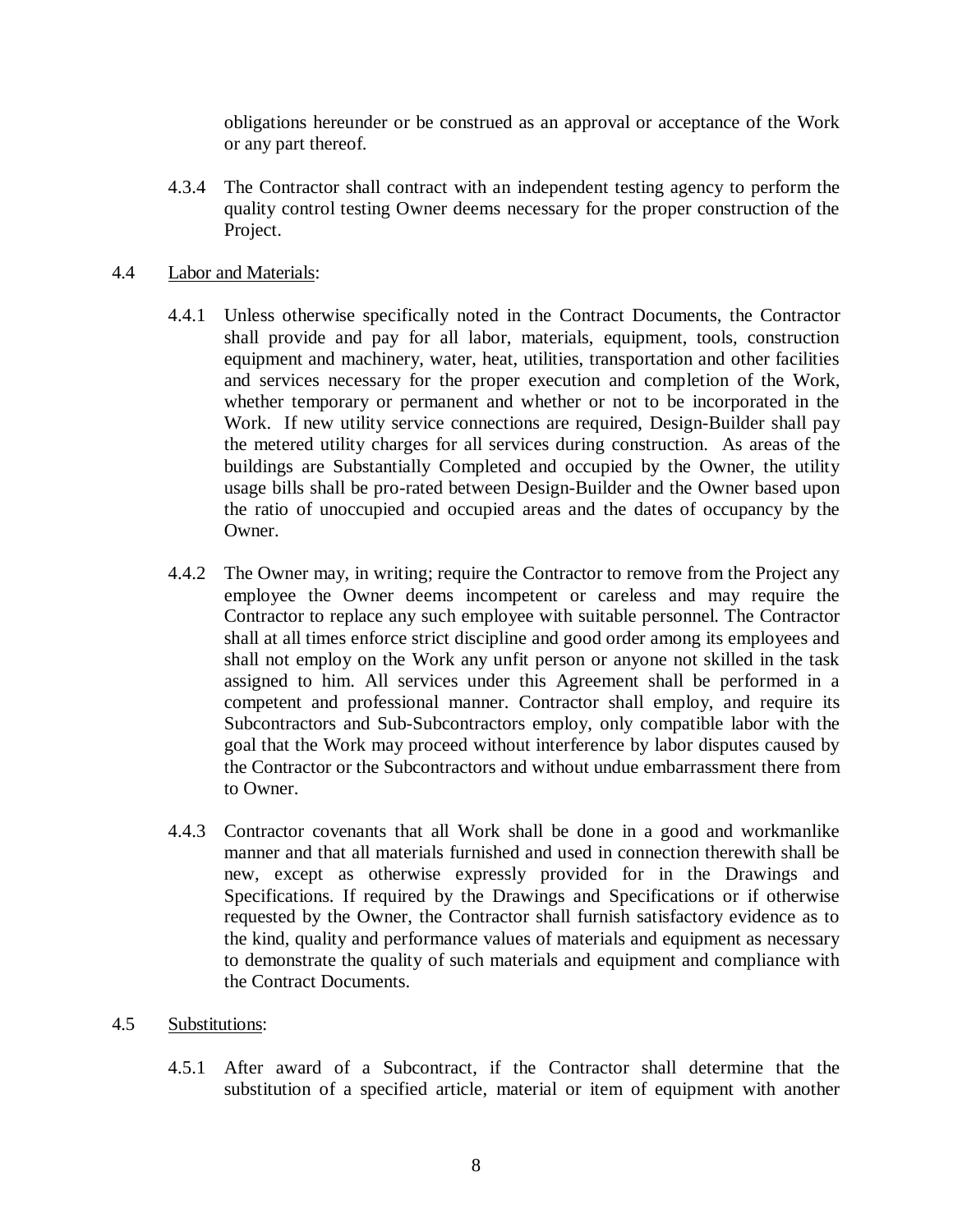Product is in the best interest of the Owner, the Contractor shall make a written recommendation for such substitution to the Owner setting forth the benefit to the Owner and the credit or extra cost involved and shall provide all required supporting data and samples. Unless and until the Contractor's recommendation is accepted by the Owner, the Contractor shall perform the Work in accordance with the Contract Documents. The Contractor's recommendations shall be submitted within such time as will allow a reasonable time for consideration by Owner and shall not be justification far delay in the Work. The Contractor shall consult with the Architect regarding substitutions that may have an impact on the design of the Project.

- 4.5.2 All substitutions recommended by Contractor that require changes in the Work or redesign or other changes in the Contract Documents shall be subject to the prior approval of the Owner.
- 4.5.3 With respect to provisions of the Specifications requiring the Contractor to provide a specified item "or equal," the Architect's determination of whether a proposed item satisfies the "or equal" requirement shall not be deemed to be an evaluation of a substitution.

#### 4.6 Warranty:

4.6.1 The Contractor warrants that the materials and equipment supplied by Contractor will be new and of good quality and free from defects and that all work done by Contractor will be in accordance with Contract Documents and free from defects in workmanship and material. This warranty shall be for two years after the later of (a) Substantial Completion or (b) such longer period as may be provided in the Drawings and Specifications or other Contract Documents. In addition, Contractor hereby agrees to repair and make good any damage, defects or fault in the Project that may appear within two (2) years after the later of (a) Substantial Completion or (b) such longer period as may be provided in the Drawings and Specifications or other Contract Documents, as the result of nonconforming or defective work or materials or equipment furnished by the Contractor or any Subcontractor. All materials and equipment furnished by or through the Contractor or installed by the Contractor (or any Subcontractor) shall be subject to a guaranty of two (2) years from the date of the latter of (a) Substantial Completion or (b) such longer period as may be provided in the Drawings and Specifications or other Contract Documents. Contractor hereby agrees to make promptly any and all repairs to the Project which may become necessary, during the warranty or guaranty period, on account of faulty materials or equipment furnished by or through the Contractor or faulty workmanship performed by the Contractor (or any Subcontractor), and further agrees to commence the repair and replacement of any and all damage to the Project caused thereby at any time or times during the warranty or guaranty period, within seven (7) days from receipt of written notice and to faithfully and diligently prosecute the same to conclusion, without cost to the Owner in accordance with the Contract Documents. For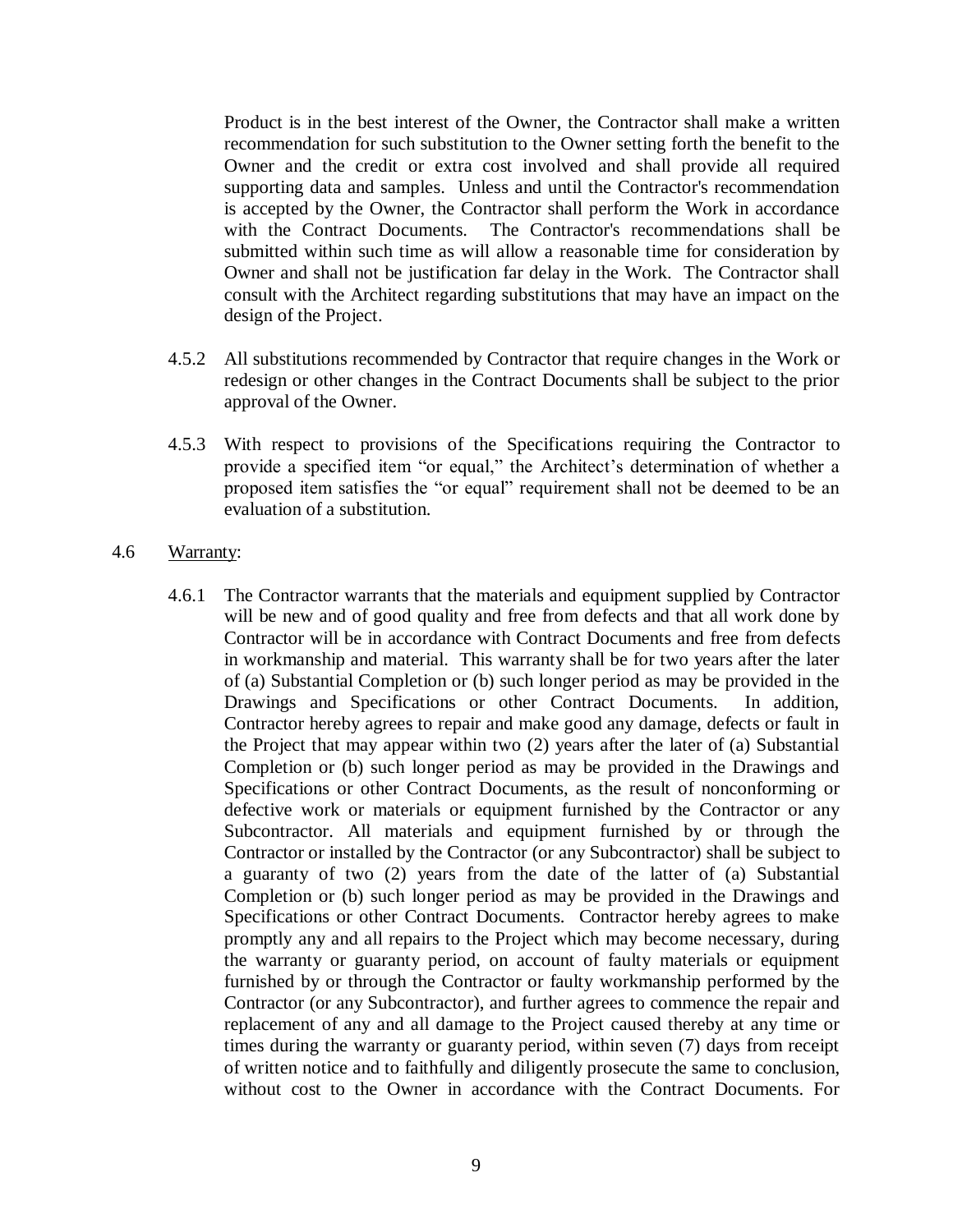purposes of this Section 4.6.1, the Contractor shall be deemed to have commenced the required repairs if the Contractor commences required preliminary steps, such as conducting an appropriate investigation of the cause of the defect and ordering replacement materials and equipment, and thereafter continues to diligently prosecute the completion of the repair work. All rights acquired by the Owner through guarantees by the Contractor shall inure to the benefit of the Owner, its successors and assigns. In addition to the foregoing, any equipment warranties and warranties from Subcontractors secured by the Contractor, including those in excess of two (2) years, and any additional bond or guaranty which may be required under the Drawings and Specifications, shall also inure to the benefit of the Owner's successors and assigns. Contractor shall require that each Subcontractor provide a similar warranty and guaranty for the benefit of Contractor and Owner. Contractor shall acquire, catalog and deliver to Owner all bonds and guarantees under Subcontracts and from material suppliers.

- 4.6.2 The Contractor, as a condition precedent to Final Payment, shall execute and deliver to the Owner an assignment to the Owner of all special warranties or guarantees from manufacturers required by the Contract Documents.
- 4.6.3 Contractor's express warranty in Section 4.6.1 herein shall be in addition to, and not in lieu of, any other warranties, guaranties or remedies Owner may have under the Contract Documents and this Agreement, at law, or in equity for defective work.
- 4.6.4 As more particularly provided in the Design-Build Agreement, the Contractor's warranty with respect to the Owner's reused equipment and the Owner Furnished Equipment is limited to warranty of the installation work performed by the Contractor (or its Subcontractors) and the Contractor does not warrant that such items are free from inherent defects. The Contractor shall perform such installation work so as to avoid violating the conditions of the warranties provided by others with respect to the reused equipment and the Owner Furnished Equipment.

## 4.7 Shop Drawings and Samples:

- 4.7.1 Shop Drawings are drawings, diagrams, illustrations, schedules, performance charts, brochures and other data which are prepared by Contractor or any-Subcontractor, manufacturer, supplier or distributor, and which illustrate some portion of the Work.
- 4.7.2 Product Data are illustrations, standard schedules, performance charts, instructions, brochures, diagrams and other information furnished by Contractor or any Subcontractor to illustrate a material, Product or system for some portion of the Work.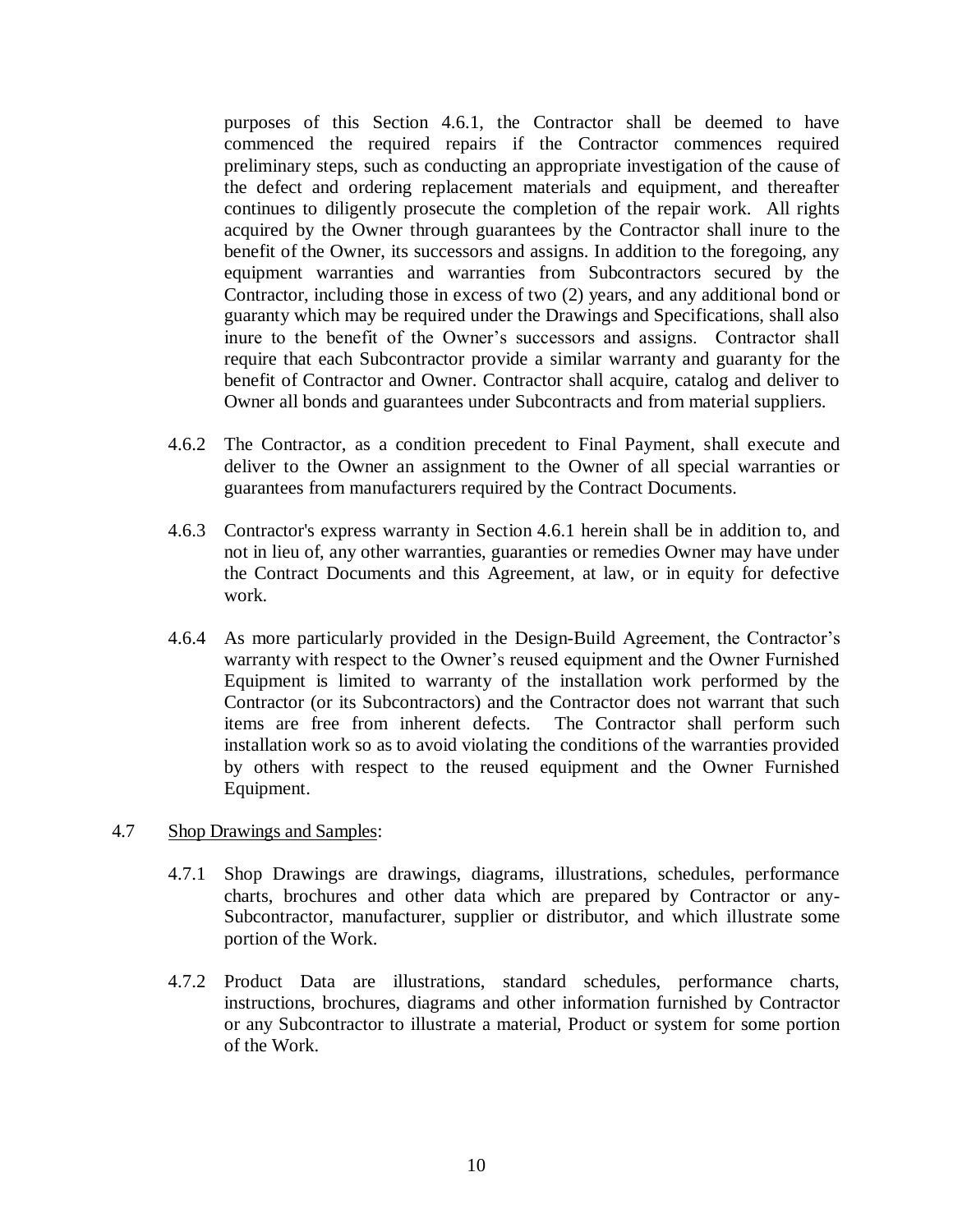- 4.7.3 Samples are physical examples furnished by Contractor or any Subcontractor to illustrate materials, equipment or workmanship, and to establish standards by which the Work will be judged.
- 4.7.4 Contractor shall review, stamp with its approval and submit to the Owner and the Architect, with reasonable promptness and in orderly sequence so as to cause no delay in the Work or in the Work of any separate contractor, and pursuant to a schedule agreed upon in advance by the Contractor and the Architect and the Owner, all Shop Drawings, Product Data and Samples required by the Contract Documents or subsequently required by the Architect or Owner. Shop Drawings, Product Data and Samples shall be properly identified as specified. At the time of submission, Contractor shall inform the Architect and the Owner in writing of any deviation in the Shop Drawings, Product Data or Samples from the requirements of the Contract Documents and of any subsequent understanding of the Contractor and Architect with respect thereto.
- 4.7.5 By approving and submitting Shop Drawings, Product Data and Samples, Contractor thereby represents that it has (i) determined and verified all field measurements, field construction criteria, materials, catalog numbers and similar data, or will do so; (ii) checked and coordinated each Shop Drawing, Product Data and Sample with the requirements of the Work and of the Contract Documents; and (iii) brought to the attention of the Architect in writing, any known ambiguity with respect to the Architect's design intent.
- 4.7.6 The Architect will review and take appropriate action upon Shop Drawings, Product Data and Samples with reasonable promptness so as to cause no delay, but only for conformance with the design concept of the Project and with the information given in the Contract Documents. The Architect's action shall be deemed to be reasonably prompt if taken within fourteen (14) calendar days of receipt by the Architect of properly submitted submittals, unless circumstances require a shorter or longer period of time for review. The Architect's review of and action taken with respect to a separate item shall not indicate approval of an assembly in which the item functions.
- 4.7.7 All Shop Drawings, Product Data, Samples and other submittals required by the Contract Documents shall be submitted to the Owner for review and approval, which approval shall not be unreasonably withheld. The Owner will review Shop Drawings, Product Data, Samples and other submittals within the time required by the review schedule approved by the Owner and Contractor and, if no time period is provided in such schedule, within fourteen (14) calendar days after receipt of the submittal.
- 4.7.8 Shop Drawings and Samples that deviate from the requirements of the Contract Documents must be approved by the Owner as well as by the Architect. Contractor shall not be relieved from responsibility for errors or omissions in the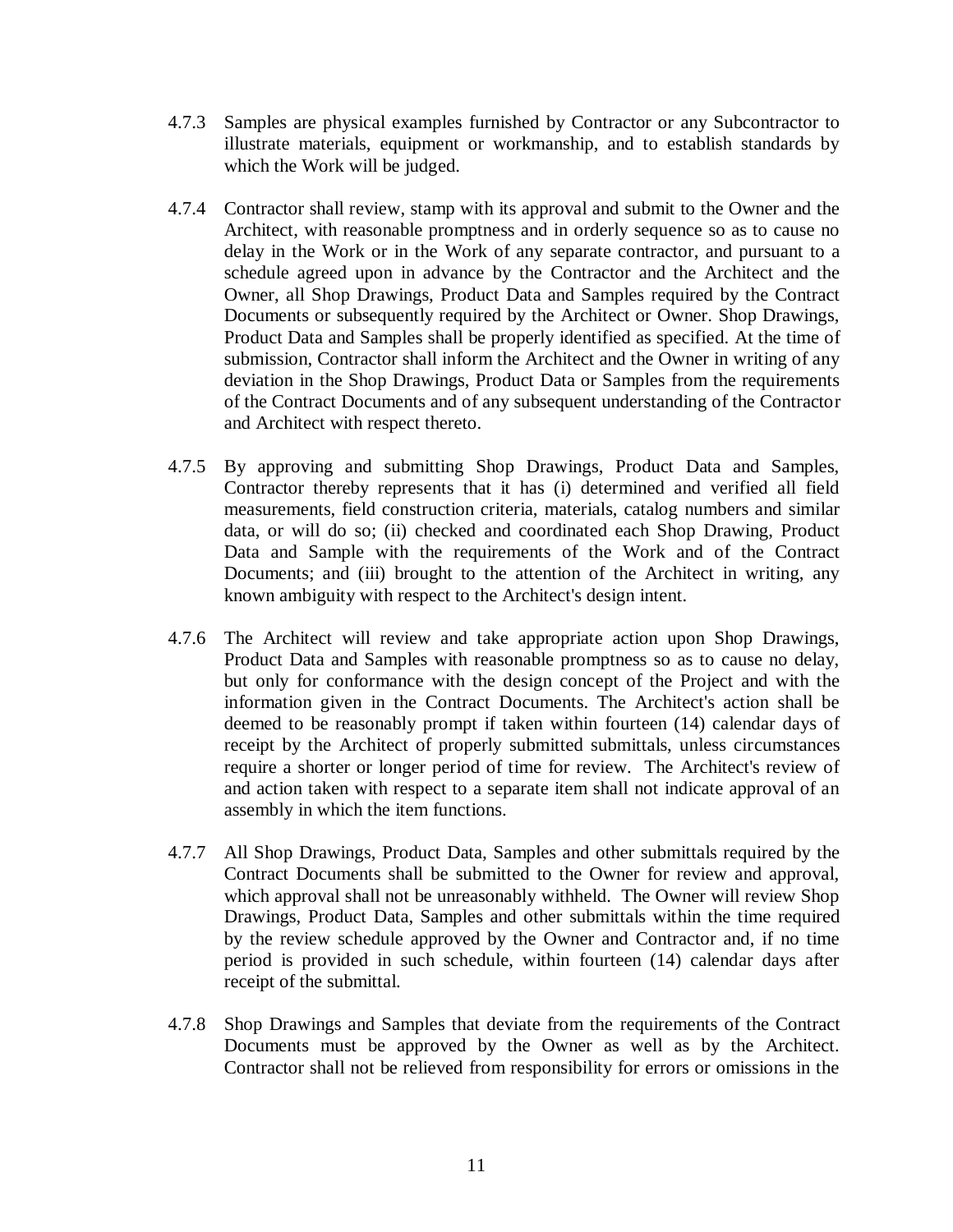Shop Drawings, Product Data or Samples or other submittals by the Architect's and/or Owner's review thereof or by action taken by the Architect thereon.

- 4.7.9 Contractor shall make any corrections required by the Architect or Owner and shall resubmit the required number of corrected copies of Shop Drawings, Product Data or new Samples until approved. For all Shop Drawings, Product Data and Samples that are re-submitted to the Architect and the Owner, the Contractor shall highlight specific changes in writing on resubmitted Shop Drawings, Product Data or Samples to revisions other than the corrections requested by the Architect or Owner on previous submissions.
- 4.7.10 The Architect's and Owner's review and approval of Shop Drawings, Product Data or Samples shall not relieve Contractor of responsibility for a deviation from the requirements of the Contract Documents unless Contractor has informed Architect and Owner in writing of such deviation at the time of submission and the Architect and the Owner have given written approval to the specific deviation, nor shall the Architect's or Owner's review and approval relieve Contractor from responsibility for errors or omissions in the Shop Drawings, Product Data or Samples.
- 4.7.11 Work requiring a Shop Drawing, Product Data or Sample submission shall not be commenced by Subcontractors until the submission has been reviewed and approved by the Architect and the Contractor and the Owner. All such portions of the Work shall be in accordance with such reviewed Shop Drawings, Product Data and Samples.
- 4.8 Use of Site:
	- 4.8.1 Contractor shall confine operations at the Site to areas permitted by law, ordinances, permits and the Owner, and the Contractor shall not unreasonably encumber the Site with any materials or equipment.

## 4.9 Cutting and Patching of Work:

- 4.9.1 Contractor shall do all cutting, fitting or patching that may be required to complete the Work or to make its several parts fit together properly and shall take precautions as necessary to protect any Work affected by such cutting, excavating or other altering of the Work or any part thereof. The Contractor shall repair any damage caused by cutting, fitting or patching performed by the Contractor.
- 4.10 Cleaning  $Up:$ 
	- 4.10.1 Contractor, at all times, shall keep the premises free from accumulation of waste materials or rubbish caused by the Contractor or its Subcontractors or suppliers. At the completion of the Work, it shall remove all its waste materials and rubbish from and about the Project as well as all of its tools, construction equipment,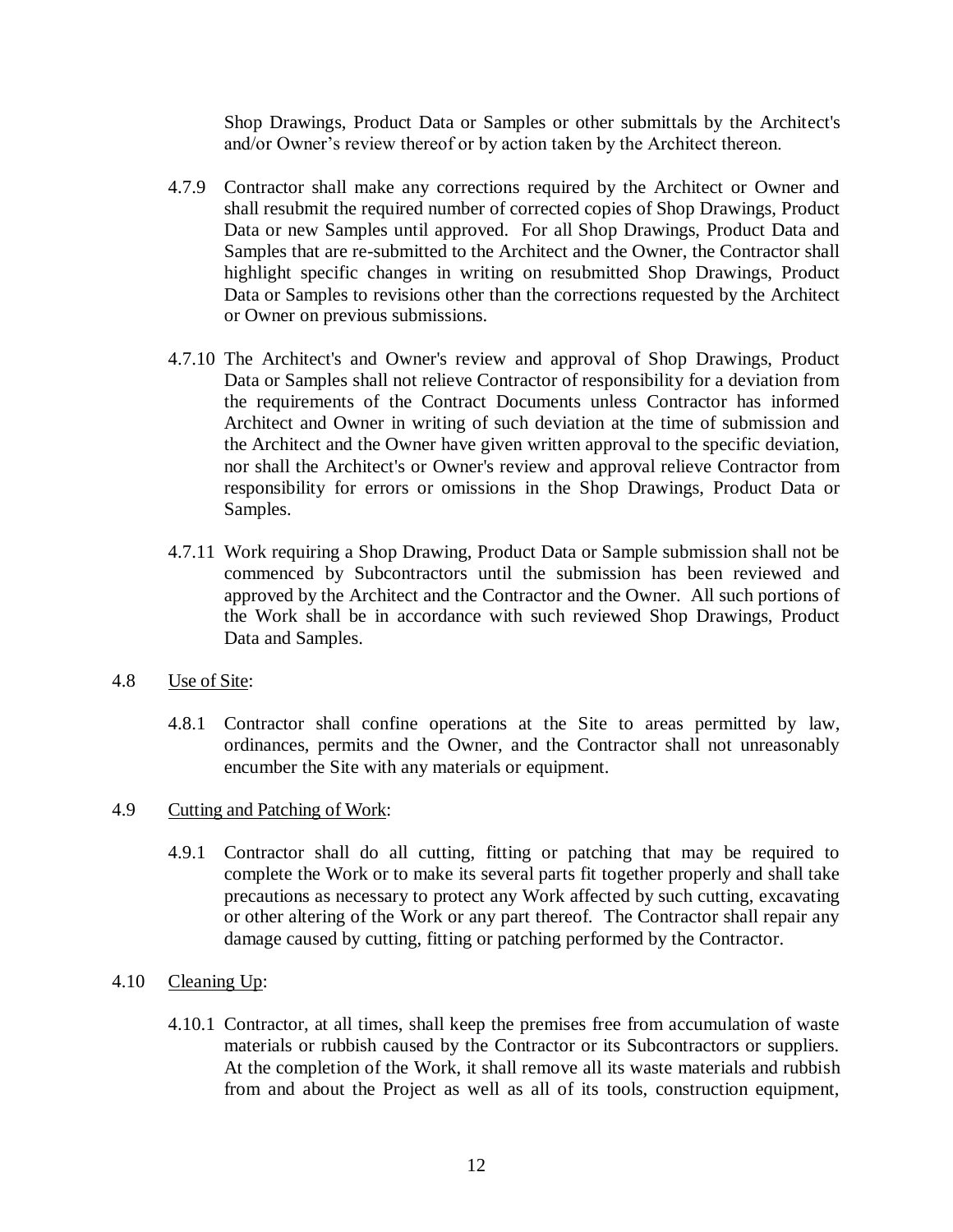machinery and surplus materials, and shall clean all glass and other interior and exterior surfaces and leave the Work in a condition acceptable to Owner and governmental entities with jurisdiction over the facility being constructed, except as otherwise specified. The Owner shall be responsible for any additional cleaning required after completion of the Work due to Owner's move-in activities.

4.10.2 If Contractor fails to clean up after a written request from the Owner, the Owner may do so, and the cost thereof shall be charged to Contractor as provided in Section 3.4 hereof.

## 4.11 Communications:

4.11.1 Except as may be provided otherwise in the Design-Build Agreement, Contractor shall forward all communications directly to the Owner. All Subcontractor communications shall be through the Contractor.

#### 4.12 Indemnification:

- 4.12.1 To the fullest extent permitted by law, the Contractor shall indemnify, defend and hold the Owner and its agents and employees (the "Indemnitees") harmless from all claims, loss, costs and expenses (including reasonable attorney fees) whether arising before or after completion of the services under this Agreement, to the extent caused by the (i) errors or omissions in the Project design or Drawings and Specifications; (ii) the performance of the services under this Agreement by the Contractor, its Architect and/or their agents and employees; (iii) the wrongdoing of Contractor, its Architect, its Subcontractors and/or its suppliers; and/or (iv) the breach of this Agreement by the Contractor, excepting claims, costs, expenses or liabilities to the extent caused by the gross negligence or willful and wanton misconduct of the Indemnitees. To the fullest extent permitted by law, the Contractor shall indemnify, defend and hold the Owner and its property harmless from all claims for nonpayment by the Architect, Subcontractors, Sub-Subcontractors, laborers, vendors and materialmen for services, labor or material provided by or through the Contractor, and shall indemnify, defend and hold the Owner harmless from any construction or mechanics lien or similar claims for work performed and/or labor or material furnished by or through the Contractor.
- 4.12.2 In any and all claims against the Owner or any of its officers, agents or employees by any employee of Contractor, any Subcontractor, anyone directly or indirectly employed by any of them or anyone for whose acts any of them may be liable, the indemnification obligation under this Section 4.12 shall not be limited in any way by any limitation on the amount or type of damages, compensation or benefits payable by or for Contractor or any Subcontractor under worker's compensation acts, disability benefit acts or other employee benefit acts.

## 4.13 Schedule: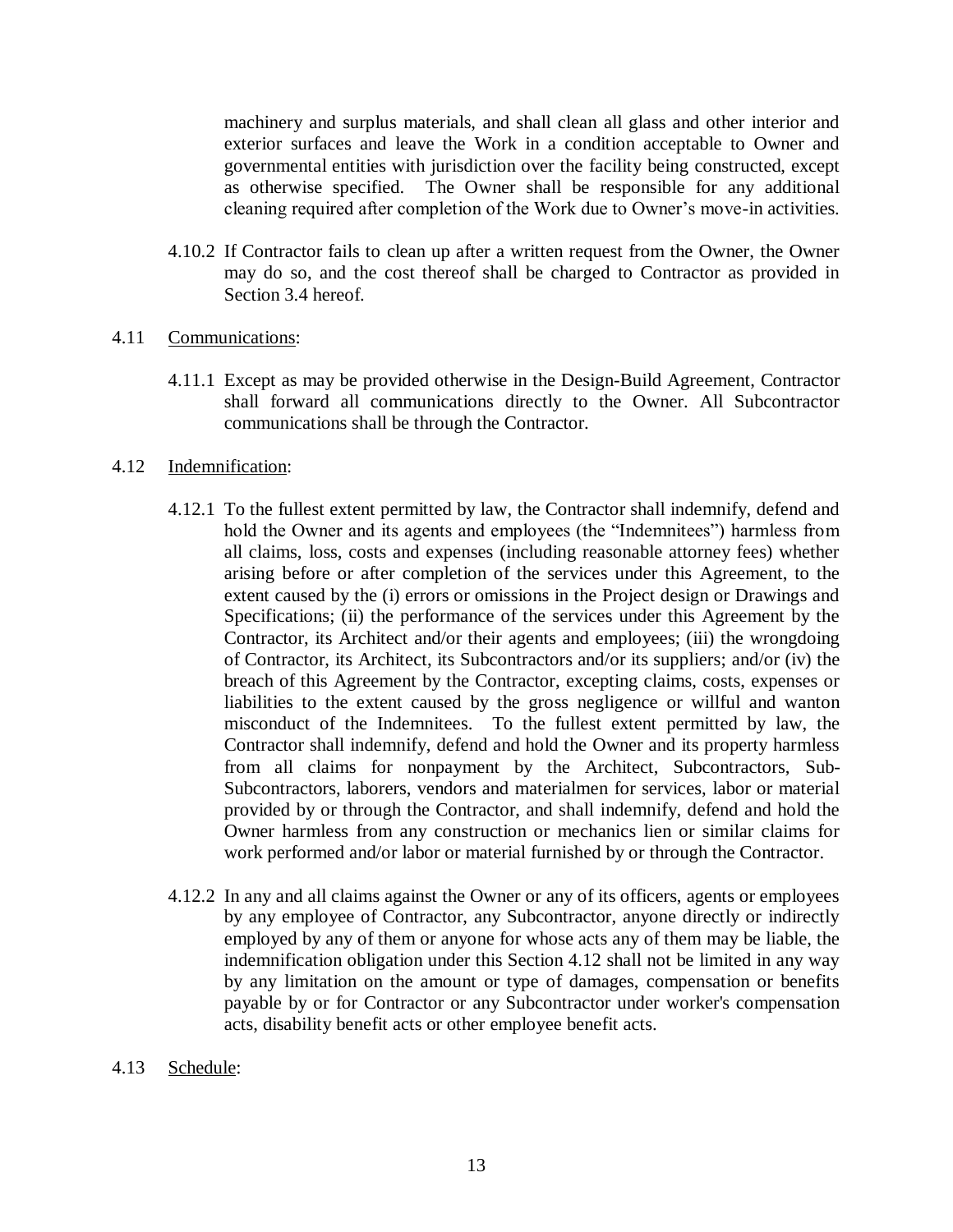4.13.1 The Work shall be performed in accordance with the CPM Schedule prepared by the Contractor and approved by the Owner in accordance with the Design-Build Agreement as adjusted, from time to time, in accordance with the provisions of Article 8 and 12 hereof.

## 4.14 Taxes:

4.14.1 The Contractor shall pay all sales, consumer, use and other similar taxes on supplies, materials, machinery tools, utilities and other equipment and services used or incorporated in the construction of the Project which are required by laws that are in existence at the time the Design-Build Agreement is executed.

## 4.15 Permits, Fees and Notices:

- 4.15.1 The Contractor shall secure and pay for the building permit for the Project and shall secure and pay for, or include in the Subcontractor scope of work, all trade contractor permits and inspections. The Contractor shall be responsible for the compliance of the Project design with the requirements for issuance of a certificate of occupancy, and the Contractor shall post all bonds, secure and pay for all permits, and pay all fees necessary for the proper execution and completion of the Work which are legally required at the time the Design-Build Agreement is executed. The Owner shall pay other governmental fees, licenses and inspections required by the State of Wyoming to be provided by the entity which owns the Project.
- 4.15.2 The Contractor shall give all notices and comply with all laws, ordinances, rules, regulations, and lawful orders of any public authority bearing on the performance of the Work.
- 4.15.3 The Contractor shall be responsible to the Owner for the Drawings and Specifications as more particularly described in the Design-Build Agreement. If the Subcontractor performs, or allows any Sub-Subcontractor to perform, any of the Work knowing, or when, with the exercise of due care it would have known, such Work to be subject to an error, inconsistency or omission in the Drawings and Specifications, or contrary to applicable laws, ordinances, rules, regulations, codes or orders of any public authority, and fails to give the Contractor notice thereof prior to performance thereof, the Subcontractor shall bear all costs arising therefrom.

# **ARTICLE 5**

# **SUBCONTRACTORS**

5.1 Definition: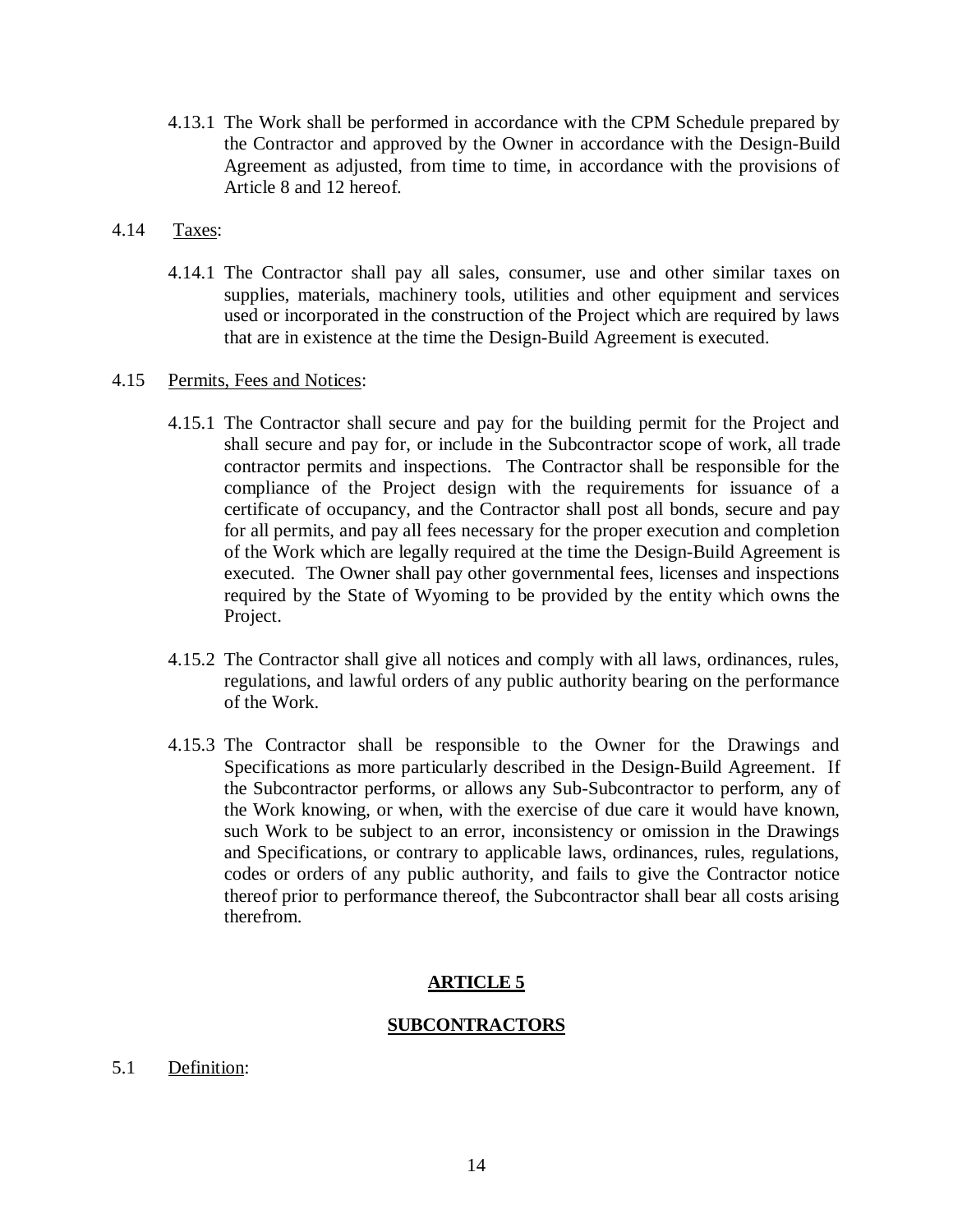- 5.1.1 The term "Subcontractor" shall mean and refer to any person or organization (other than the Owner) who has a direct contract with Contractor to perform any labor or to supply any material or equipment in connection with the Project. The term "Subcontractor" excludes the Architect and the Contractor's other design and engineering Consultants. The term "Subcontractor" is referred to throughout the Agreement as if singular in number and masculine in gender and means a Subcontractor or an authorized representative thereof. The term "Subcontract" shall mean and refer to the contract of any Subcontractor whenever entered into during the term of this Agreement to perform Work at the Site including, without limitation, those entered into after the initial award of Subcontracts because of interfacing omissions between the various Work categories.
- 5.1.2 A Sub-Subcontractor is a person or organization who has a direct or indirect contract with a Subcontractor to perform any of the Work at the Site. The term Sub-Subcontractor is referred to throughout the Agreement as if singular in number and masculine in gender and means a Sub-Subcontractor or an authorized representative thereof.
- 5.1.3 Nothing contained in the Agreement shall create any contractual relation between the Owner or the Architect and any Subcontractor or Sub-Subcontractor.
- 5.2 Award of Subcontracts:
	- 5.2.1 Subcontractors shall be subject to the reasonable objection of the Owner. Subcontracts shall be awarded in accordance with the Design-Build Agreement.

#### 5.3 Subcontractual Relations:

- 5.3.1 All Subcontracts shall be between the Contractor and the appropriate Subcontractor, and shall provide that the Subcontractor consents to the assignment of the Subcontract to the Owner pursuant to Section 5.3.4 hereof, and agrees in the event such assignment becomes effective under Article 13 of the Design-Build Agreement or Section 14.1 hereof, to recognize the Owner as successor to the Contractor and to complete the Work under the Subcontract.
- 5.3.2 The Contractor shall cause all Subcontractors and vendors to agree to indemnify the Owner and hold it harmless from all claims for property damage and bodily injury that may arise from such Subcontractor's operations. Such provisions shall be in a form reasonably satisfactory to Owner.
- 5.3.3 The agreement between Contractors and the Subcontractors (and, where appropriate, between Subcontractors and Sub-Subcontractors) shall contain provisions that: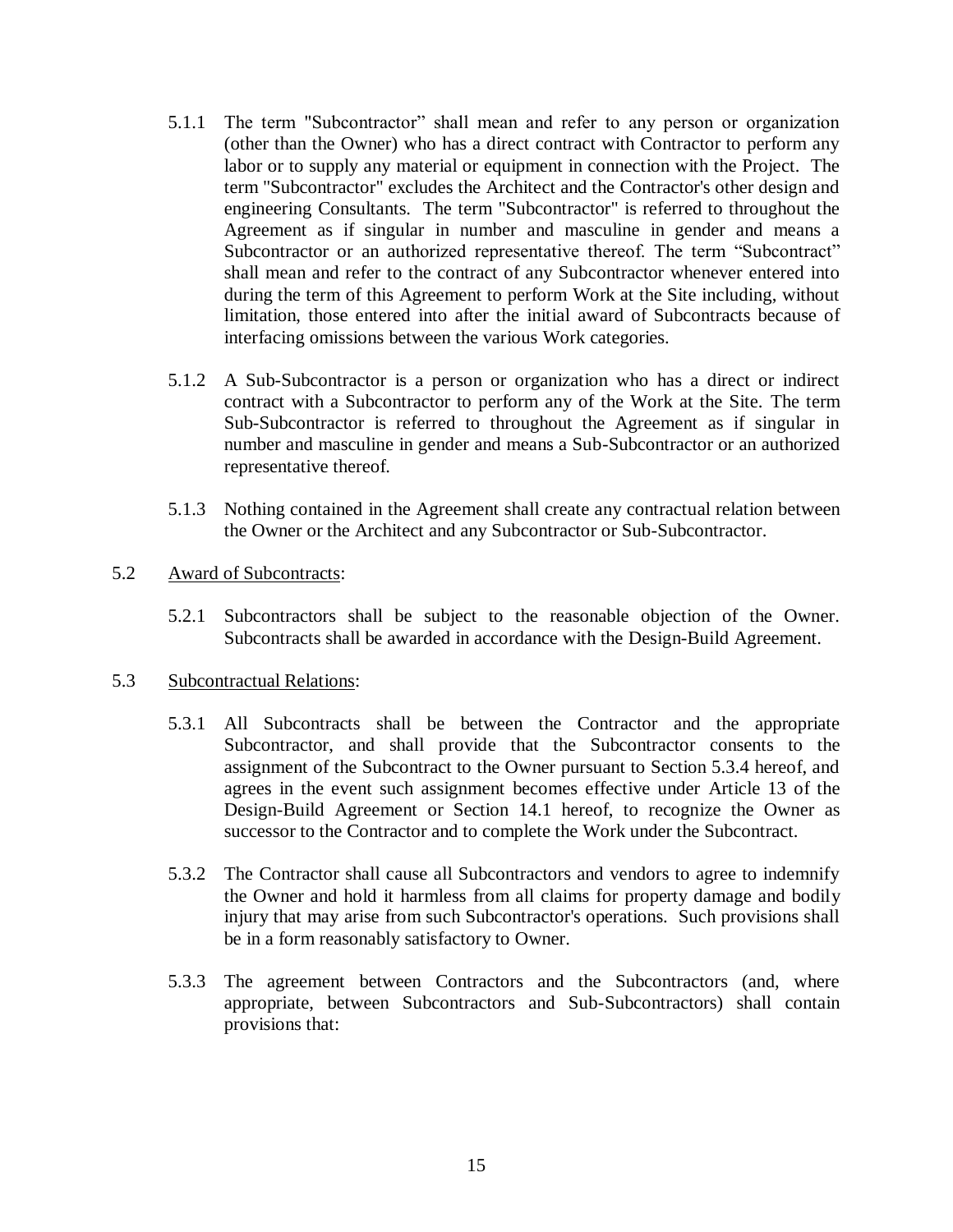- 5.3.3.1 Preserve and protect the right of the Owner under this Agreement with respect to the Work to be performed under the Subcontract so that the subcontracting thereof will not prejudice such rights;
- 5.3.3.2 Require that such Work be performed in accordance with the requirements of this Agreement;
- 5.3.3.3 Require submission to Contractor of applications for payment under each Subcontract in reasonable time to enable Contractor to apply for payment in accordance with Article 3 of the Design-Build Agreement, all such applications to be in a form that fully complies with all requirements of the law and to demonstrate the foregoing;
- 5.3.3.4 Require that the Subcontractor immediately notify the Contractor if the Subcontractor's work is being delayed for any reason. Require that all claims for additional costs or extensions of time with respect to subcontracted portions of the Work shall be submitted to Contractor (via any Subcontractor or Sub-Subcontractor where appropriate) within sufficient time so that Contractor may comply in the manner provided, if any, in the Design-Build Agreement for a like claim by Contractor upon the Owner;
- 5.3.3.5 Waive all rights the contracting parties may have against one another for damages caused by fire or other perils covered by the property insurance described in Section 11.3 hereof;
- 5.3.3.6 Contain such provisions as are required by the Design-Build Agreement; and
- 5.3.3.7 Obligate each Subcontractor specifically to consent to the provisions of this Section 5.3.
- 5.3.4 Contractor hereby assigns to Owner, as security for Contractor's performance hereunder, all Subcontracts and all other contracts and agreements (except for the Design-Build Agreement) entered into in connection with the Project. Such assignment shall be operative, and the Owner shall be entitled to enforce said contracts according to their terms, only upon notice by Owner in the event of (i) default by, or termination of, Contractor under this Agreement; or (ii) termination of the Agreement under Article 13 of the Design-Build Agreement. All Subcontracts shall provide that the Subcontractor consents to such assignment. In the event that the Owner assumes one or more of the Subcontracts and/or other contracts under this Section 5.3.4, the Owner shall indemnify and hold harmless the Contractor for claims under such assumed Subcontract(s) and other contract(s) for payment for Work performed after the effective date of such assumption, subject to the Contractor's obligations to reimburse the Owner under Section 14.1 hereof. In addition to the Owner's obligation under the foregoing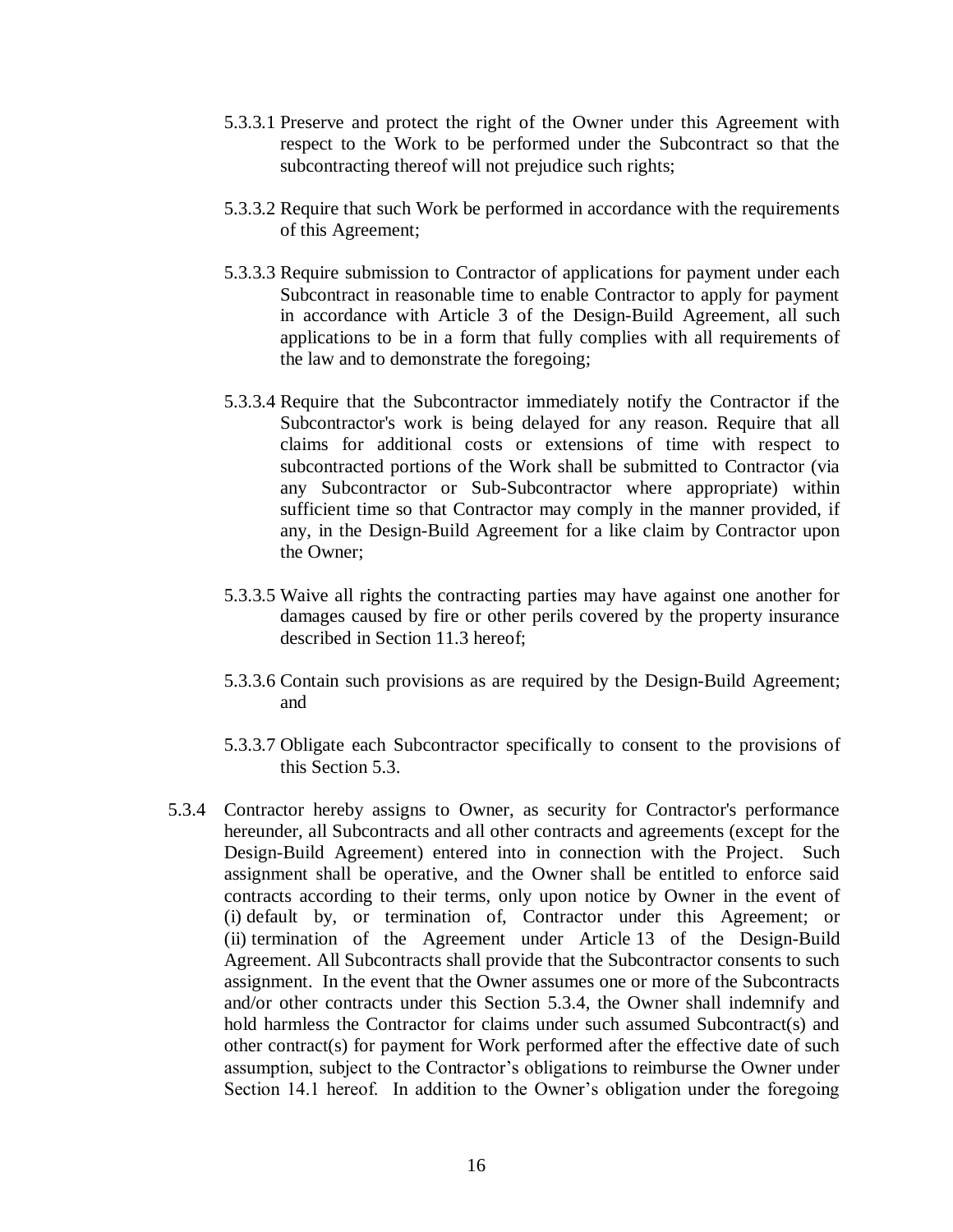sentence, in the event that the Owner assumes one or more of the Subcontractors and/or other contracts under this Section 5.3.4 in connection with termination of the Agreement under Article 13 of the Design-Build Agreement, the Owner shall indemnify and hold the Contractor harmless from claims and liability arising from claims of third parties against the Contractor with respect to work performed by the Subcontractors after the effective date of such assumption.

# **ARTICLE 6**

## **SEPARATE CONTRACTS**

#### 6.1 Owner's Right to Award Separate Contracts:

- 6.1.1 The Owner reserves the right to perform work related to the Project with its own forces or to award Separate Contracts in connection with other portions of the Project under these or similar Conditions of the Contract, including, without limitation, Section 4.4.2 hereof.
- 6.1.2 The Contractor will provide for the coordination of the Work of the Owner's forces and of each Separate Contractor with the Work of the Contractor, who shall cooperate therewith as provided in Section 6.2 hereof.

#### 6.2 Mutual Responsibility of Contractors:

- 6.2.1 Contractor and the Owner's Separate Contractors shall each afford the other reasonable opportunity for the introduction and storage of their materials and equipment and the execution of their Work, and shall properly connect and coordinate its Work with the work of the other.
- 6.2.2 If any part of Contractor's Work depends for proper execution or results upon the work of any other Separate Contractor, Contractor shall prior to proceeding with such work, inspect and promptly report to the Architect and the Owner any apparent discrepancies or defects in such work that render it unsuitable for such proper execution and results. Failure of Contractor to so inspect and report shall constitute an acceptance of the Separate Contractor's work as fit and proper to receive its Work, except as to defects not then reasonably discoverable.
- 6.2.3 The Contractor shall reimburse the Owner for costs incurred by the Owner which are payable to a Separate Contractor because of delays, improperly timed activities or defective construction of the Contractor. Delays to the Contractor's Work caused by a Separate Contractor shall be deemed to be delays caused by the Owner under Section 8.3 hereof, unless such delay results from failure of the Contractor to comply with the requirements of this Article 6.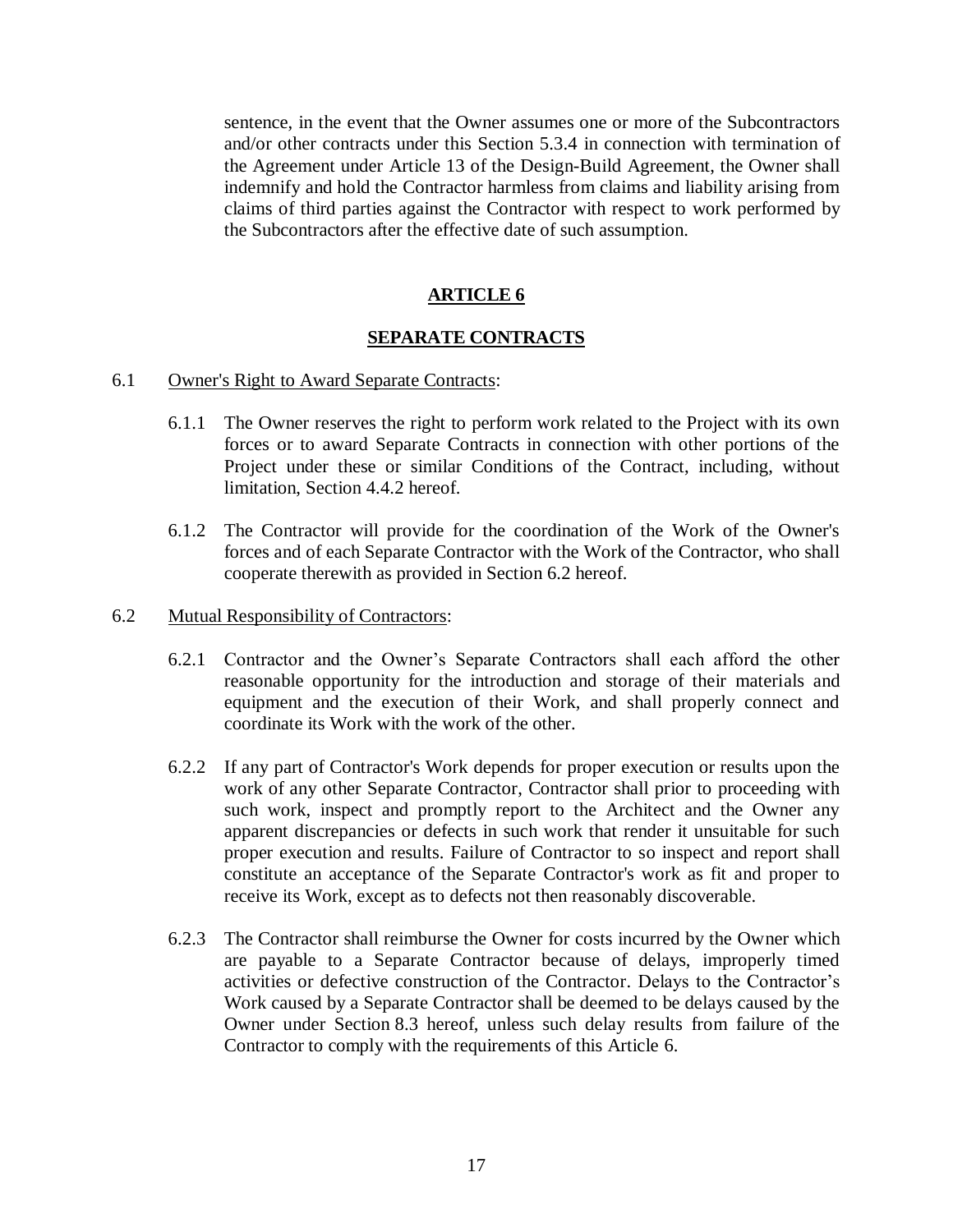- 6.2.4 The Contractor shall promptly remedy damage wrongfully caused by the Contractor to completed or partially completed construction or to property of the Owner or Separate Contractors as provided in Section 10.2 hereof.
- 6.3 Cutting and Patching Under Separate Contracts:
	- 6.3.1 Contractor and the Owner's Separate Contractors each shall be responsible for any cutting, fitting and patching that may be required to complete its Work, except as otherwise specifically provided in this Agreement. Contractor shall not endanger any work of any Separate Contractors by cutting, excavating or otherwise altering any work and shall not cut or alter the work of any Separate Contractor except with the written consent of the Owner, which consent shall not be unreasonably withheld.
- 6.4 Owner's Right to Clean Up:
	- 6.4.1 If a dispute arises between the Contractor and/or the Separate Contractors as to their responsibility for cleaning up as required by Section 4.10 hereof, the Owner may clean up and charge the cost thereof to the Contractor and/or Separate Contractors as the Owner shall reasonably determine to be just.

# **ARTICLE 7**

# **MISCELLANEOUS PROVISIONS**

- 7.1 Governing Law: This Agreement shall be governed by the laws of the State of Wyoming, and both the Contractor and Owner agree that any resort to litigation in connection with this Agreement will only be to state courts of applicable jurisdiction and venue located within Campbell County, State of Wyoming.
- 7.2 Successors and Assigns: The Owner and the Contractor, respectively, bind themselves, their successors, assigns and legal representatives to the other party to this Agreement and to the successors, assigns and legal representatives of such other party. The Contractor shall not assign, subcontract or transfer any interest in this Agreement without the prior written consent of the Owner. In the event of a sale or transfer of the Owner's facilities comprising the Project, Owner reserves the right to assign both the benefits and/or obligations of the Owner under this Agreement to any party reasonably capable of performing Owner's executory obligations under this Agreement at any time and, upon such assignment Owner shall have no further responsibility for the obligations so assigned hereunder which at that time remain executory provided (i) such party assumes such obligations and (ii) such party is financially capable of performing such obligations. In addition, the Owner reserves the right to assign this Agreement as security in connection with financing for the Project.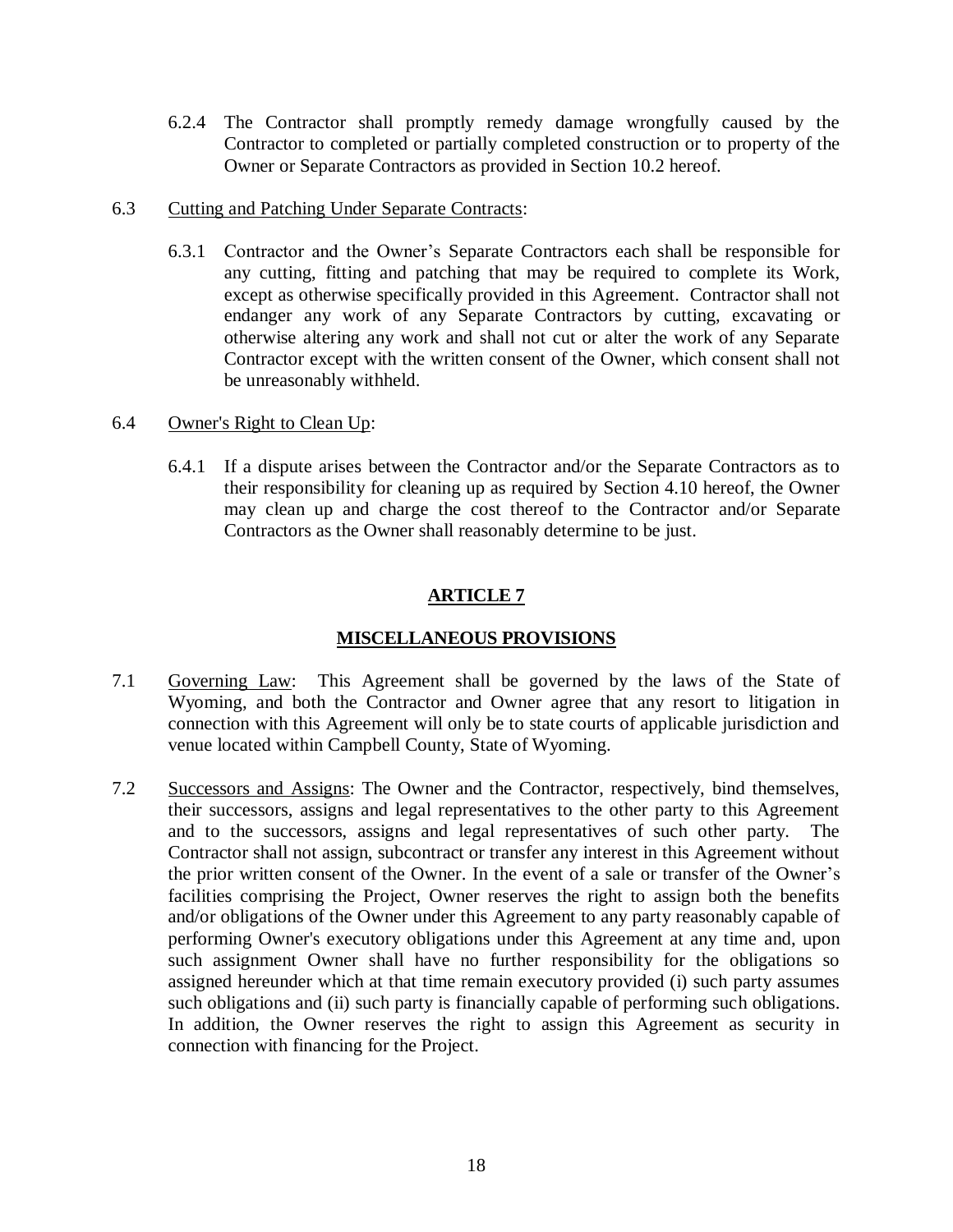7.3 Notices: Any notice required to be given or which may be given to Owner pursuant to this Agreement and any other communications from Contractor to Owner relating to Project costs, completion dates, schedule, changes to the Work, or approvals of samples shall be forwarded in writing by personal delivery, telegram, facsimile transmission, or by certified mail, return receipt requested, to Campbell County Memorial Hospital, 501 S. Burma Avenue, Gillette, WY 82716, Attention: \_\_\_\_\_\_\_\_\_\_\_\_\_\_\_\_\_ until the Owner shall advise the Contractor otherwise in a writing complying with the provisions of this Section 7.3. Any notice required to be given or which may be given to the Contractor pursuant to the terms of this Agreement shall be forwarded in writing by personal delivery, telegram or by certified mail, return receipt requested, to \_\_\_\_\_\_\_\_\_\_\_\_\_\_\_\_\_\_\_\_\_\_\_\_\_\_\_\_\_\_\_\_\_\_\_\_(*design builder*), until Contractor shall

advise Owner otherwise in a writing complying with the provisions of this Section 7.3.

- 7.4 Claims for Damages: Should Contractor suffer injury or damage because of any act or omission of Owner or of its employees, agents or others for whose acts it is legally liable, Contractor shall make a claim in writing to the Owner within such time as may be provided in this Agreement, or if no time is so specified, within five (5) calendar days after the first observance of such injury or damage; otherwise, such claim is waived.
- 7.5 No Waiver: Except as expressly provided otherwise in the Contract Documents, no failure by the Owner insist upon strict performance of any covenant, agreement, term or condition of this Agreement or to exercise any right, term or remedy consequent upon a breach thereof shall constitute a waiver of any such breach or of such covenant, agreement, term or condition. No waiver by Owner of any breach by Contractor shall affect or alter this Agreement, but each and every covenant, agreement, term and condition of this Agreement shall continue in full force and effect with respect to any other then existing or subsequent breach thereof by Contractor.
- 7.6 Severability: If any provision of this Agreement or the application thereof to any person or circumstance shall, to any extent, be invalid or unenforceable, the remainder of the Agreement, or the application of such provisions to persons or circumstances other than those as to which it is invalid or unenforceable shall not be affected thereby, and each provision of this Agreement shall be valid and enforceable to the fullest extent permitted by law
- 7.7 No Joint Venture: The development of the Project is not, and shall not by virtue of this Agreement be deemed to be, a joint venture of Owner and Contractor, and the Contractor shall not have any rights by virtue of this Agreement in the Project or in the income or profits derived therefrom, except as expressly set forth in this Agreement. This Agreement shall inure solely to the benefit of the parties hereto and their successors and assigns as above provided, and is not intended to and shall not create rights of any nature in favor of any third parties.
- 7.8 Remedies in the Event of Bankruptcy: Owner and Contractor acknowledge and agree that successful design and construction within the time and financial parameters anticipated by this Agreement will require prompt continued administration and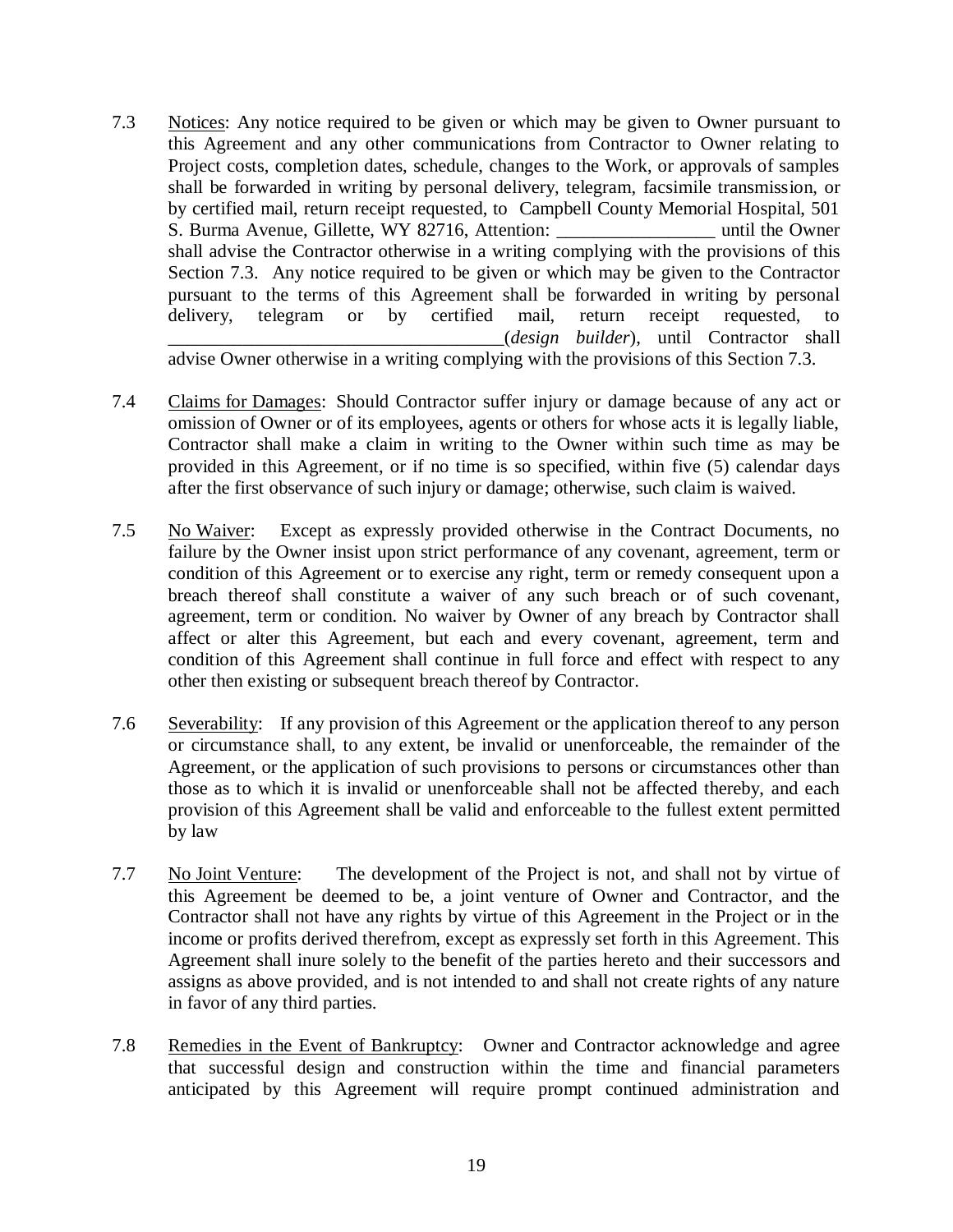performance by Contractor and the Subcontractors and that any delay therein for any reason including a bankruptcy proceeding respecting Contractor or any Subcontractor would create immediate and irreparable harm to Owner, Contractor and all Subcontractors. To that end, this Agreement contains, and all Subcontracts shall contain, a right to terminate in the event of bankruptcy of a contracting party, it being recognized that such action will be necessary to avoid and minimize such delay and consequent damage to all concerned.

- 7.8.1 If, as a matter of law, Owner does not have the right due to a bankruptcy proceeding involving Contractor to exercise the remedies provided for in this Agreement, then if Contractor, as debtor, or its trustee, wishes to assume this Agreement, in addition to curing or adequately assuring the cure of all Contractor's defaults (adequate assurance of curing default being defined below) existing under this Agreement on the date of filing of the proceedings or thereafter, Contractor, as debtor, or the trustee, must also furnish adequate assurances of future performance (adequate assurance of future performance being defined below) under this Agreement, "Adequate assurance of curing default" means the posting with Owner of a sum of cash sufficient to cure such default. "Adequate assurance of future performance" means, at a minimum:
	- 7.8.1.1 Posting with the Court, to be held in a segregated account upon the acceptance of this Agreement and on the first day of each month thereafter, of a sum of cash sufficient to meet all payments expected to become due from Contractor to Subcontractors, Sub-Subcontractors, laborers, trade unions, vendors, suppliers, materialmen and equipment lessors within sixty (60) days of the date of assumption of this Agreement, less sums expected to become due from the Owner to the Contractor during such period, with respect to the initial deposit required to be made upon acceptance of this Agreement, and within thirty (30) days with respect to each monthly deposit required to be made thereafter;
	- 7.8.1.2 Establishing a line of credit or other financing arrangement sufficient to provide financing of all costs and expenses expected to be required for the performance of the Contractor's remaining obligations under this Agreement;
	- 7.8.1.3 Obtaining the written consent and acquiescence of the surety issuing the Contractor's payment and performance bonds, to such assumption and the acknowledgement of such surety that such assumption will not affect, alter or diminish the surety's obligations under such bonds;
	- 7.8.1.4 Obtaining an additional bond(s) securing any increased costs or expenses to the Owner as a result of such assumption, including, without limitation, delay claims, interference claims and construction, builder's' trust and mechanics lien claims by other contractors or Subcontractors and loss of use to the Owner in the event the Work is not completed and the Project is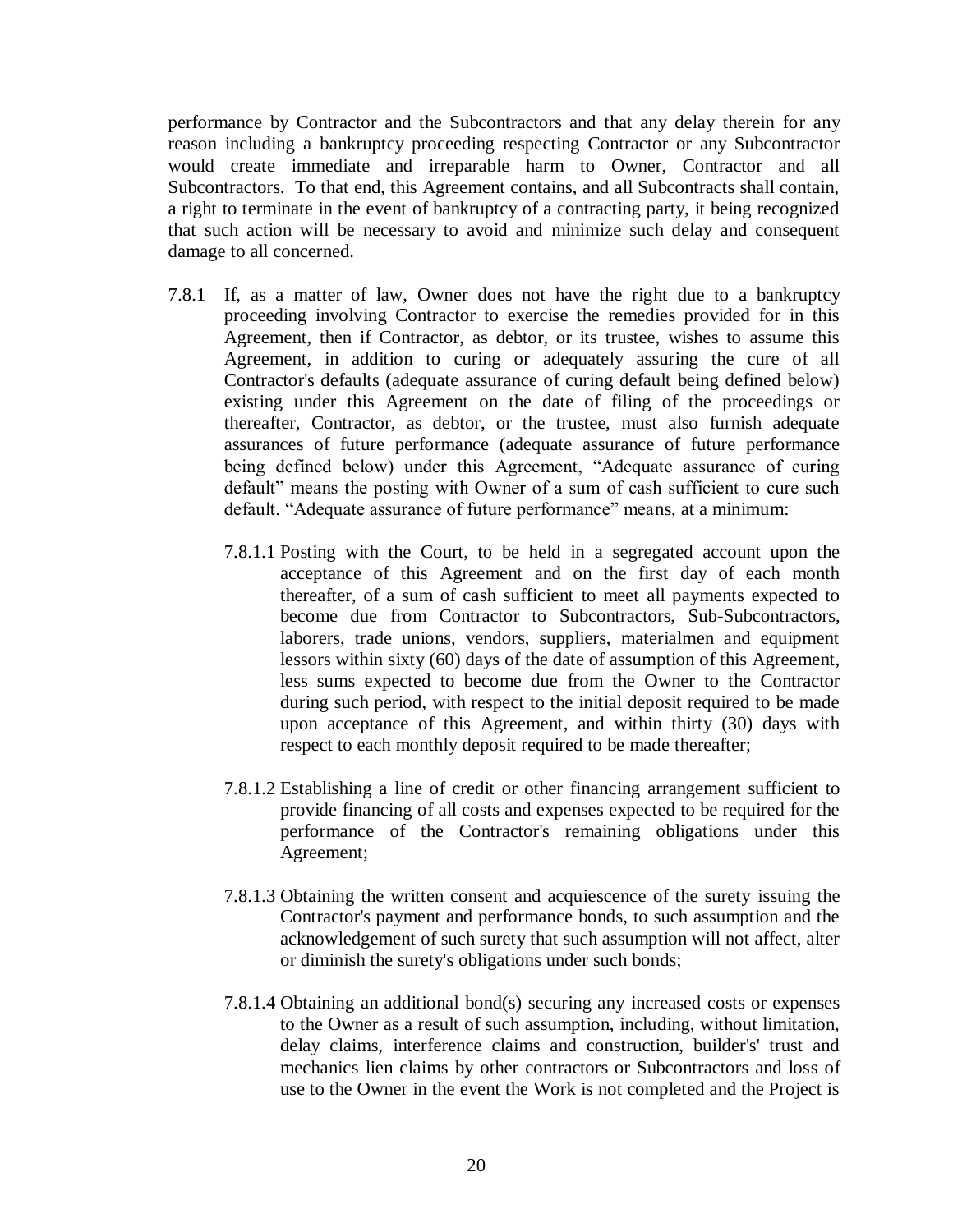not ready for occupancy by Owner within the time originally scheduled therefore; and

- 7.8.1.5 Providing evidence, reasonably satisfactory to the Owner, that the Contractor, as debtor, or its trustee, has reestablished satisfactory business and credit arrangements with its vendors, suppliers, materialmen and equipment lessors and satisfactory employee and union arrangements with its work force.
- 7.8.2 Because of the immediate and irreparable harm to the Owner, Subcontractors and Sub-Subcontractors which will result from any delay in the prompt and continued administration and performance by Contractor, the debtor or trustee, in a reorganization under Chapter 11 of the Bankruptcy Code, must assume this Agreement promptly so as to avoid any work stoppage or delay in the work of the Subcontractors or Sub-Subcontractors, or he shall be deemed to have rejected this Agreement.
- 7.9 Rights and Remedies: The duties and obligations imposed by this Agreement and the rights and remedies available thereunder to Owner shall be in addition to and not a limitation of any duties, obligations, rights and remedies otherwise imposed or available by law. If Contractor defaults, Contractor will pay all costs and expenses incurred by Owner in enforcing this Agreement, including without limitation, attorney fees and expert witness fees.
- 7.10 Tests: The Contractor shall provide all quality control testing which Owner deems necessary for the proper construction of the Project and shall provide all other testing required by applicable laws, ordinances, building permits, and/or the Specifications, except as provided otherwise in the Contract Documents.
	- 7.10.1 If the Agreement or any laws, ordinances, rules, regulations or orders of any public authority having jurisdiction require any Work to be inspected, tested or approved by the Architect and/or Building Inspector, Contractor shall give the Owner timely notice of its readiness and of the date arranged so they may observe such inspection, testing or approval. Should there be a requirement by any laws, ordinances, rules, regulations or orders of any public authority having jurisdiction for special inspections by persons other than the Architect and/or Building Inspector, Contractor shall employ the services of a qualified special inspector who will provide selective or continuous inspection on the construction and Work requiring his employment. Subcontractors shall pay for inspections required in connection with trade permits and otherwise required by the Specifications. The Contractor shall provide and pay for other inspections, testing and approvals, except as provided otherwise in the Contract Documents.
	- 7.10.2 If, after the commencement of the Work, the Owner determines that any work requires special inspection, testing or approval which Section 7.10.1 hereof does not include, the Owner will instruct Contractor to order such special inspection,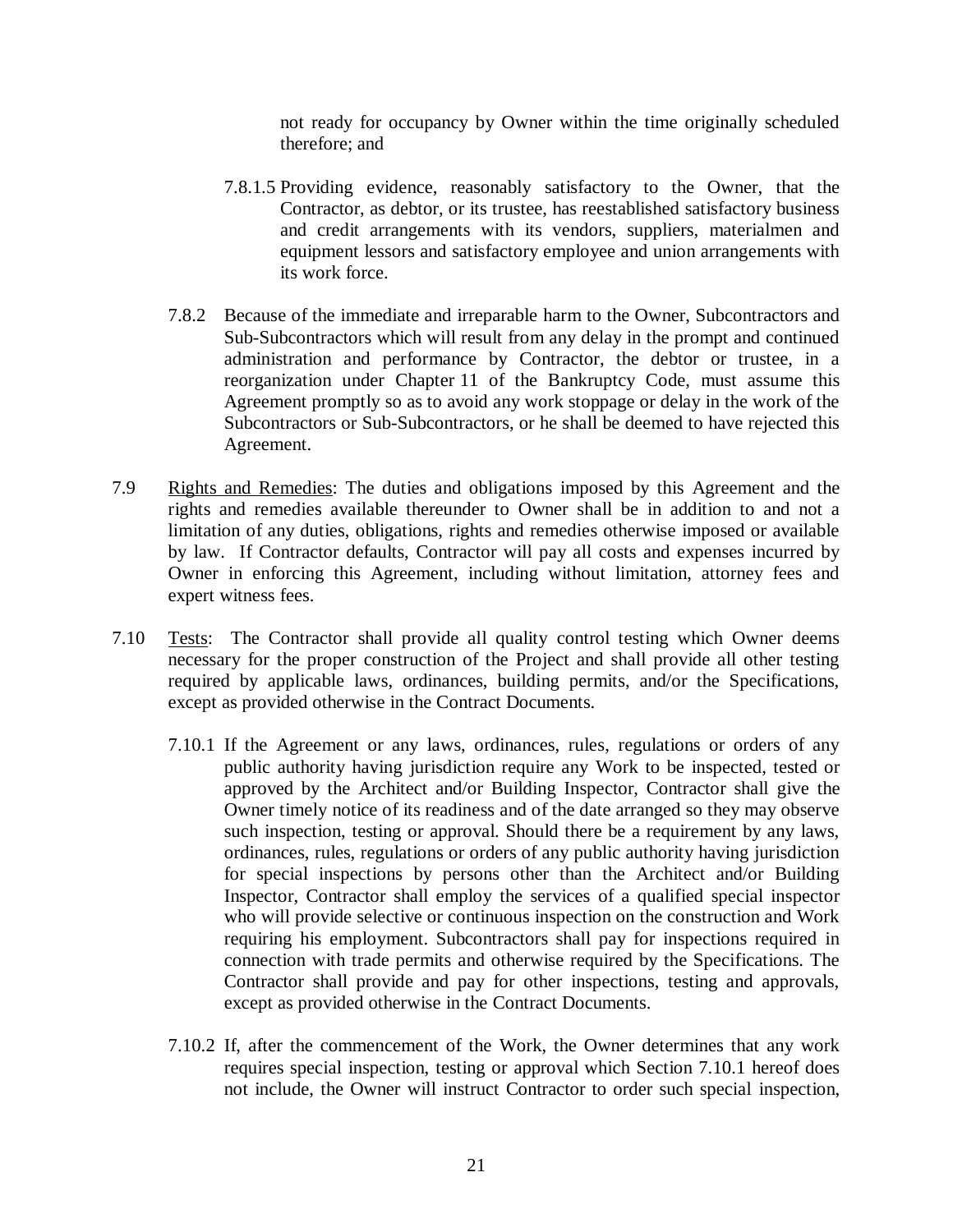testing or approval, and Contractor shall give notice as provided in Section 7.10.1 hereof. If such special inspection or testing reveals a failure of the Work to comply (1) with the requirements of the Contract Documents or (2) with laws, ordinances, rules, regulations or orders of any public authority having jurisdiction, Contractor shall bear all costs thereof including the Architect's additional services made necessary by such failure; otherwise, the Owner shall bear such costs and an appropriate Change Order shall be issued.

- 7.10.3 Required certificates of inspection, testing or approval shall be secured by Contractor and promptly delivered by it to the Owner, except as provided otherwise in the Contract Documents.
- 7.10.4 If the Owner wishes to observe the inspections, tests or approvals required by this Section 7.10, he will do so promptly and, where practicable, at the source of supply.
- 7.10.5 Neither the observations of the Owner or the Architect in his administration of this Agreement, nor inspections, tests or approvals by persons other than Contractor shall relieve Contractor from its obligation to perform the Work in accordance with the Contract Documents. No inspection performed or failed to be performed by Owner or Architect hereunder shall be a waiver of any of the Contractor's obligations hereunder or be construed as an approval or acceptance of the Work or any part thereof.
- 7.11 Equal Opportunity: Contractor shall comply with all applicable laws with respect to equal employment opportunity and non-discrimination in employment.

## **ARTICLE 8**

## **TIME**

- 8.1 Definitions:
	- 8.1.1 Unless otherwise provided, the Contract Time is the period of time allotted in the Contract Documents for Substantial Completion of the Work, as "Substantial Completion of the Work is defined in this Article, including authorized adjustments thereto.
	- 8.1.2 The date of commencement of the Work is established in the Design-Build Agreement.
	- 8.1.3 The Date of Substantial Completion of the Work, or designated portion thereof as designated in the Design-Build Agreement, is the Date upon which both of the following conditions have been satisfied: (i) the Architect shall have certified, and the Owner shall have agreed, that construction is sufficiently complete, in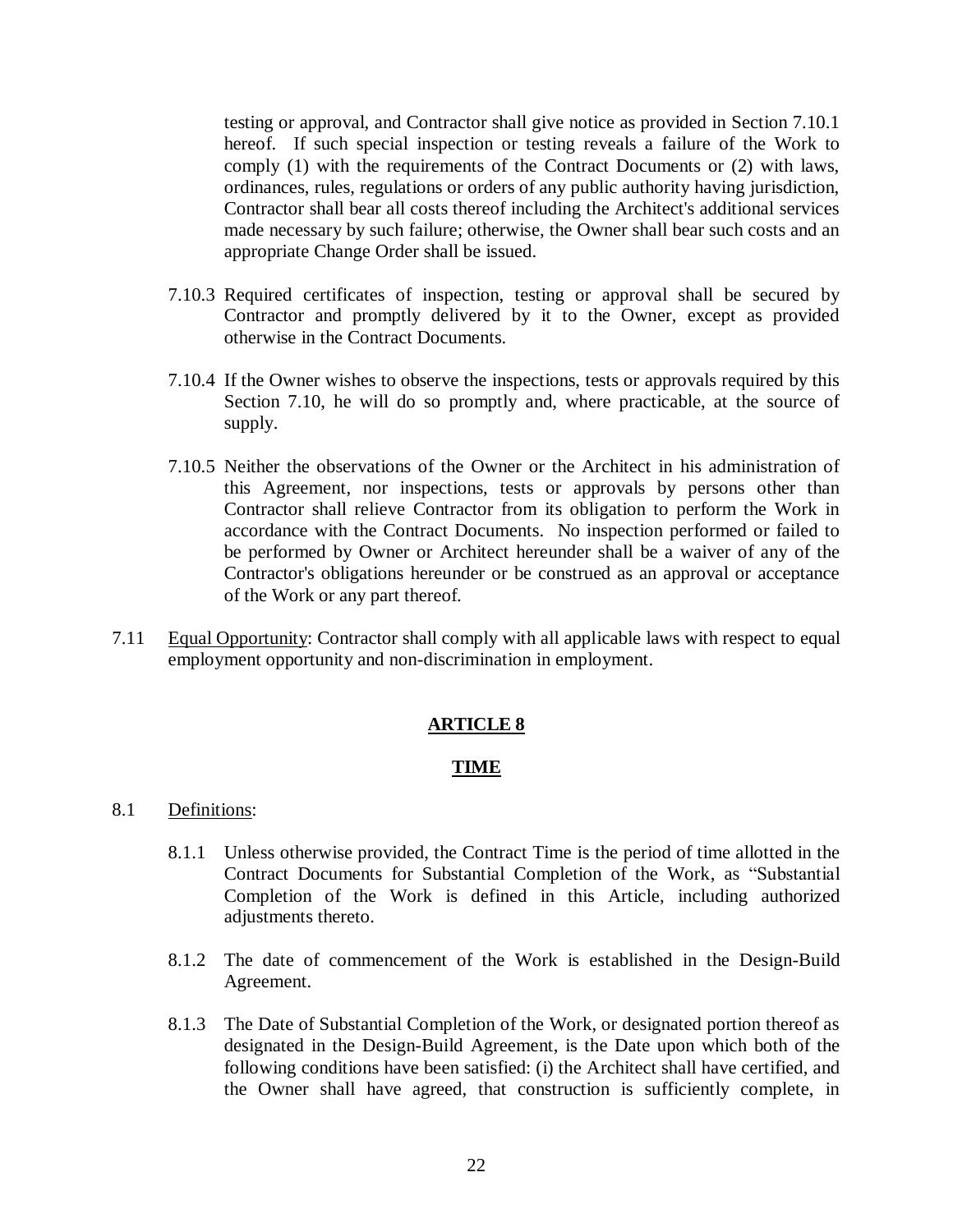accordance with the Contract Documents, so the Owner can occupy or utilize the Work or designated portion thereof for the use for which it is intended, and (ii) either (a) a temporary certificate of occupancy and all other governmental approvals shall have been issued for the Project subject to such conditions as may be reasonably acceptable to Owner, or (b) the Owner is using Project for its intended use and is deriving revenue from such use. For purposes of subpart (b) above, the Owner's normal business operations shall be deemed to be the intended use of the Project, and activities to prepare for such operations, including staff training and practice activities, shall not constitute use of the facilities by the Owner. Upon Substantial Completion, the Architect shall prepare, for the Owner's review and approval, a punchlist of work items to be completed and/or corrected by the Contractor and a Certificate of Substantial Completion setting forth the obligations of the Contractor and the Owner relative to insurance, utilities and similar matters, consistent with the Design-Build Agreement.

- 8.1.4 The Date of Final Completion of the Work or designated portion thereof is the Date on which the Work shall be fully, completely and finally completed in accordance with the Contract Documents, and all requirements set forth in the Design-Build Agreement and Section 4.6.2 hereof shall have been satisfied.
- 8.1.5 The term day as used in the Contract Documents shall mean calendar day unless otherwise specifically designated.

### 8.2 Progress and Completion:

- 8.2.1 All time limits stated in the Contract Documents are of the essence of the Contract.
- 8.2.2 The Contractor shall begin the Work on the date of commencement as defined in Section 8.1.2 hereof. He shall carry the Work forward expeditiously with adequate forces, shall at all times adhere to the CPM Schedule prepared and updated by the Contractor in accordance with the Design-Build Agreement, and shall achieve Substantial Completion within the Contract Time.
- 8.2.3 The Owner shall not commence staff training and practice activities and other activities of its employees in completed Project areas until the Contractor has confirmed in writing that the facility is ready for such activities.

#### 8.3 Suspension and Delay by Owner:

- 8.3.1 The Owner may order the Contractor in writing to suspend, delay or interrupt all or any part of the Work on the Project for such period of time as it may determine to be appropriate for the convenience of the Owner.
- 8.3.2 If the performance of all or any part of the Work on the Project is suspended, delayed or interrupted by an act of the Owner in the administration of the Project,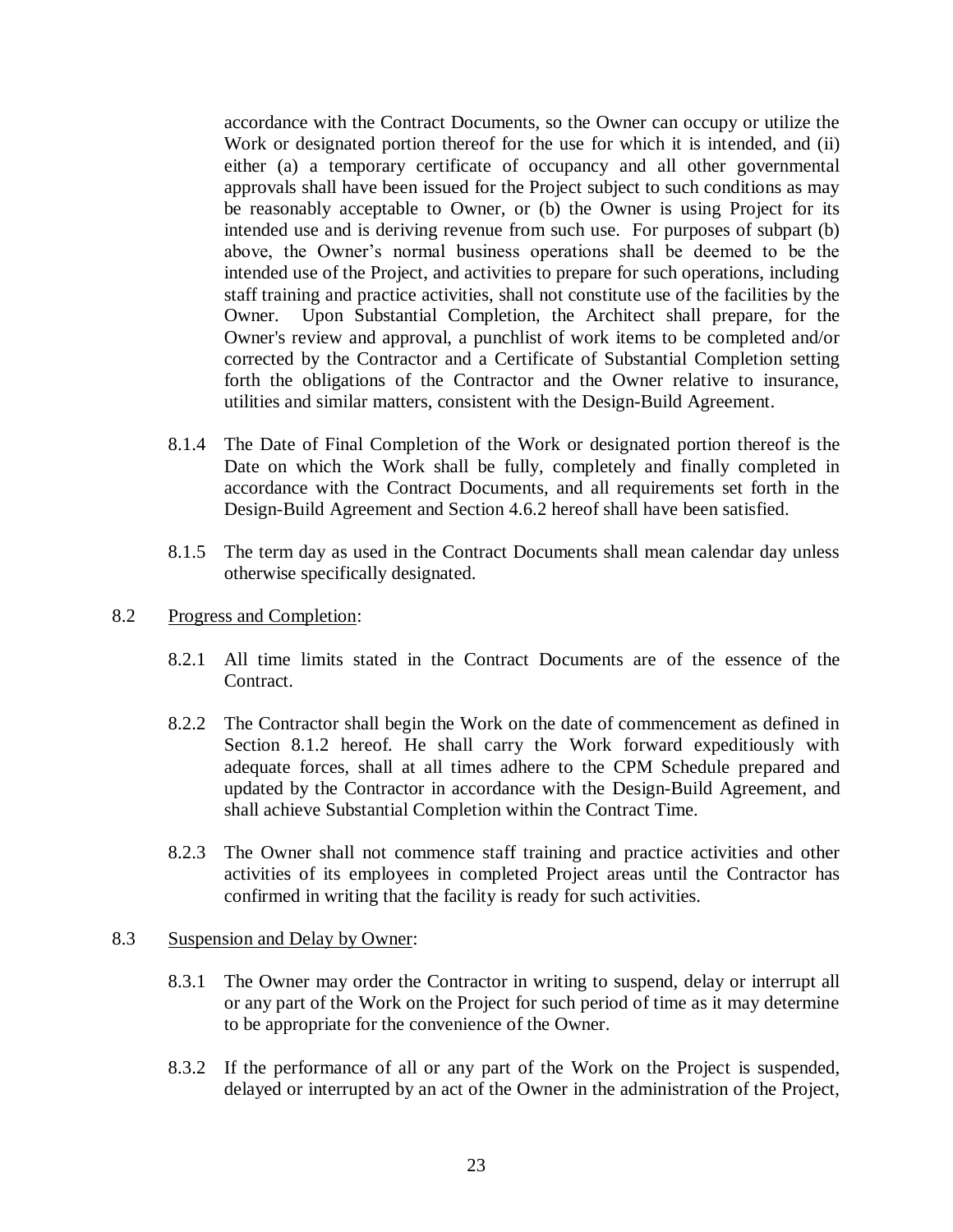or by the failure of the Owner's Separate Contractor(s), Owner's Separate Consultants, or Owner's Separate Suppliers to comply with the CPM Schedule, as adjusted, and such suspension, delay or interruption was not caused by Contractor or Subcontractors and where and to the extent that such act continues after the Contractor's notice to the Owner of such interference:

- 8.3.2.1 If such act delays an activity that is on the critical path, or, because of such delay will become a critical path activity, as substantiated by the CPM Schedule, then the scheduled duration for the delayed activity on the CPM Schedule and the date for Substantial Completion shall be adjusted as necessary to compensate for such delay; and
- 8.3.2.2 An equitable adjustment shall be made in the time for Contractor to complete performance under the Agreement. Contractor shall make no claim for an increase in the Guaranteed Maximum Price or Contract Sum or for damages for delay, and Contractor agrees that such delays shall be fully compensated for by an extension of time to complete performance.
- 8.3.3 The Contractor shall notify the Owner in writing of any delay to the Work under Section 8.3.2 hereof no more than five (5) business days after the commencement of the delay; otherwise claims arising from the delay shall be waived. In the case of a continuing cause of delay, only one claim is necessary. After notice of the delay has been given as provided above, any claims for pursuant to Section 8.3.2 shall be made in writing no more than five (5) calendar days after the end of the delay; otherwise, all of Contractor's claims arising from the delay shall be waived. Any isolated delays of less than twenty-four (24) hours duration shall not be justification for adjusting the CPM Schedule. The Contractor shall be responsible to substantiate any claimed delays under Section 8.3.2 by substantiating the impact of the delay to activities on the critical path of the CPM Schedule.
- 8.3.4 The Contractor shall reduce the size of his Site staff, upon notice from the Owner of any Owner caused delay or interruption which is likely to exceed thirty (30) days, to reduce costs and expenses to the Owner. Upon the termination of the delay or as otherwise directed by the Owner, the Contractor shall restore the Site staff to its former size as soon as reasonably possible, subject to the availability of staff members.
- 8.3.5 No adjustments shall be made under this Section 8.3 for any suspension, delay or interruption (i) to the extent that performance would have been so suspended, delayed or interrupted by any other cause, including the fault or negligence of the Contractor, or (ii) for which an equitable adjustment is provided or excluded under any other provision of this Agreement. The Owner's exercise of any of its rights under this Agreement, Change Orders, regardless of the extent or numbers of such changes (time extensions in connection with changes shall be governed by Article 12 hereof), or Owner's requirement of correction or re-execution of any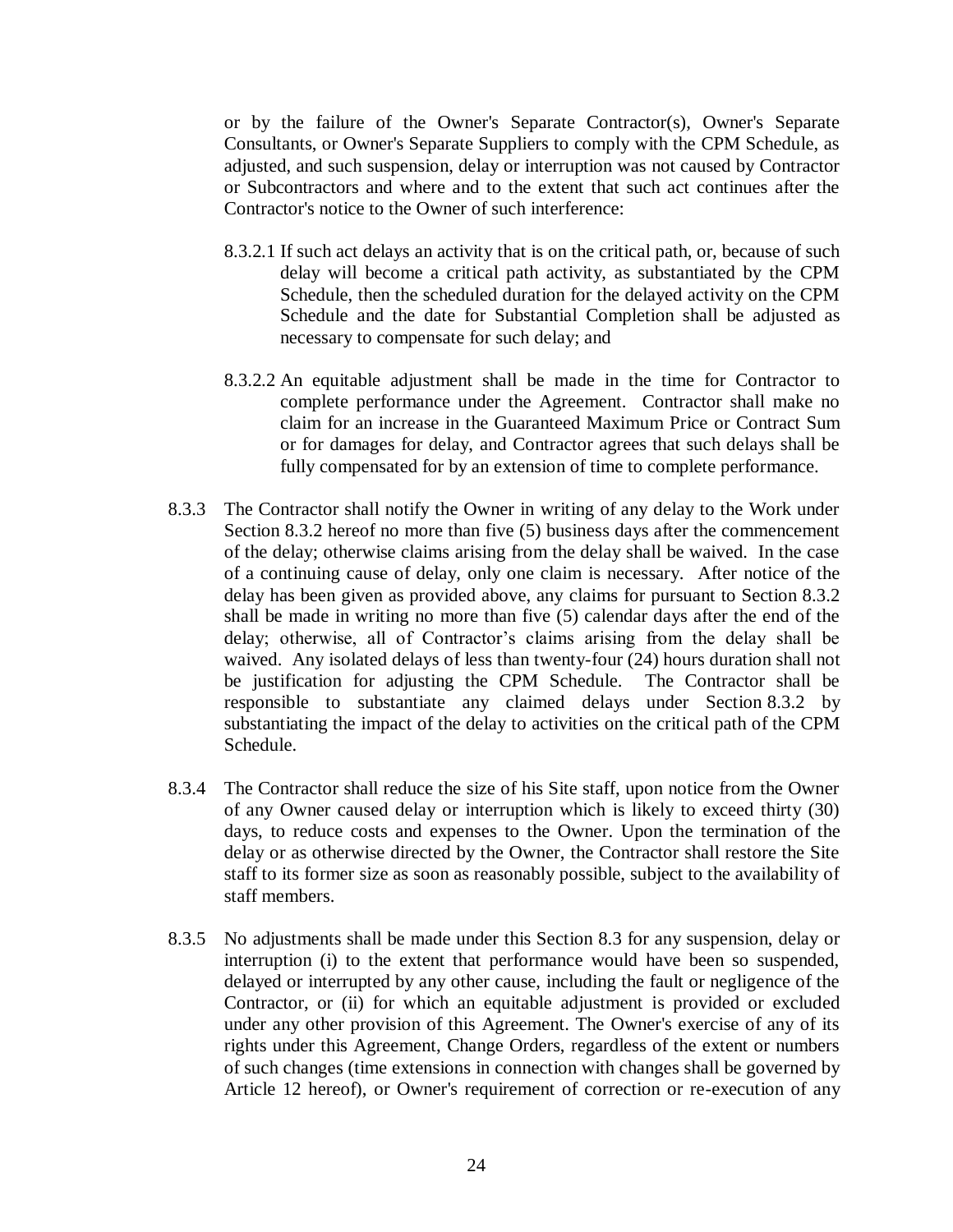defective Work in accordance with the Contract Documents, shall not, under any circumstances, be construed as interference with the Contractor's performance of the Work.

8.3.6 In accordance with Section 12.1.2, changes to the Work directed by the Owner that delay the Work shall be deemed to be delays by the Owner under this Article 8.

## 8.4 Force Majeure Delays and Extensions of Time:

- 8.4.1 If the Contractor shall be delayed by: (1) the combined action of workmen (either those employed on the Work or in any industry essential to the conduct of the Work) in no way caused by or resulting from the fault or collusion on the part of the Contactor, (2) by strikes, lockouts, embargoes, fire, unavoidable casualties, unusual delays in transportation, national emergency, unusually severe and adverse weather conditions not reasonably anticipatable, or (3) by any other causes which the Contractor could not reasonably control or circumvent, and if such delay affects an activity that is on the critical path or, because of such delay will become a critical path activity, as substantiated by the CPM Schedule, then the scheduled duration for the delayed activity on the CPM Schedule and the date for Substantial Completion shall be adjusted as necessary to compensate for such delay.
- 8.4.2 The Contractor shall notify the Owner in writing of any delay under Section 8.4.1 hereof no more than five (5) calendar days after the commencement of the delay; otherwise claims for such delay shall be waived. In the case of a continuing cause of delay only one notice is necessary. All claims for extension of time pursuant to Section 8.4.1 hereof shall be made in writing no more than five (5) calendar days after the end of the delay. Any isolated delay of less than twenty-four (24) hours duration shall not be justification for adjusting the CPM Schedule. The Contractor shall be responsible to substantiate any claimed delays under Section 8.4.1 by substantiating the impact of the delay to activities of the critical path of the CPM Schedule.
- 8.4.3 No adjustments shall be made under this Section 8.4 for any suspension, delay or interruption (i) to the extent that performance would have been so suspended, delayed or interrupted by any other cause, including the fault or negligence of the Contractor, or (ii) for which an equitable adjustment is provided or excluded under any other provision of this Agreement. The Owner's exercise of any of its rights under this Agreement, Change Orders, regardless of the extent or numbers of such changes (time extensions in connection with changes shall be governed by Article 12 hereof), or the Owner's requirement of correction or re-execution of any defective Work shall not, under any circumstances, be construed as interference with the Contractor's performance of the Work.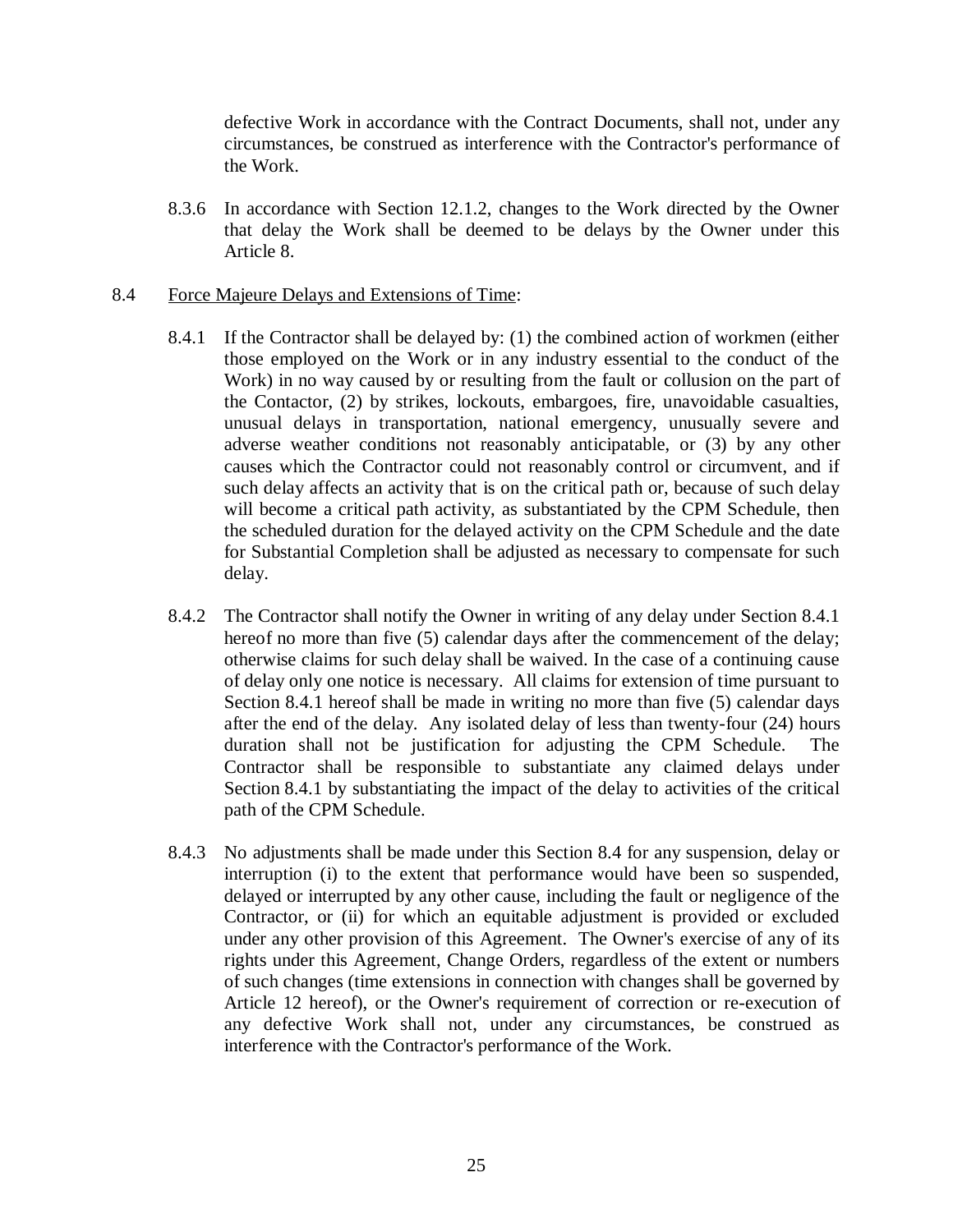8.5 Acceleration of Performance: If the Owner notifies the Contractor that the Owner desires the Work of the Contractor hereunder to be performed with greater speed than is herein contracted for, the Contractor shall submit a written proposal for the costs to accelerate the Work, which proposal shall be consistent with the provisions of this Section 8.5. If the Contractor determines that the performance of Work on an accelerated basis as requested by the Owner will result in an unreasonable loss of productivity for the affected Subcontractors, the Contractor's proposal shall set forth the impact of such loss of productivity on the Project and the basis for such determination. If the Owner directs the Contractor in writing to proceed with the acceleration of the Work, the Contractor shall, without affecting or abridging the rights of the Owner set forth in this Agreement, employ overtime work as so ordered. Only the actual additional costs incurred by the Contractor, including premium cost of such overtime work (including supervision), as shown on the time slips checked and approved each day by the Owner, shall be paid by the Owner to the Contractor, together with the mark-ups permitted under Article 12 for overhead and profit for changed Work. The Contractor shall not be entitled to recover any costs to accelerate performance hereunder unless such costs have been identified by the Contractor in its proposal and agreed to by the Owner and Contractor in advance in writing. This provision shall not apply to acceleration of performance caused by the Contractor's default, the cost of which shall be borne solely by the Contractor.

# **ARTICLE 9**

## **PAYMENT AND COMPLETION**

#### 9.1 Contract Sum:

9.1.1 The Contract Sum is stated in the Design-Build Agreement and, including authorized adjustments thereto, strictly in accordance with the terms hereof, is the total amount payable by the Owner to Contractor for the performance of the Work under the Agreement.

#### 9.2 Schedule of Values:

9.2.1 Based on the Subcontracts and Purchase Orders awarded by the Contractor under the Design-Build Agreement and the amounts under the Design-Build Agreement for the Design Fee, General Conditions Costs, Design-Builder's Fee, and Pre-Construction Services Fee, the Contractor shall prepare, and submit to the Owner for approval, a Schedule of Values of the various portions of the Work, aggregating the total Contract Sum. This Schedule of Values shall be used as a basis for Contractor's Applications for Payment. The line item amounts in the Schedule of Values shall be reasonably adjusted as Subcontracts are bid and awarded by the Contractor subject to Owner's approval.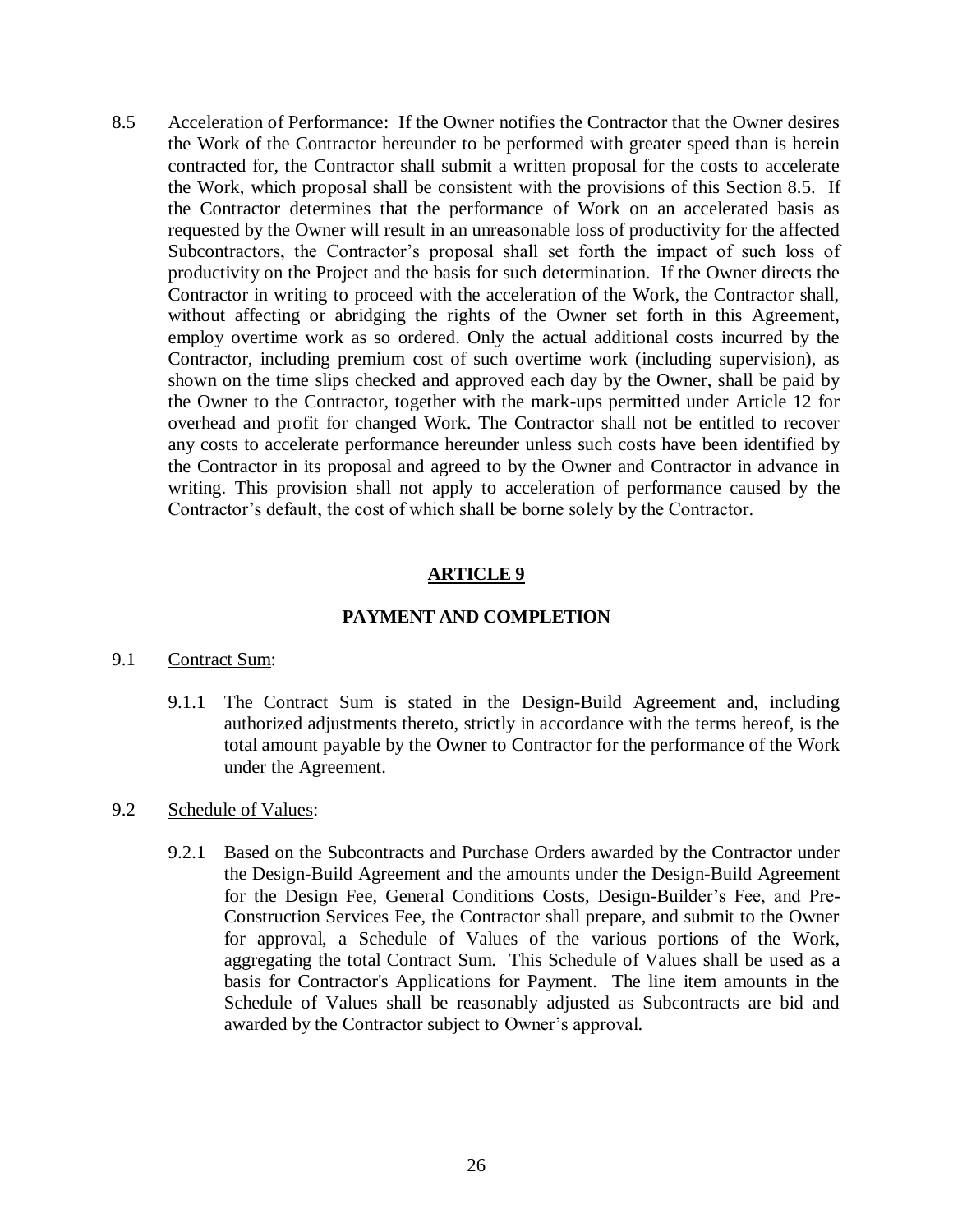## 9.3 Applications for Payment:

- 9.3.1 Payments may be made on account of materials or equipment not incorporated in the Work but delivered and suitably stored at the Site or some location other than the Site, only with the prior written approval of the Owner and shall be conditioned upon submission by Contractor of the following: (i) the notarized bill of sale to Owner, executed by an officer of the selling corporation; (ii) a certificate of insurance covering the material for fire, theft and vandalism naming the Owner as the insured party if such material is stored at some location other than the site; (iii) an affidavit from an officer of the selling corporation stating that he is an officer and giving the complete address of the specific location where the material is stored; (iv) a certification authorizing inspection by Owner or his representative at the storage location; and (v) such other evidence as Owner may reasonably require demonstrating that it is the owner of such material free and clear of all rights in others.
- 9.3.2 Contractor warrants and guarantees that title to all Work, materials and equipment covered by an Application for Payment, whether incorporated in the Project or not, will pass to the Owner upon the receipt of such payment by Contractor, free and clear of all liens, claims, security interests, encumbrances or rights in others, hereinafter referred to in this Article 9 as "liens"; and that no Work, materials or equipment covered by an Application for Payment will have been acquired by Contractor or by any other person performing the Work at the Site or furnishing materials and equipment for the Project subject to an agreement or perfected or unperfected right under which an interest therein or an encumbrance thereon is retained by the seller or otherwise imposed by Contractor or such other person.
- 9.3.3 The Contractor shall submit monthly, on the Payment Application Submittal Date the documents required by Section 4.3 of the Design-Build Agreement.
- 9.4 Progress Payments:
	- 9.4.1 The Contractor's Application for Payment shall contain the Contractor's and Architect's written certification that the Work has progressed to the point indicated; that the quality of the Work is in accordance with the Contract Documents (subject to the results of any subsequent tests required by the Contract Documents, to minor deviations from the Contract Documents correctable prior to completion, and to any specific qualifications stated in the Certificate for Payment); that the Subcontractors are entitled to payment in the amounts indicated respectively in the Contractor's Application for Payment; and that the Contractor is entitled to payment in the amount requested. Applications for Payment certified by the Contractor and the Architect shall be submitted to the Owner for review and approval.
	- 9.4.2 Subject to the provisions of Section 9.5, after the Contractor has submitted an Application for Payment, the Owner shall review it. The Owner shall make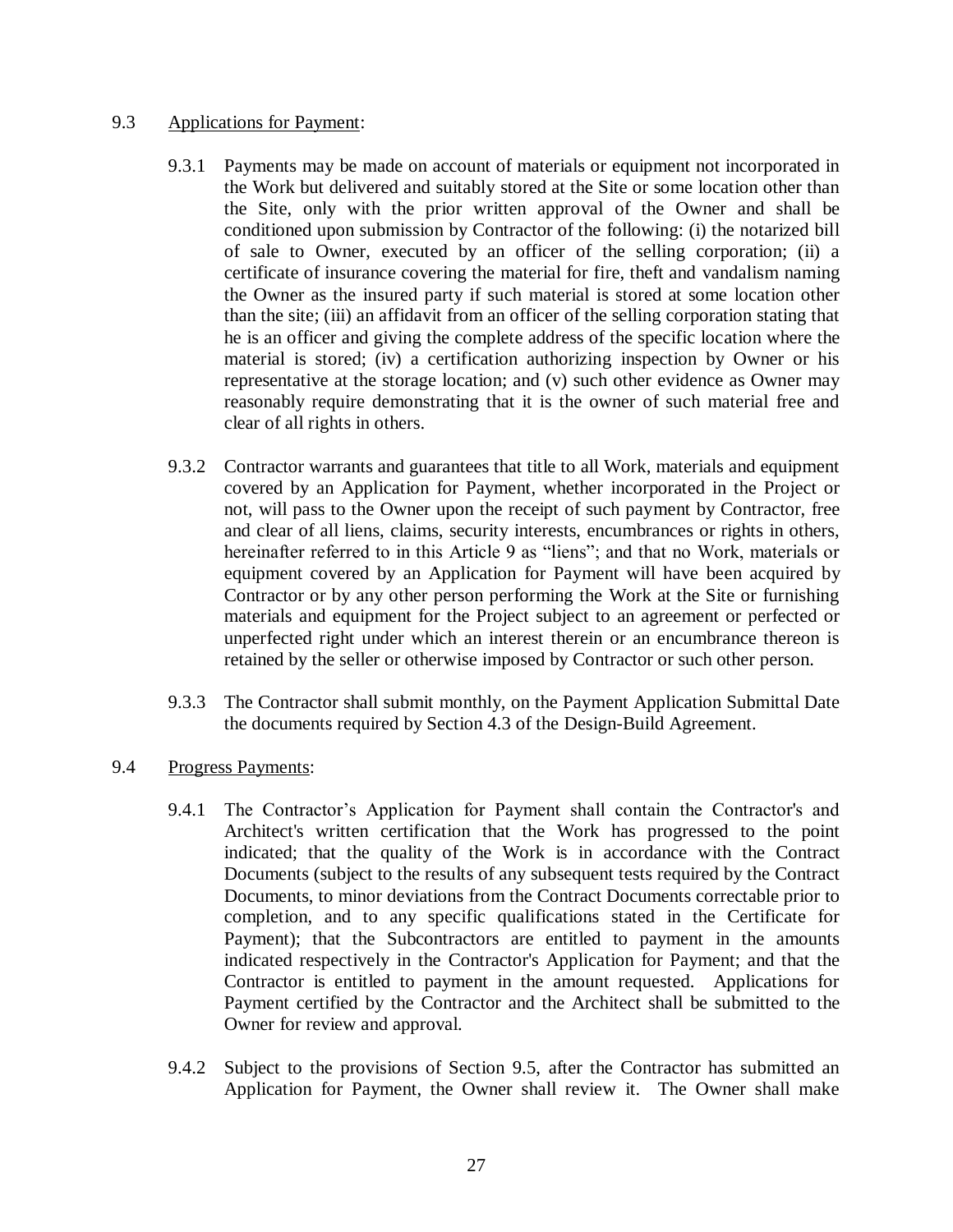payment in the manner and within the time provided in the Agreement upon, and only upon, receiving an Application for Payment which complies with the Contract Documents.

- 9.4.3 The Owner shall retain, from each such Certificate for Payment, ten (10%) percent of the amount due under the Certificate for Payment.
- 9.4.4 No certificate for a progress payment, nor any progress payment, nor approval of either by Owner, or any partial or entire use or occupancy of the Project by the Owner, shall constitute an acceptance of any Work not in accordance with the Contract Documents.

#### 9.5 Payment Withheld:

- 9.5.1 The Architect may withhold Certification, and the Owner may withhold the applicable portion of a payment, or, because of subsequently discovered evidence or subsequent observations, the Architect or the Owner may nullify the whole or any part of any previous payment, to such extent as may be reasonably necessary to protect the Owner from loss because:
	- 9.5.1.1 The Contractor is in default of any of its obligations under this Agreement or otherwise is in default under any of the Contract Documents;
	- 9.5.1.2 Any part of such payment is attributable to Work which is defective or not performed in accordance with the Contract Documents, as determined by the Owner; provided, however, such payment shall be made as to the part thereof attributable to Work which is performed in accordance with the Contract Documents and is not defective, reserving, however, such amount as the Owner shall determine necessary to protect the Owner with respect to defective Work;
	- 9.5.1.3 The Contractor has failed to make payments promptly to Contractor's Architect, engineers, consultants, Subcontractors, Sub-subcontractors, laborers or material-men or for material or labor used in the Work;
	- 9.5.1.4 Any part of such payment is attributable to Work with respect to which any party has filed an un-discharged lien or with respect to which the Owner has been notified of a claim or dispute or has received reasonable evidence indicating the existence of such a claim or dispute, provided, however, that payment shall not be withheld with respect to (i) liens resulting from failure to pay the Contractor amounts properly due to the Contractor; or (ii) a portion of the Work with respect to which a party has filed an undischarged lien to obtain payment of retainage if the respective portion of the Work has been finally completed and if no other grounds exist for withholding payment with respect to the respective portion of the Work;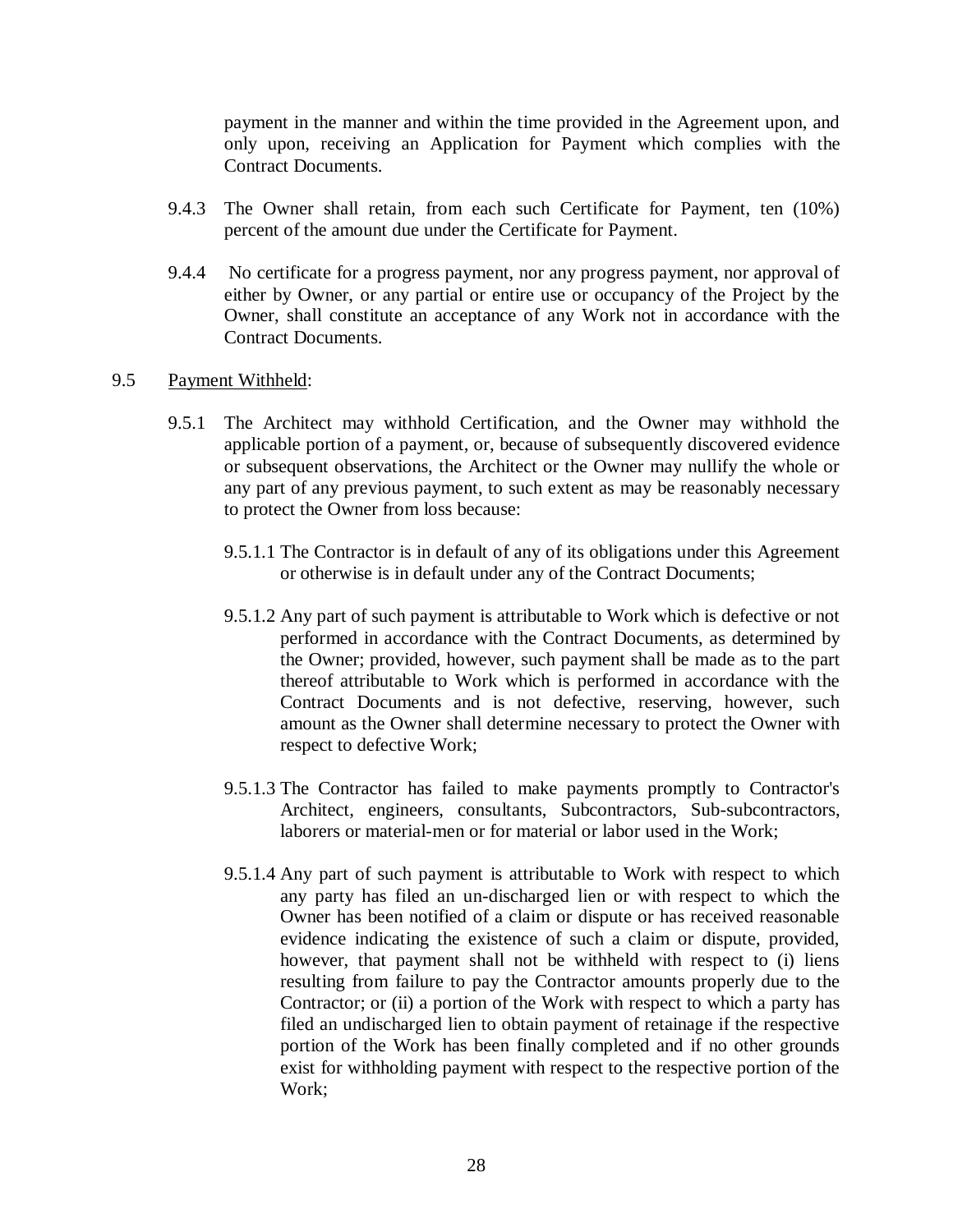- 9.5.1.5 The Owner has reasonable indication that the Work will not be completed within the Contract Time due to Design-Builders delay; or
- 9.5.1.6 If the Owner determines that the portion of the Contract Sum then remaining unpaid together with the Contingency will not be sufficient to complete the Work in accordance with the Contract Documents, whereupon no additional payments will be due the Contractor hereunder unless and until the Contractor, at no cost to the Owner, performs, and pays in full for, a sufficient portion of the Work so that such portion of the Contract Sum then remaining unpaid together with the Contingency is determined by the Owner to be sufficient to so complete the Work.

#### 9.6 Failure of Payment:

- 9.6.1 The Contractor shall carry on the Work and maintain its progress during the existence of any payment disputes and the Owner shall continue to make payments to the Contractor over which there is no dispute.
- 9.7 Substantial Completion and Final Payment:
	- 9.7.1 When the Contractor determines that the Work (or a designated portion thereof as designated in the Design-Build Agreement) acceptable to the Owner, is Substantially Complete as defined in Section 8.1.3 hereof; the Contractor shall prepare for submission to the Architect and Owner for approval a list of items to be completed or corrected. The list shall be revised as reasonably requested by the Owner. The failure to include any items on such list does not alter the responsibility of the Contractor to complete all Work in accordance with the Contract Documents. When the Architect, on the basis of its observations, determines that the Work is Substantially Complete, he will then prepare and execute a Certificate of Substantial Completion which shall establish the Date of Substantial Completion, subject to Owner's approval, after which the Owner shall be responsible for security, maintenance, heat and utilities, and shall fix the time within which the Contractor shall complete the items listed therein. The Certificate of Substantial Completion shall be submitted to the Owner and the Contractor for their written acceptance of the responsibilities assigned to them in such Certificate.
	- 9.7.2 When all Work (including Punchlist Work) has been satisfactorily completed under the Contract Documents and this Agreement has been fully performed, the Contractor shall submit a Final Request to the Owner complying with the requirements of Section 4.6 of the Design-Build Agreement. The Final Request shall include the Contractor's written certification that the Work has been completed in accordance with the terms and conditions of the Contract Documents and this Agreement and that the entire balance requested in the Final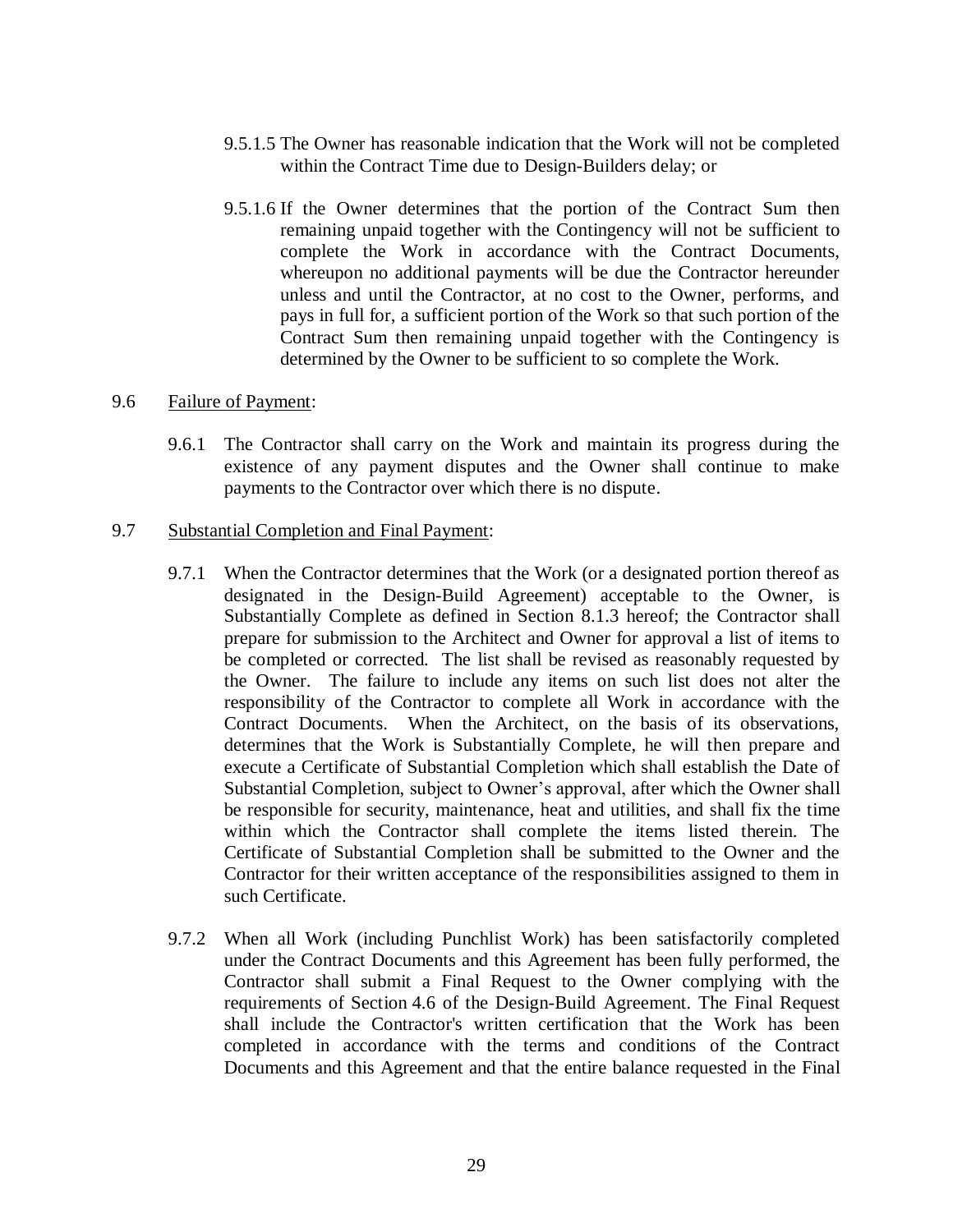Application for Payment is due and payable. The Owner shall make Final Payment as provided in the Design-Build Agreement.

9.7.3 The making of Final Payment shall not constitute a waiver of claims by the Owner. Acceptance of final payment by the Contractor shall constitute a waiver of all claims by the Contractor against Owner.

## **ARTICLE 10**

## **PROTECTION OF PERSONS AND PROPERTY**

- 10.1 Safety Precautions and Programs:
	- 10.1.1 The Contractor shall develop and implement a safety program for the Work for the Project. Contractor shall require each separate Subcontractor to adhere to such program. (The performance of such services by the Contractor shall not relieve the separate Subcontractors of their responsibilities for the safety of persons and property, in compliance with all statutes, rules, regulations and orders applicable to the conduct of the Work.) The Contractor shall appoint a safety officer who shall be responsible for administering the comprehensive safety program.
- 10.2 Safety of Persons and Property:
	- 10.2.1 Contractor and all Subcontractors shall take all reasonable precautions for the safety of, and shall provide all reasonable protection to prevent damage, injury or loss to:
		- 10.2.1.1 All employees on the Work and all other persons who maybe affected thereby;
		- 10.2.1.2 All the Work and all materials and equipment to be incorporated therein, whether in storage on or off the Site, under the care, custody or control of Contractor or any of its Subcontractors or Sub-Subcontractors or others;
		- 10.2.1.3 Other property at the Site or adjacent thereto, including trees, shrubs, lawns, walks, pavements, roadways, structures and utilities not designated for removal, relocation or replacement in the course of construction; and
		- 10.2.1.4 The Owner's equipment and employees, agents and separate contractors.

The foregoing obligations of the Contractor run solely to the Owner and shall not relieve the separate Subcontractors of their responsibility for the safety of persons and property,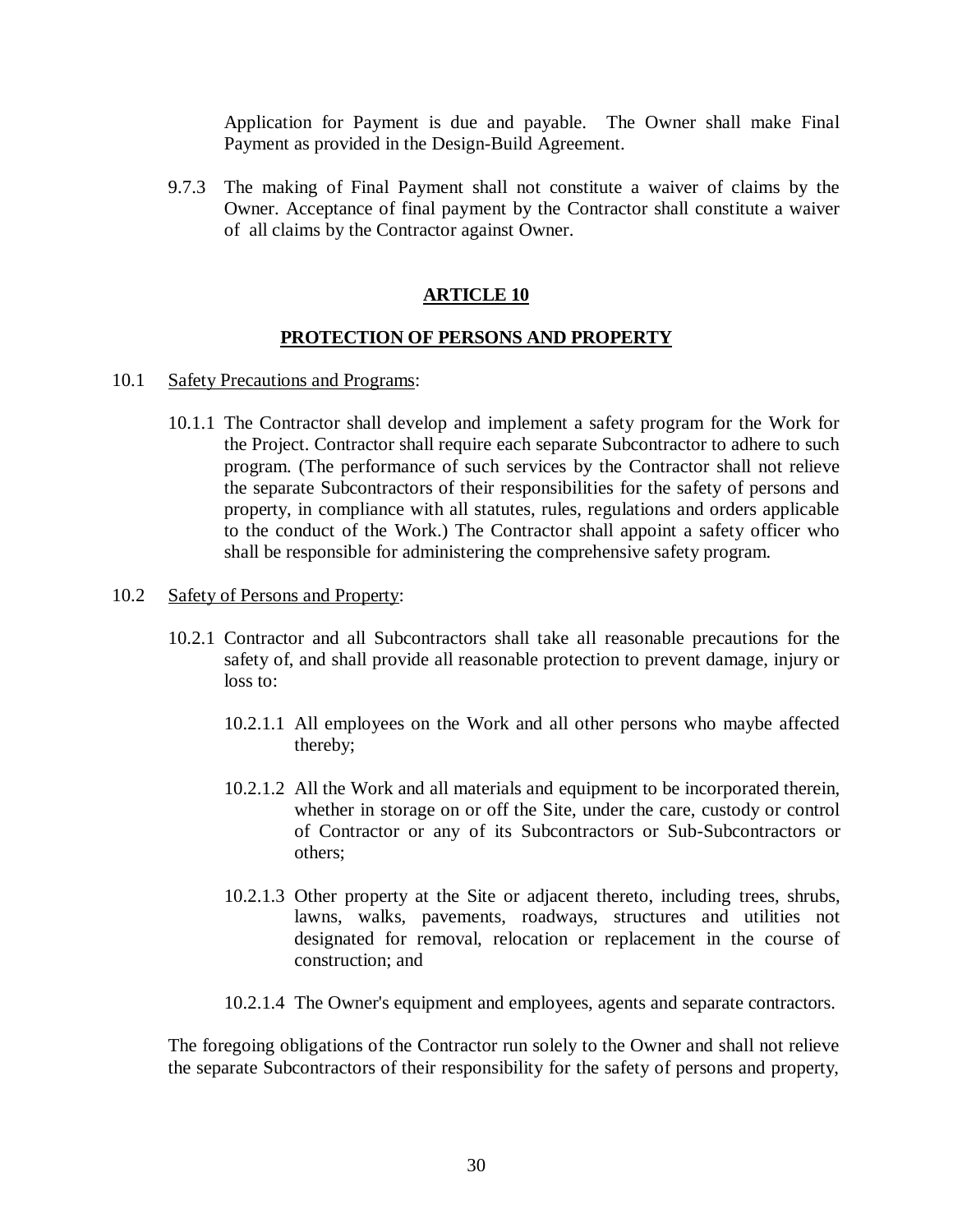in compliance with all statutes, rules, regulations and orders applicable to the conduct of the Work.

- 10.2.2 Contractor shall comply with all applicable laws, ordinances, rules, regulations and lawful orders of any public authority having jurisdiction for the safety of persons or property or to protect them from damage, injury or loss. Contractor shall erect and maintain, as required by existing conditions and progress of the Work, all reasonable safeguards for safety and protection, including barriers and the posting of danger signs and other warnings against hazards, promulgating safety regulations and notifying owners and users of adjacent utilities.
- 10.2.3 If the use or storage of hazardous materials or equipment is necessary for the execution of the Work, Contractor shall exercise the utmost care and shall carry on such activities under the supervision of properly qualified personnel.
- 10.2.4 All damage or loss to any property referred to in Sections 10.2.l.2 and 10.2.1.3 hereof caused in whole or in part by Contractor, any Subcontractor, any Sub-Subcontractor, or anyone directly or indirectly employed by any of them, or by anyone for whose acts any of them may be liable, shall be remedied by Contractor, except damage or loss attributable to the acts or omissions of the Owner or anyone employed by the Owner or for whose acts the Owner may be liable and not attributable, at least in part, to the fault or negligence of Contractor.
- 10.2.5 The Contractor shall develop an overall site logistics plan for all work activities for the Project (including work activities of the Owner's Separate Suppliers and Separate Contractors), which plan shall prevent the overloading of any portion of this Project. Contractor and its Subcontractors shall comply with the site logistics plan and shall not load any part of the Work in a manner that endangers its safety. The Contractor shall not be responsible for the failure of the Owner's Separate Suppliers and/or Separate Contractors to comply with the site logistics plan properly prepared and issued by the Contractor.
- 10.2.6 Upon completion of the Work and as a condition of Final Payment, the Contractor shall restore the Project Site to its original condition prior to start of the Work, except modifications to the Project Site required by the Drawings and Specifications.
- 10.3 Emergencies:
	- 10.3.1 In any emergency affecting the safety of persons or property, Contractor shall act, at its discretion, to prevent threatened damage, injury or loss.
- 10.4 Hazardous Materials:
	- 10.4.1 The Contractor shall not be required to perform without consent any work relating to hazardous materials or contaminated substances, if any, already existing at the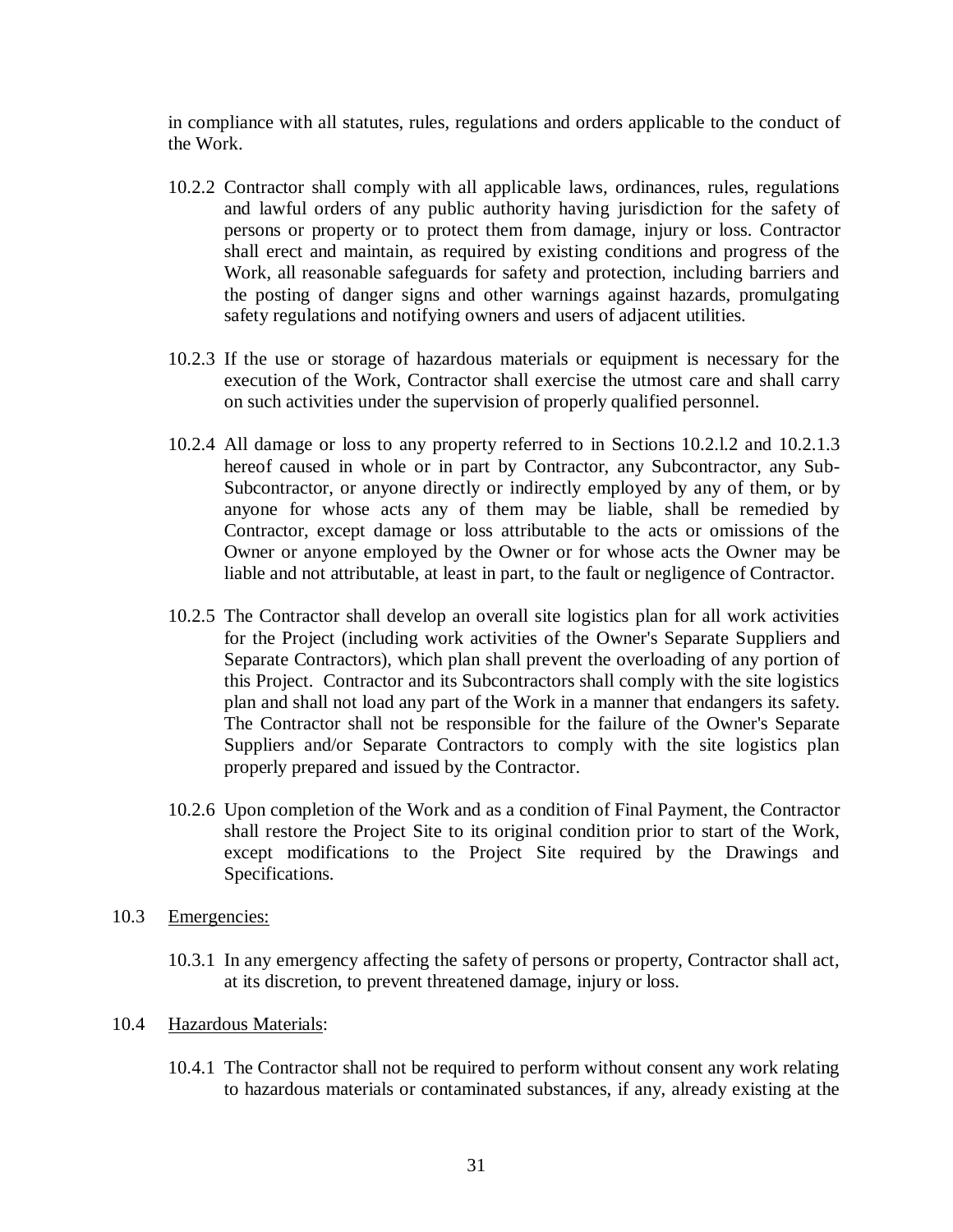Site prior to the start of the Contractor's operations and which were not disclosed to or discoverable by Contractor before commencing work. In the event the Contractor encounters on the Site such materials reasonably believed to be hazardous materials or contaminated substances the Contractor shall immediately stop work in the affected area and report the condition to the Owner.

10.4.2 The Contractor shall comply with all applicable laws, statutes and governmental regulations with respect to hazardous materials or contaminated substances brought onto the Site by the Contractor (or any Subcontractor). To the fullest extent permitted by law, the Contractor shall indemnify and hold harmless the Owner and its agents and employees from and against all costs, claims and damages (including reasonable attorneys fees) resulting from hazardous materials or contaminated substances brought onto the Site by the Contractor (or any Subcontractor), except injury to person or damage to property to the extent due to the gross negligence or willful and wanton misconduct of the Owner or any agent or employee of the Owner.

## **ARTICLE 11**

#### **INSURANCE**

- 11.1 Insurance of Contractor:
	- 11.1.1 Until completion and final acceptance of the Work, the Contractor shall purchase and maintain Worker's Compensation Insurance, Employer's Liability Insurance, Direct Liability Insurance for Contractor's own operations, Contingent Liability Insurance for the operations of Subcontractors and Contractual Liability Insurance to insure the indemnifying portions of this Agreement, such insurance to include Bodily Injury Liability and Property Damage Liability. If requested by the Owner, the Contractor shall file copies of policies with the Owner. The Contractor shall also furnish insurance in the amounts and of the types indicated in the Design-Build Agreement. The Contractor's insurance coverage shall comply with the following, all with at least the amounts indicated in the Design-Build Agreement:
		- 11.1.1.1 The Contractor shall maintain adequate General Liability insurance coverage to protect the Contractor and the Owner. Comprehensive (or Commercial) General Liability shall include Premises-Operations; Independent Contractors' Protective; Products and Completed Operation; Broad Form Property Damage; Products and Completed Operations shall be maintained for three (3) years after final payment. Property Damage Liability Insurance will provide X, C or U Coverage as applicable. The Contractor's General Liability coverage shall include Contractual Liability coverage.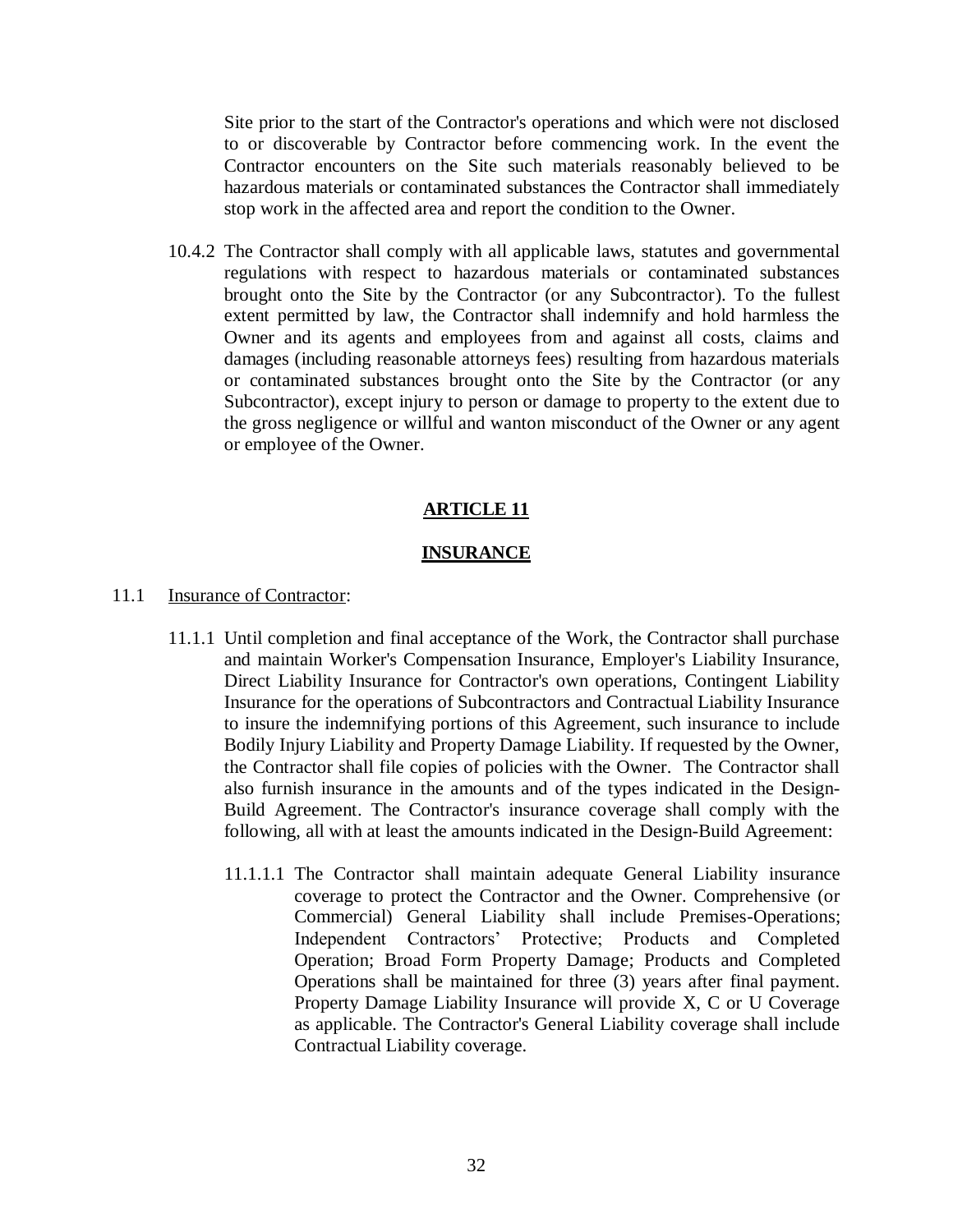- 11.1.1.2 The Contractor shall maintain adequate Comprehensive Automobile Liability coverage to protect the Contractor and the Owner.
- 11.1.1.3 Subcontractor's Public Liability and Property Damage Insurance and Vehicle Liability Insurance: The Contractor shall either;
	- (i) Certify to the Owner that he has obtained similar Certificates of insurance from each of his Subcontractors before their work is commenced; provided, however, the limits of liability of such insurance may be in a lesser amount provided such lesser amount is approved by Contractor as being the highest coverage reasonably obtainable from such Subcontractor; or
	- (ii) Insure the activities of its Subcontractors in its policy as specified herein.
- 11.1.2 Minimum insurance limits provided by the Contractor will be as follows:
	- Worker's Compensation: (statutory)
	- General Liability: \$2,000,000 per location aggregate
	- Automotive Liability: \$1,000,000
	- Excess Liability: \$9,000,000
- 11.1.3 All such insurance shall include the Owner as additional insured except for professional policy or Workers Compensation policy. Each such policy shall contain the following cross-liability wording: "In the event of a claim being made hereunder by one insured for which another insured is or may be liable, then this policy shall cover such insured against whom a claim is or may be made in the same manner as if separate policies had been issued to each insured hereunder. All such insurance shall be primary and any similar or additional insurance maintained by Owner shall be secondary and excess to that carried by Contractor or any Subcontractor." Before commencing the Work, the Contractor shall furnish a certificate from its insurance carrier showing that it has complied with the provisions of this Section 11.1, and providing that the said insurance policies will not be changed or cancelled during their term until after at least thirty (30) days prior notice by registered mail to the Owner. In the event of failure of the Contractor to furnish and maintain such insurance or to furnish a satisfactory certificate thereof, the Owner shall have the right to take out and maintain the said insurance for and in the name of the Contractor, and the Contractor agrees to furnish all necessary information to permit the Owner to take out and maintain such insurance for the account of the Contractor and to pay the cost thereof to the Owner immediately upon presentation of a bill. Compliance by the Contractor with the foregoing requirements as to carrying insurance and furnishing certificates, shall not relieve the Contractor from liability under this Agreement. In lieu of the foregoing, the Contractor may provide an Owner/Contractor Protective Policy providing equivalent coverage.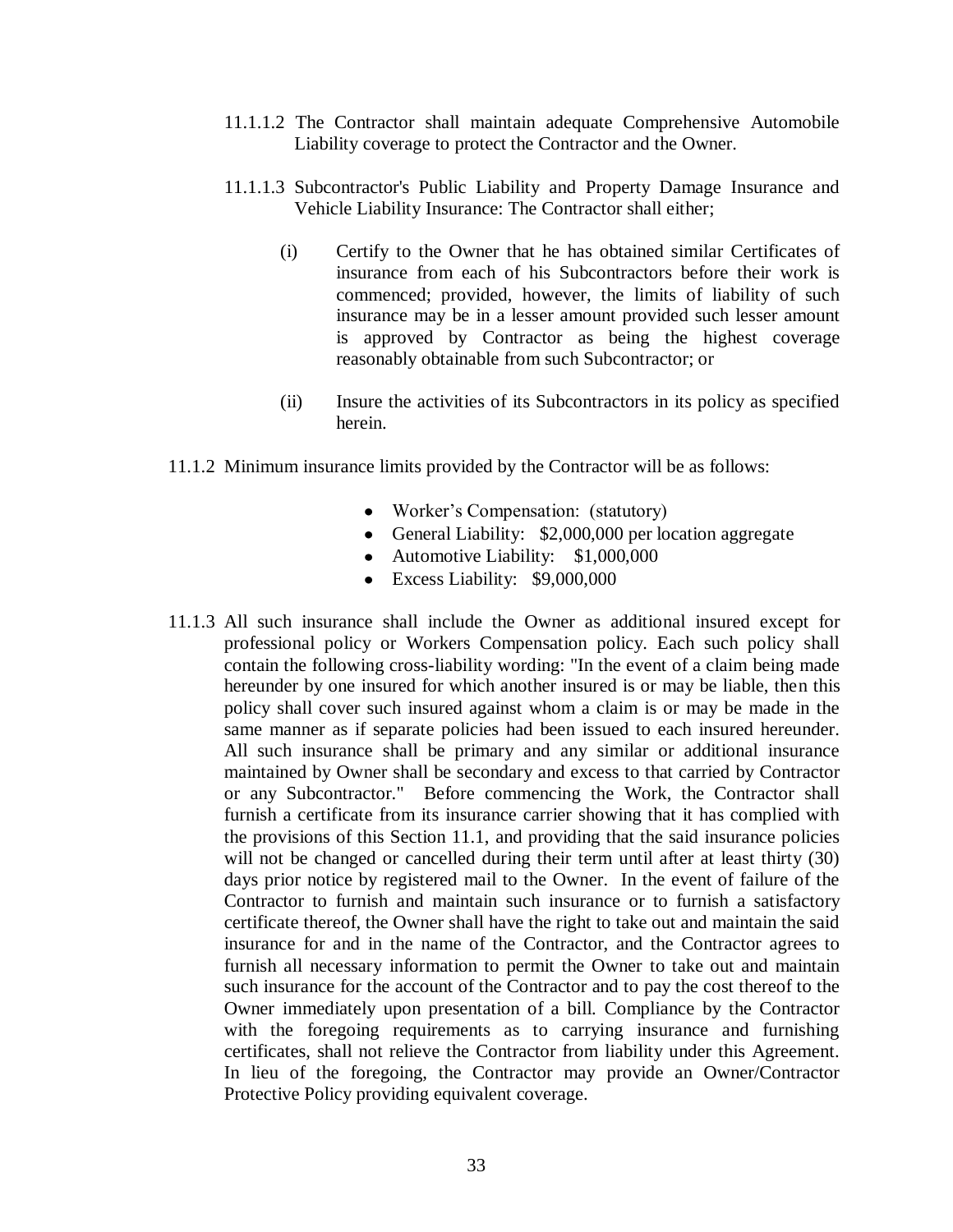- 11.2 Insurance of Owner: The Owner may purchase and maintain "builder's risk" property insurance on the entire Project for one hundred percent (100%) of the cost of replacement as of the time of any loss. This insurance may include the interests of the Contractor and its Subcontractors and Sub-Subcontractors (but shall not cover tools, equipment, general conditions items and other property used or consumed on the Site but not incorporated into the Project) and may insure against loss from theft, fire, vandalism, malicious mischief and extended coverage perils.
- 11.3 Waiver of Subrogation: The Contractor waives all rights against Owner for damages caused by fire or other perils to the extent covered by insurance provided under this Article 11. Contractor shall require similar waivers by Subcontractors and Sub-Subcontractors. All such waivers of subrogation shall be valid to the extent recognized under applicable insurance policies.
- 11.4 Boiler: The Owner may provide Boiler and Machinery Coverage. Boilers may be covered to the extent that they are not covered by warranty.

# **ARTICLE 12**

# **CHANGES IN THE WORK**

## 12.1 Change Orders:

- 12.1.1 Definition: A Change Order is a written order to the Contractor signed by the Owner, issued after execution of the Contract authorizing a change in the Work or an adjustment in the Contract Sum and the Guaranteed Maximum Price or the Contract Time. The Contract Sum, the Guaranteed Maximum Price and the Contract Time may be changed only by Change Order. A Change Order signed by the Contractor indicates its agreement therewith, including the adjustment in the Contract Sum, Guaranteed Maximum Price and the Contract Time, as full compensation for the time and cost of the additional or deleted work and for any delays caused thereby and any claims arising therefrom.
- 12.1.2 General: The Owner, without invalidating the Contract, may order changes in the Work at any time within the general scope of the Contract consisting of additions, deletions or other revisions. All such changes in the Work shall be authorized by Change Order, and shall be performed under the applicable conditions of the Contract Documents. In all events, all adjustments to the Contract Sum shall be governed by the provisions of Article 3 of the Design-Build Agreement. If a change to the Work ordered by the Owner delays the Work, such change shall be deemed to be a delay caused by the Owner under Section 8.3 hereof.

12.1.3 Procedure: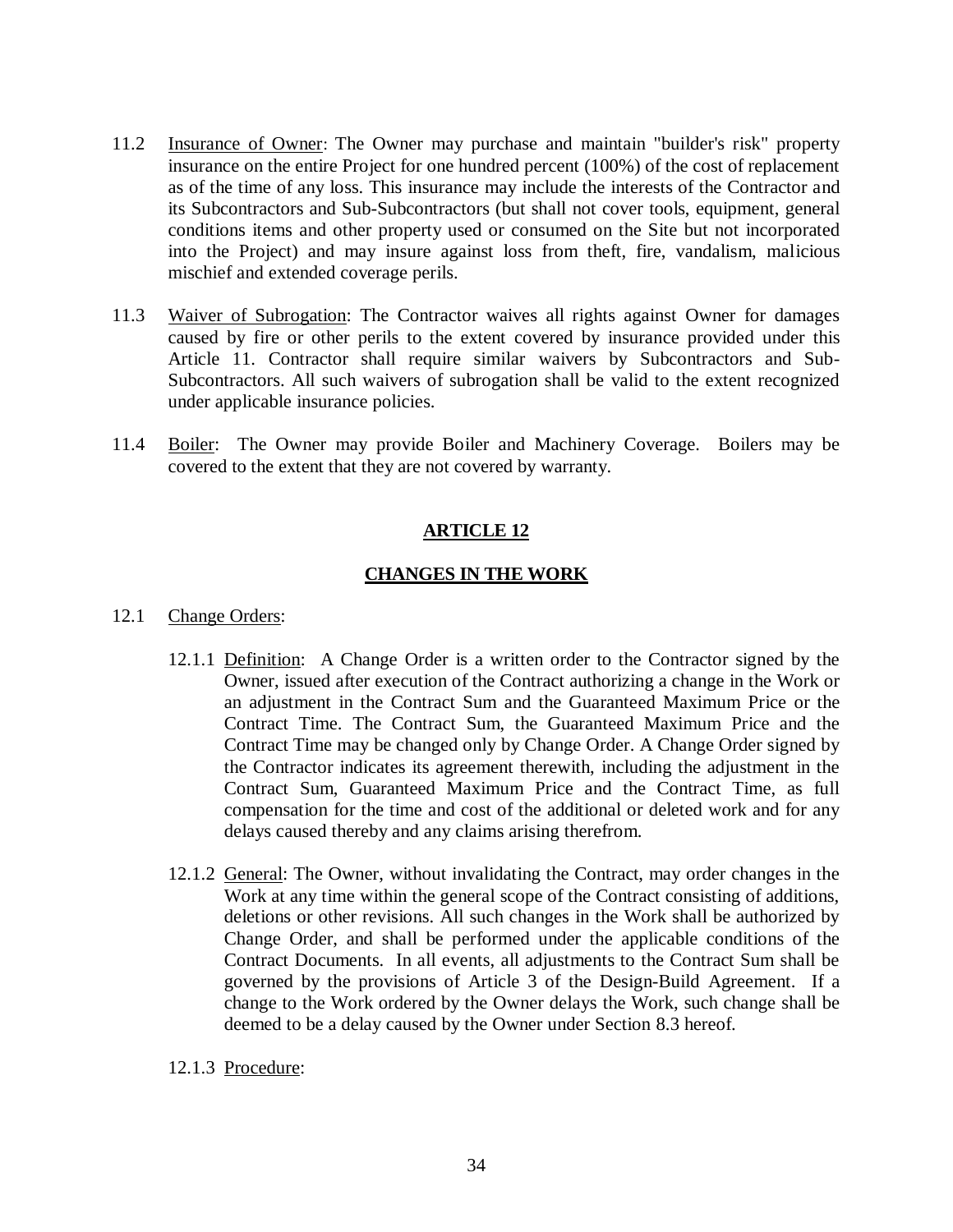- 12.1.3.1 If the Owner desires a change in the Work or is considering a change in the Work, the Owner shall notify the Contractor. With reasonable promptness after receipt of such notice, the Contractor shall submit to the Owner a budget amount for the adjustment to the Construction Cost and General Conditions Costs in respect of the proposed change to the Work and proposed not-to-exceed amounts for the additional Design Fee and Design Reimbursable Expenses to prepare revisions to the Drawings and Specifications for such proposed change if the Contractor is entitled to payment of such General Conditions Costs and additional Design Fee and Design Reimbursable Expenses under Article 3 of the Design-Build Agreement. The adjustment to the Design Fee shall be based on the actual additional services of the Architect and Consultants required and not on a percentage of the construction cost for the change.
- 12.1.3.2 At the written direction of the Owner, the Contractor (through the Architect) shall prepare and submit to the Owner for approval, revised Drawings and Specifications for the change to the Work requested by the Owner. With reasonable promptness, based on the revised Drawings and Specifications for the change approved by the Owner, the Contractor shall submit to the Owner a detailed line item statement showing the proposed adjustment to the Construction Cost and Contract Sum and Guaranteed Maximum Price in respect of the proposed change in the Work computed in accordance with Section 12.1.4 hereof and the adjustment in the Contract Time and the CPM Schedule, if any, such change would entail. The amount and adjustment of time set forth in such statement shall be deemed to cover all costs and delays to Contractor associated with the changed work, including impact costs and delays and no further or subsequent adjustments to the Construction Cost, Guaranteed Maximum Price, Contract Sum, Contract Time or the CPM Schedule shall be allowed on account thereof.
- 12.1.3.3 The Owner shall promptly notify the Contractor whether the proposed adjustment is acceptable and, if it is, the Owner and Contractor shall execute a Change Order approving the change and authorizing the work to be done for the change. Owner reserves the right to reject any such proposal and to have the Work done by others. If the Owner rejects the change, the Owner shall compensate the Contractor for the additional fees and reimbursable costs charged by the Architect to prepare the revised Drawings and Specifications for the change being considered by the Owner, not to exceed the amount approved by the Owner under Section 12.1.3.1 hereof, unless the Contractor is not entitled to reimbursement of such fees and reimbursable costs under Article 3 of the Design-Build Agreement.
- 12.1.4 Calculation of Adjustment to Construction Cost and Guaranteed Maximum Price: The Owner shall, at all times, have the right to order changes in the Work to be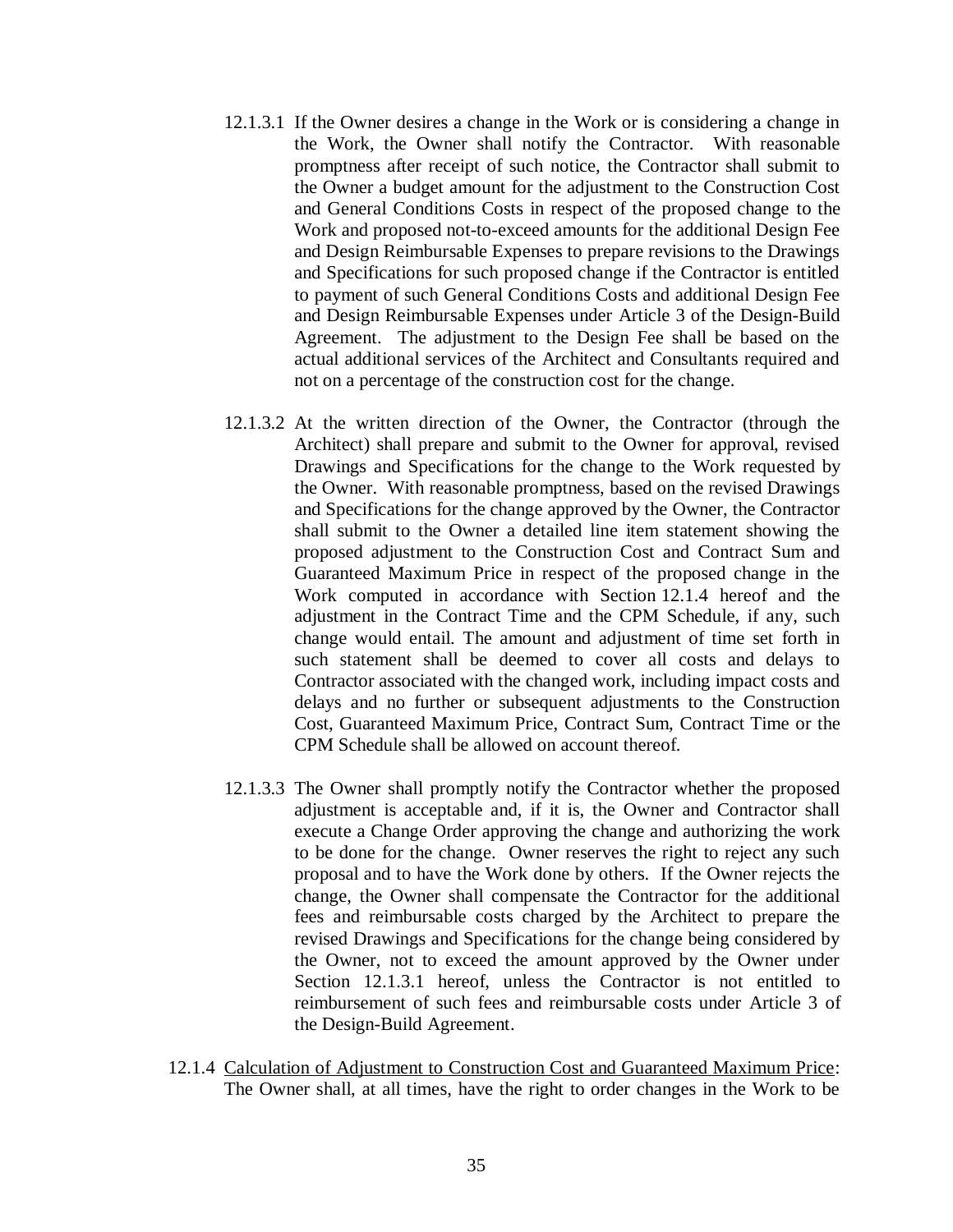performed on the basis of (a) a Lump Sum; (b) a Unit Price Basis; or (c) a Timeand-Material Basis. The Owner's choice of the manner in which the changed Work is to proceed is described as follows:

- 12.1.4.1 Lump Sum Amount: Should the Owner elect to have changed Work performed on a Lump Sum basis, the Contractor's Proposal shall be based solely upon the affected Subcontractors' firm net cost for labor and materials plus the percentages for overhead and profit as hereinafter set forth. This Proposal shall be itemized and segregated by labor and material for the various components of the changed Work and no aggregate figures for labor and material will be acceptable. The Contractor shall furnish, with his Proposal, supporting data consisting of Subcontractor, Sub-Subcontractor and vendor executed proposals. The following items define costs and fees permitted to be included in the Lump Sum Proposal:
	- .1 the cost of all materials required for the change;
	- .2 the cost [including all fringe benefits, payroll taxes and insurance] of the Subcontractor's labor required for this change, including working foremen;
	- .3 the Subcontractor's cost of equipment rentals but only to the extent such equipment is required for the changed Work and is not otherwise being used at the Project Site;
	- .4 the cost of Subcontractor's additional site supervision (excluding working foremen) and other Subcontractor's general conditions items incurred by the Subcontractor attributable to this change but only to the extent required for the changed Work and not otherwise present at the Project Site;
	- .5 if and to the extent the CPM Schedule is extended under Article 8 hereof due to the change in the Work, the cost of the Subcontractor's additional site supervision and other general conditions items incurred by the Subcontractor, but only to the extent required for the changed Work or other Work identified to the Owner by the Contractor in advance in writing as unavoidably delayed as a direct result of the change to the Work, and not otherwise present at the Project Site and not otherwise included in the items listed above.
	- .6 the additional premium cost paid for Subcontractor payment and performance bonds for the net changed Work, after adding amounts for additional work and subtracting credits for deleted work.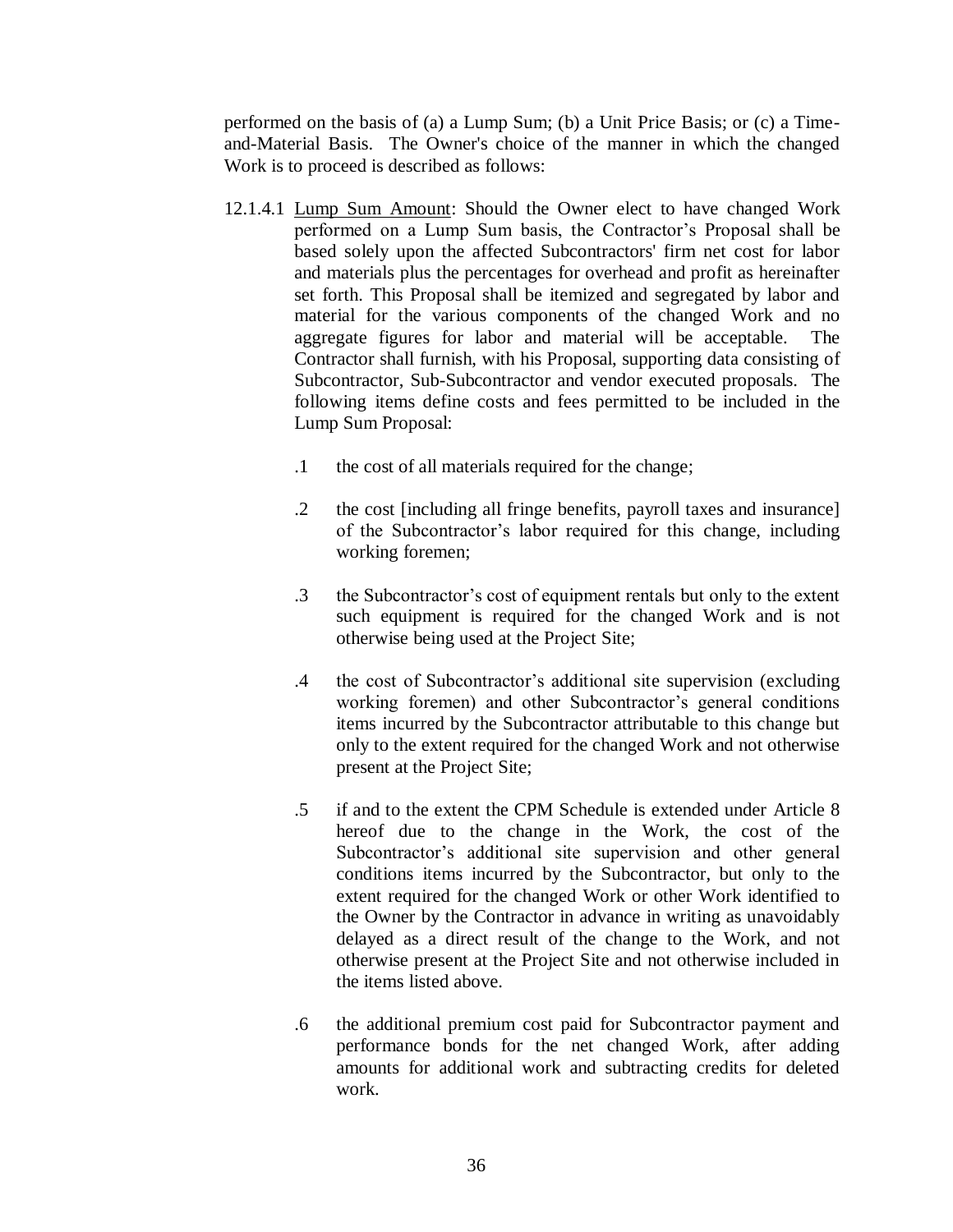The Subcontractor actually performing the changed Work shall be permitted ten percent (10%) for overhead (including supervision) and profit on Subcontractor's labor and material costs for changed Work performed by the Subcontractor. The Subcontractor shall be permitted a handling charge of five percent (5%) on changed Work performed by Sub-Subcontractors. The Subcontractor may include in his labor proposal only those workmen directly involved in the changed Work. Subcontractors will be entitled to payment for union fringe benefits, insurance, unemployment insurance, Social Security and taxes paid on labor, and such items shall be included in the Subcontractor's costs for the Changed Work. Material costs may include invoiced costs, transportation and applicable sales or use taxes. Use of small tools is included in the overhead and profit. The mark-ups for Subcontractors, overhead and profit, as outlined above, includes all other costs whatsoever beyond those enumerated. If any of the changed Work included in the Lump Sum Proposal is covered by Subcontract Unit Prices, the Owner may elect to use these Unit Prices within the Lump Sum Proposal. No overhead and profit may be applied to these Unit Prices. If any of the changed Work is covered by a Contract Alternate Price, the Alternate Price shall apply to determine the adjustment to the Contract Sum and Guaranteed Maximum Price, and no overhead or profit shall be applied to the Alternate Prices. Credits for deductions from the Work shall be determined on the same basis as charges for additions to the Work except that the percentage allowed Subcontractors for overhead and profit shall be mutually determined by the Owner and the Contractor and the Contractor and Subcontractors shall be allowed any restocking or material and equipment cancellation charges payable to suppliers and vendors for the purpose of computing the credit resulting from deductions from the Work.

12.1.4.2 Unit Price: Should the Owner elect to have changed Work performed on a Unit Price Basis, the Contractor will submit, with reasonable promptness after receipt of a Bulletin, a written proposal itemizing the quantities of each item of changed Work for which there is an applicable Unit Price contained in the applicable Subcontract. The quantities must be itemized in relation to each specific item in the Contract Documents. The Unit Prices will be applied to net increases in quantities of the same item. With respect to net decreases in quantities of the same item: either (i) if the Subcontract includes separate Unit Prices for decreases in the Work quantities, such separate Unit Prices shall apply; or (ii) if the Subcontract does not specify separate Unit Prices for decreases in the Work, then the Unit Prices in the Subcontract will also be applied to net decreases in quantities of the same item; provided, however, the Contractor shall be entitled to reasonable administrative expenses (including any restocking charges which may be payable by the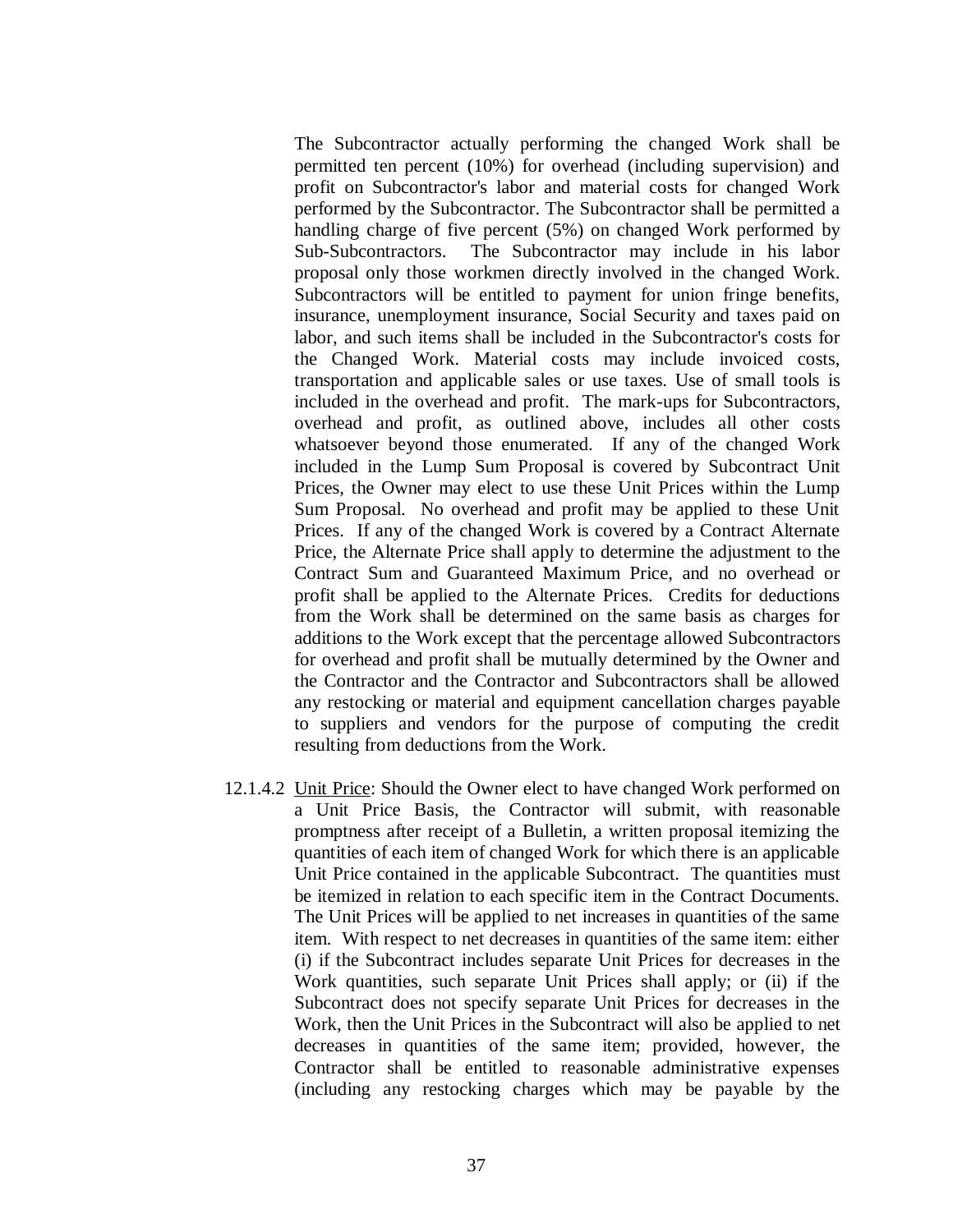Contractor to suppliers) in processing any such deductions from the Work.

- 12.1.4.3 Time and Material: Should the Owner elect to have any changed Work performed on a Time and Material Basis, the Contractor shall in the case of changed Work required to be performed under a Subcontract, cause the Subcontractor to perform such changed Work at actual cost, plus the mark-ups for overhead and profit permitted under Section 12.1.4.1 hereof. Actual cost shall be the following:
	- .1 the cost of all materials required for the change;
	- .2 the cost [including all fringe benefits, payroll taxes and insurance] of the Subcontractor's labor required for this change, including working foremen;
	- .3 the Subcontractor's cost of equipment rentals but only to the extent such equipment is required for the changed Work and is not otherwise being used at the Project Site;
	- .4 the cost of Subcontractor's additional site supervision (excluding working foremen) and other general conditions items incurred by the Subcontractor attributable to this change but only to the extent required for the changed Work and not otherwise present at the Project Site;
	- .5 if and to the extent the CPM Schedule is extended under Article 8 hereof due to the change in the Work, the cost of the Subcontractor's additional site supervision and other general conditions item incurred by the Subcontractor, but only to the extent required for the changed Work or other Work identified to the Owner by the Contractor in advance in writing as unavoidably delayed as a direct result of the change to the Work, and not otherwise present at the Project Site and not otherwise included in the items listed above.
	- .6 the additional premium cost paid for Subcontractor payment and performance bonds for the net changed Work, after adding amounts for additional work and subtracting credits for deleted work.

The Subcontractor may include in his labor cost only those workmen directly involved in the Changed Work including foremen who work with their tools. Subcontractor will be entitled to payment for union fringe benefits, insurance, unemployment insurance, Social Security and taxes paid on labor required for changed Work. The Contractor will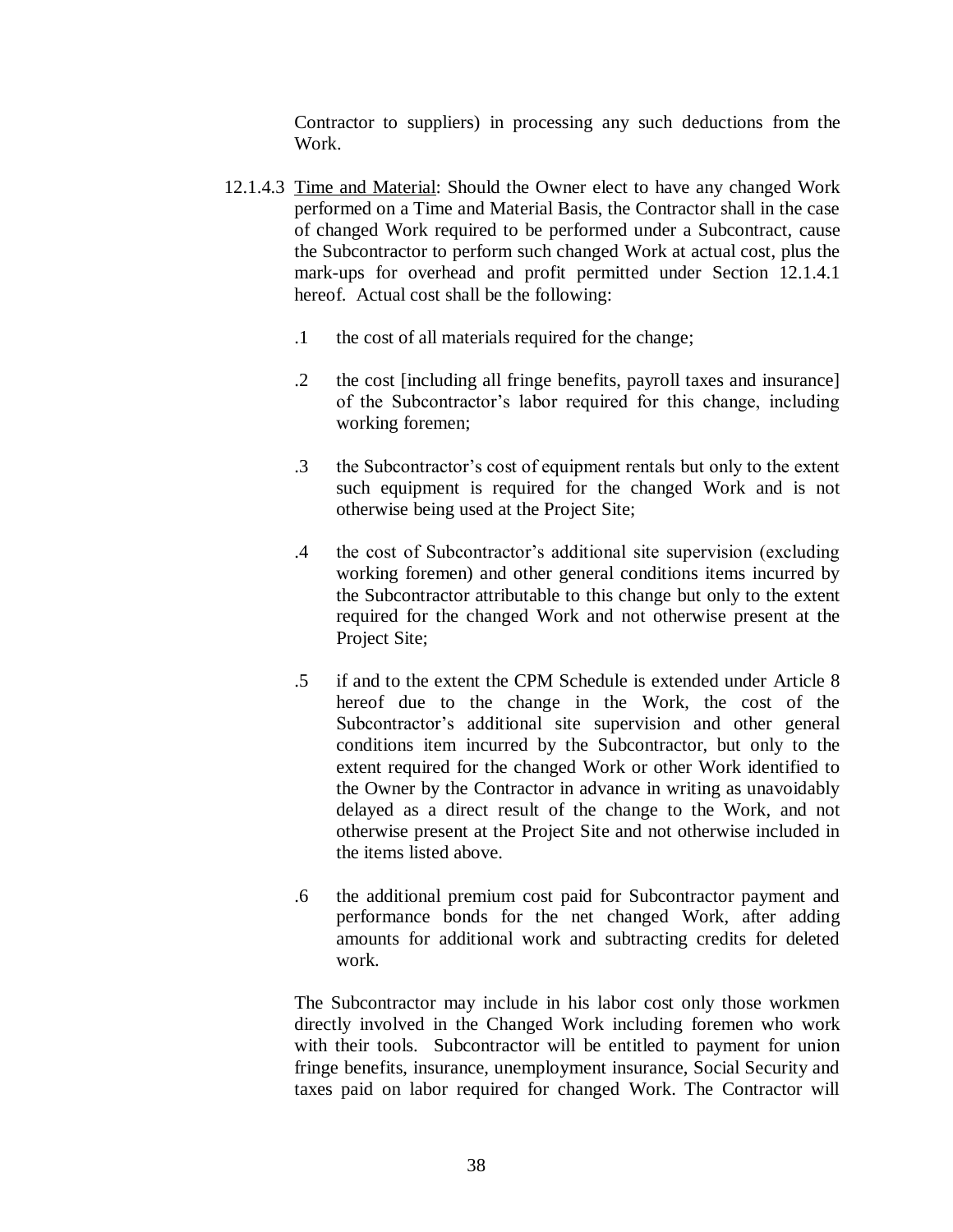submit to the Owner daily time and material tickets for all changed Work. These tickets will include the identification number assigned to this Work, the location and description of the changed Work, the classification of labor employed including the applicable Subcontractor, workers' names and social security numbers, the materials used, the equipment rented (not tools) and any other information ordered by the Owner.

- 12.1.5 Calculation of Other Adjustments to the Contract Sum and Guaranteed Maximum Price:
	- 12.1.5.1 Design Fee and Design Reimbursable Expense: The Contactor shall be entitled to reimbursement of the fees and reimbursable costs payable to the Architect for additional services performed in connection with the approved change to the Work, not to exceed the amount for such services proposed by the Contractor and approved by the Owner under Section 12.1.3 above.
	- 12.1.5.2 General Conditions Costs: The Contractor shall be entitled to reimbursement of additional General Conditions Costs to the extent incurred solely due to the approved change to the Work and not otherwise provided at the Site, not to exceed the amount proposed by the Contractor and approved by the Owner under Section 12.1.3 above, subject to Article 3 of the Design-Build Agreement.
	- 12.1.5.3 Design-Builder Fee: For approved changes to the Work, the Contractor shall be entitled to additional Design-Builder's Fee in an amount equal to  $(\%)$  percent of the amounts under Sections 12.1.4, 12.1.5.1 and 12.1.5.2, subject to Article 3 of the Design-Build Agreement.
- 12.1.6 Audit: Where any such changed Work is authorized by the Owner to be performed on a Time and Material Basis as provided in Section 12.1.4.3 of this Agreement, the Contractor shall, for such purposes, require all Subcontractors to permit Owner to audit their books as required to substantiate the additional costs incurred and fees charged for the changed Work. The Contractor shall produce, and shall cause any Subcontractors to produce, any and all data which the Owner may request for the purpose of determining the correctness of the charges. The Contractor shall keep, and shall cause all Subcontractors to keep, such full and detailed accounts as may be necessary to reflect its operations with respect to such charges and extras, and the system adopted shall be such as is satisfactory to the Owner. The Owner, Contractor, their agents and employees, shall be afforded access at all reasonable times to the Subcontractors' books, correspondence, instructions, receipts, vouchers, memoranda and records of all kinds, relating to all changed Work performed on a Time and Material Basis under this Agreement as well as to such charges and extras. In regard to the foregoing and generally, the Contractor hereby authorizes the Owner, to check directly with its suppliers of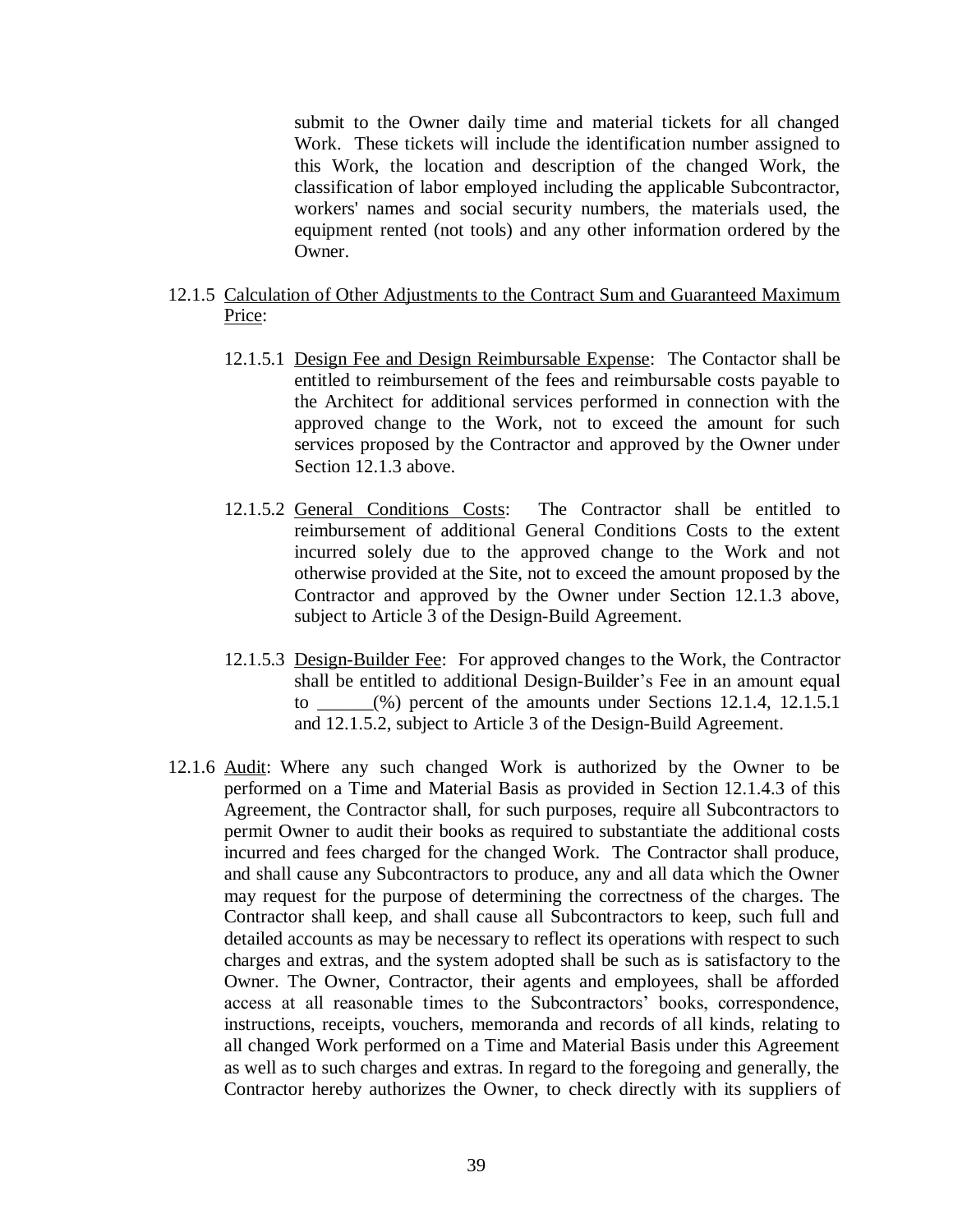labor and materials the charges for such labor, material and other items appearing in the Contractor's bills rendered to the Owner, to confirm balances due and obtain sworn statements and waivers of lien.

## 12.1.7 Miscellaneous:

- 12.1.7.1 In the case of disagreement as to the amount to be adjusted, credited, or paid for changed Work, if directed by the Owner in writing, the Contractor shall promptly proceed with the change to the Work directed by the Owner and the adjustment to the Contract Sum and Contract Time shall be subject to resolution in accordance with the provisions of Sections 12.1.3, 12.1.4 and 12.1.5 above and Article 3 of the Design-Build Agreement.
- 12.1.7.2 Unless and until Owner shall elect either the Lump Sum Proposal, the Unit Price Basis or the Time and Material Basis, the Contractor shall maintain and submit daily records of labor, material and equipment used in the changed Work which have been acknowledged thereon daily by the Owner's Representative. In any event Owner shall have the right to order such changes in the Work to proceed promptly prior to the submission of a Lump Sum Proposal and/or Owner's election of the method by which the cost of the changed Work shall be determined.
- 12.1.7.3 If the Owner elects to have changed work performed by Subcontractors on a time and material basis under Section 12.1.4.3 above, the Contractor shall provide special supervision to ensure that such Subcontractors plan their work carefully and that they are held accountable to their schedules. The Contractor shall establish procedures for verifying the hours worked by these Subcontractors on a daily basis.

## 12.2 Concealed Conditions:

- 12.2.1 Adjustments to the Contract Sum under the Design-Build Agreement on account of concealed conditions are governed by Article 3 of the Design-Build Agreement.
- 12.2.2 If the Contractor wishes to make a claim for an increase in the Contract Sum pursuant to Article 3 of the Design-Build Agreement, it shall give the Owner written notice thereof no later than five (5) calendar days following the occurrence of the event giving rise to such claim. In all events, this notice shall be given by the Contractor before proceeding to execute the Work, except in an emergency endangering life or property in which case the Contractor shall proceed in accordance with Section 10.3. No such claim shall be valid unless so made.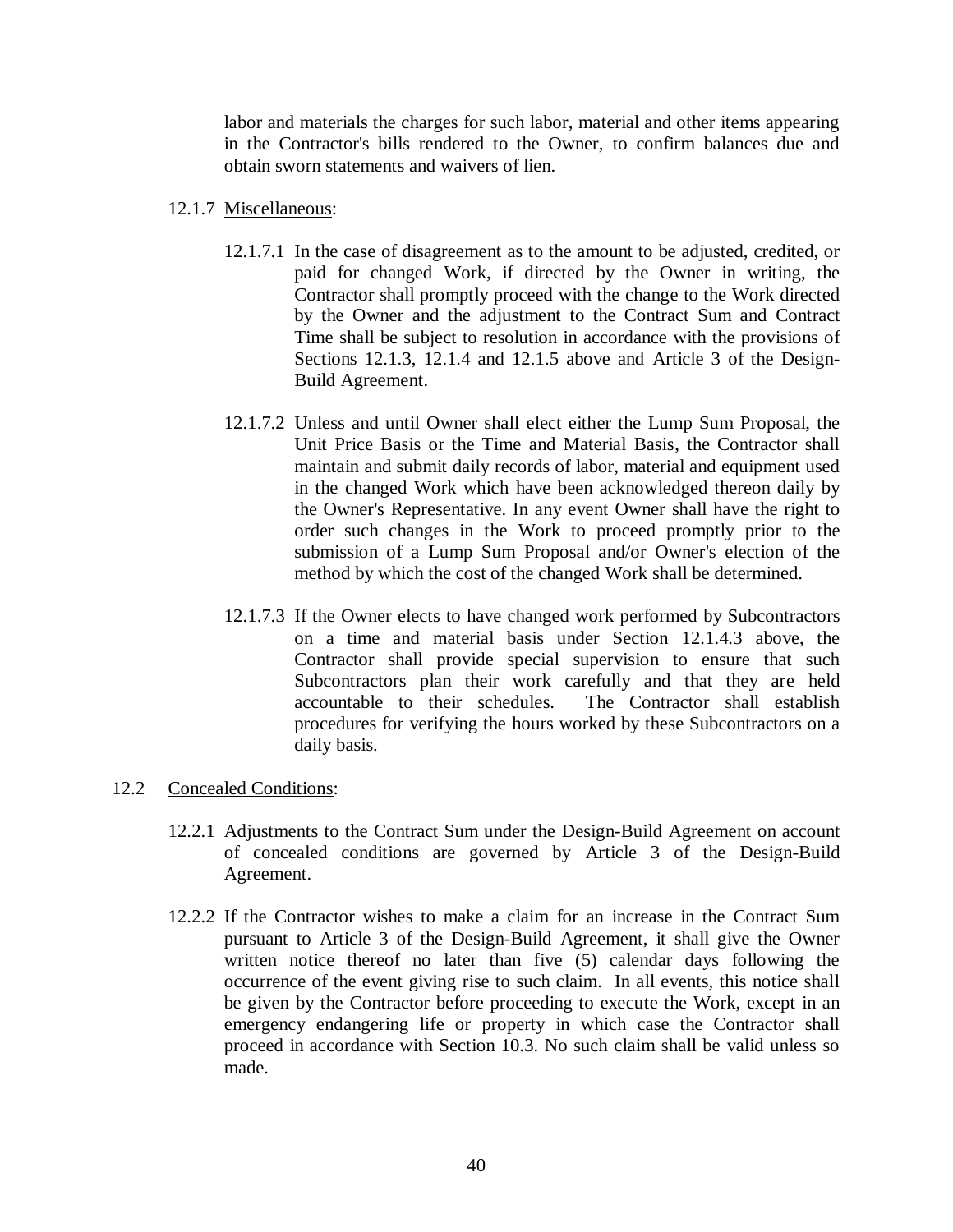# **ARTICLE 13**

### **CORRECTION OF WORK**

#### 13.1 Uncovering of Work:

- 13.1.1 If any Work should be covered contrary to the written request of either the Architect or the Owner, it must, if required by either, be uncovered by the Contractor for observation by the Architect and replaced at Contractor's expense.
- 13.1.2 If any other Work has been covered which the Owner has not specifically requested to observe prior to being covered, the Owner may request to see such Work and it shall be uncovered by Contractor. If such Work be found in accordance with the Contract Documents, the cost of uncovering and replacement shall, by appropriate Change Order, be charged to the Owner. If such Work be found not in accordance with the Contract Documents, Contractor shall pay such costs unless it be found that this condition was caused by a Separate Contractor employed as provided in Article 6 hereof, and in that event the Owner shall be responsible for the payment of such costs.

#### 13.2 Correction of Work:

- 13.2.1 Upon receipt of written notice from the Owner, Contractor shall promptly correct all Work that is defective or fails to conform to the Contract Documents whether observed before or after Substantial Completion and whether or not fabricated, installed or completed. Contractor shall bear all costs of correcting such defective and/or non-conforming Work, including the cost of the Architect's additional services thereby made necessary.
- 13.2.2 All corrective Work shall be at no additional cost to Owner. If, however, Owner and Contractor deem it inexpedient to require the correction of Work damaged or not done in accordance with the Contract Documents, or the Owner prefers to accept defective or non-conforming Work, a reasonable deduction from the Contract Sum shall be made by Owner. Until such settlement, the Owner may withhold a reasonable sum from monies, if any, due Contractor.
- 13.2.3 All such defective or nonconforming Work under Sections 4.6.1 and 13.2.1 hereof shall be removed from the Site if necessary, and the Work shall be corrected to comply with the Contract Documents without cost to the Owner.
- 13.2.4 Contractor shall bear the cost of making good all of its Work, the Work of separate contractors and any other facilities destroyed or damaged by such deficiencies and their removal or correction.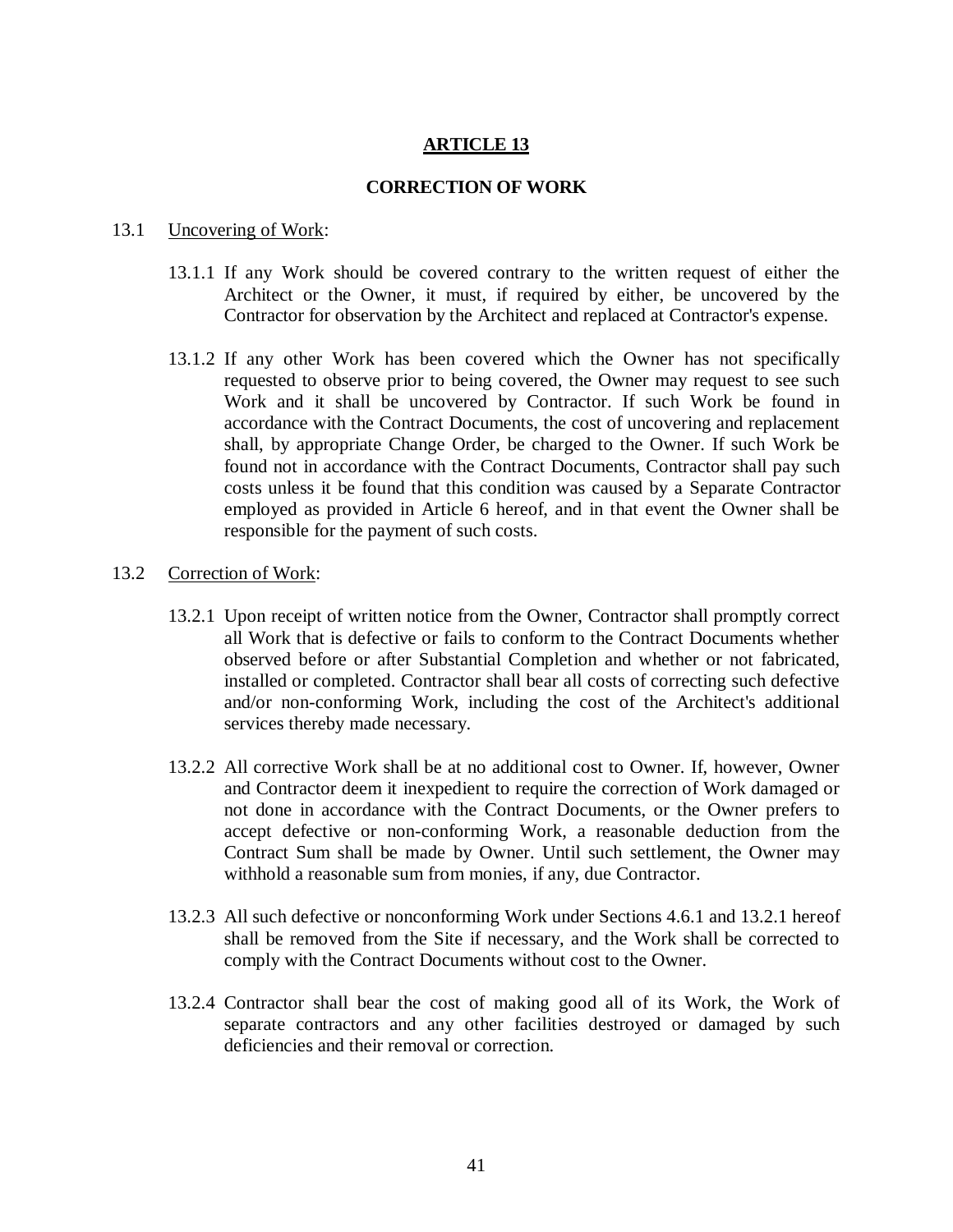- 13.2.5 If Contractor does not remove such defective or non-conforming Work within a reasonable time fixed by written notice from the Owner, the Owner may remove it and may store the materials or equipment at the expense of Contractor. If Contractor does not pay the cost of such removal and storage within fifteen (15) days thereafter, the Owner may sell such Work at auction or at private sale and shall account for the net proceeds thereof, after deducting all the costs that should have been borne by Contractor, including compensation for additional architectural services. If such proceeds of sale do not cover all costs, which Contractor should have borne, the difference shall be charged to Contractor. If the payments then or thereafter due Contractor are not sufficient to cover such amount, Contractor shall pay the difference to the Owner.
- 13.2.6 If Contractor fails to correct such defective or non-conforming Work, the Owner may correct it in accordance with Section 3.4 hereof.
- 13.2.7 Nothing contained in this Section 13.2 shall be construed to establish a period of limitation with respect to any other obligation which Contractor might have under the Contract Documents, including Section 4.6 hereof. The establishment of the time period after the date of Substantial Completion or such longer period of time as may be prescribed by law or by the terms of any warranty required by the Contract Documents relates only to the specific obligation of Contractor to correct the Work, and has no relationship to the time within which its obligation to comply with the Contract Documents may be sought to be enforced, nor to the time within which proceedings may be commenced to establish Contractor's liability with respect to its obligations.

## **ARTICLE 14**

## **TERMINATION OF THE CONTRACT**

14.1 Records: In the event of any termination of this Agreement, all finished or unfinished documents, contracts, applications for payment, certifications, data studies, surveys, drawings, maps, models, photographs, programs, files, materials, equipment, tools, supplies, designs, graphs, notes and reports or other material prepared by the Contractor under this Agreement shall become Owner's property whether or not in the Contractor's possession, and shall, upon the Owner's request, be delivered to the Owner.

# **ARTICLE 15**

## **AUDIT**

15.1 Owner's Access to Contractor's Records: To the extent required by any applicable law, such Act, the Contractor agrees that the Owner or any of his duly authorized representatives shall, until the expiration of seven (7) years after final payment under this